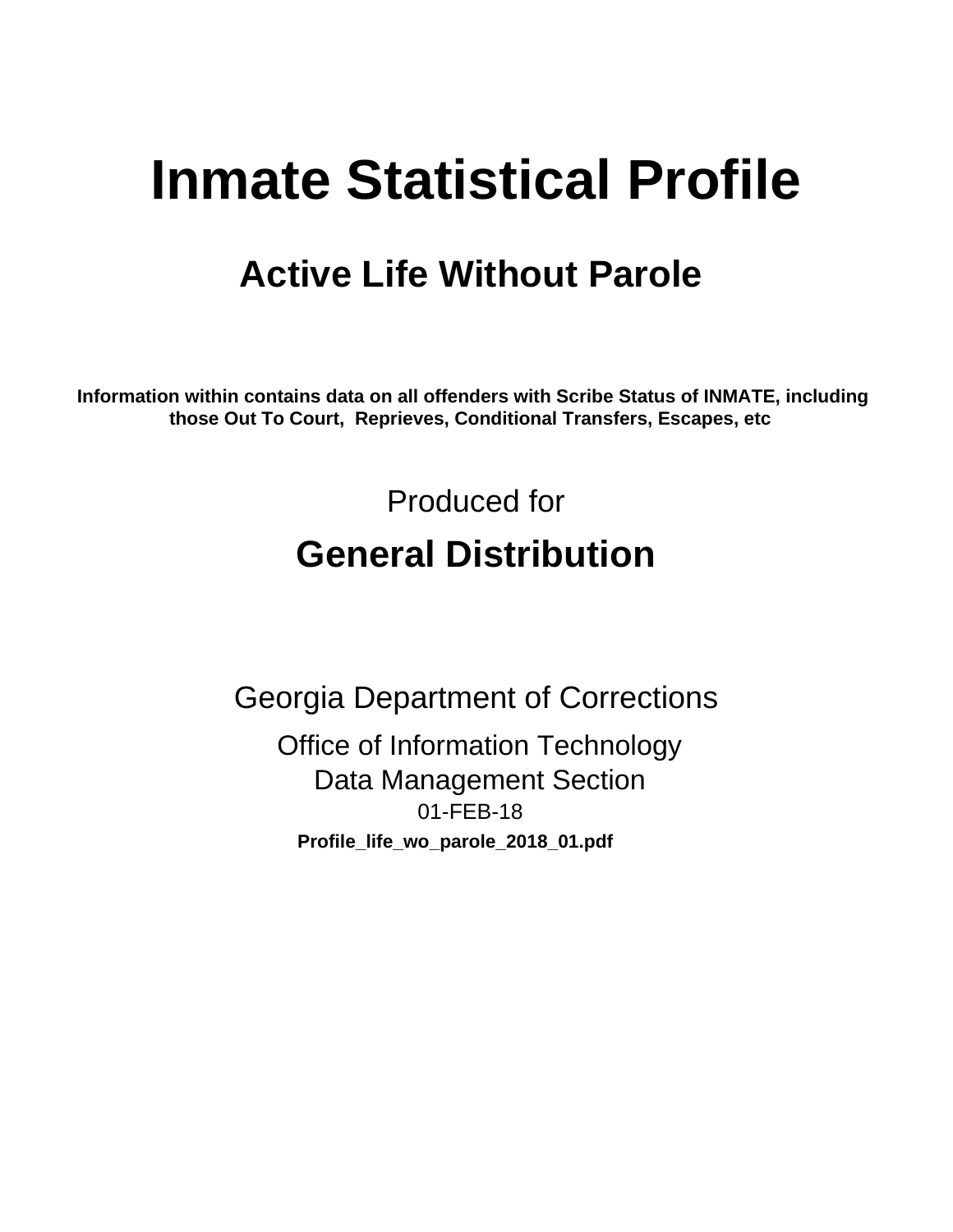# **Inmate Statistical Profile 01-FEB-18**

Contents

**Active Life Without Parole** 

Produced for General Distribution

# **Table of Contents**

|    | <b>Demographic information</b>                                        |
|----|-----------------------------------------------------------------------|
|    | 4 Current age, broken out in ten year age groups                      |
|    | 5 Race group                                                          |
|    | 6 Marital status, self-reported at entry to prison                    |
|    | 7 Number of Inmates with Dependents, self-reported at entry to prison |
|    | 8 Religious affiliation, self-reported at entry to prison             |
|    | 9 Home county - self-reported at entry to prison                      |
|    | 13 Employment status before prison, self-reported at entry to prison  |
|    | 14 Age at admission                                                   |
|    | 16 Height, measured at entry to prison                                |
|    | 17 Weight, measured at entry to prison                                |
|    | 18 Military service                                                   |
|    | <b>Correctional information</b>                                       |
|    | 19 Type of admission to prison                                        |
|    | 20 Current / last supervision level                                   |
|    | 21 Current / last institution type                                    |
|    | 22 Institution type - transitional centers                            |
|    | 23 Institution type - county prisons                                  |
|    | 24 Institution type - state prisons                                   |
|    | 25 Institution type - private prisons                                 |
|    | 26 Institution type - inmate boot camp                                |
|    | 27 Number of disciplinary reports                                     |
|    | 28 Number of transfers                                                |
|    | 29 Number of escapes                                                  |
|    | 30 Time served in current (or last) institution                       |
|    | Educational, psychological and physical information                   |
| 31 | Highest grade level attained                                          |
|    | 32 Culture fair IQ scores                                             |
|    | 33 Wide Range Achievement Test (WRAT) reading score                   |
|    | 34 Wide Range Achievement Test (WRAT) math score                      |
|    | 35 Wide Range Achievement Test (WRAT) spelling score                  |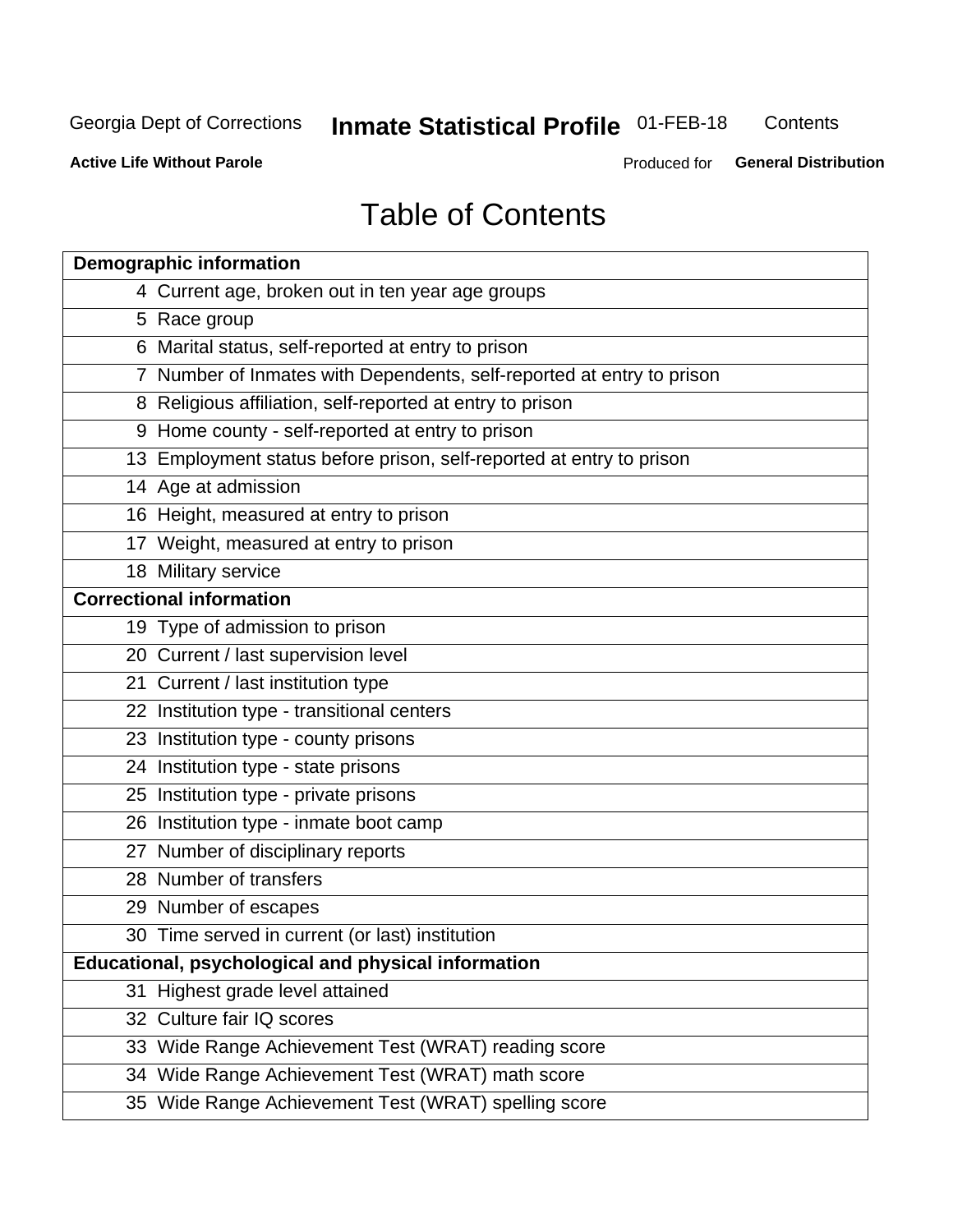# **Inmate Statistical Profile 01-FEB-18**

Contents

**Active Life Without Parole** 

Produced for General Distribution

# **Table of Contents**

| Educational, psychological and physical information              |
|------------------------------------------------------------------|
| 36 Current / last mental health treatment level                  |
| 37 PULHESDWIT medical scale - 'P' overall condition ('P'hysical) |
| 38 PULHESDWIT medical scale - 'U' upper body                     |
| 39 PULHESDWIT medical scale - 'L' lower body                     |
| 40 PULHESDWIT medical scale - 'H' hearing                        |
| 41 PULHESDWIT medical scale - 'E' vision                         |
| 42 PULHESDWIT medical scale -'S' psychiatric                     |
| 43 PULHESDWIT medical scale - 'D' dental                         |
| 44 PULHESDWIT medical scale - 'W' work ability                   |
| 45 PULHESDWIT medical scale - 'I' impairment                     |
| 46 PULHESDWIT medical scale - 'T' transportability               |
| <b>Crimes and criminal history information</b>                   |
| 47 Number of prior Georgia incarcerations                        |
| 48 Prison sentence in years                                      |
| 49 Primary offense, broken out into felonies vs misdemeanors     |
| 50 Primary offense, broken out into six broad crime categories   |
| 51 Primary offense, detailed offense code                        |
| 52 County of conviction of primary offense                       |
| 56 Circuit of conviction of primary offense                      |
| 58 Years served (jail + prison) in this incarceration            |
| <b>Medical information</b>                                       |
| 59 Results of most recent HIV test                               |
| 60 Results of most recent tuberculosis test                      |
| 61 Results of most recent syphilis test                          |
| 62 Results of most recent Hepatitis-C test                       |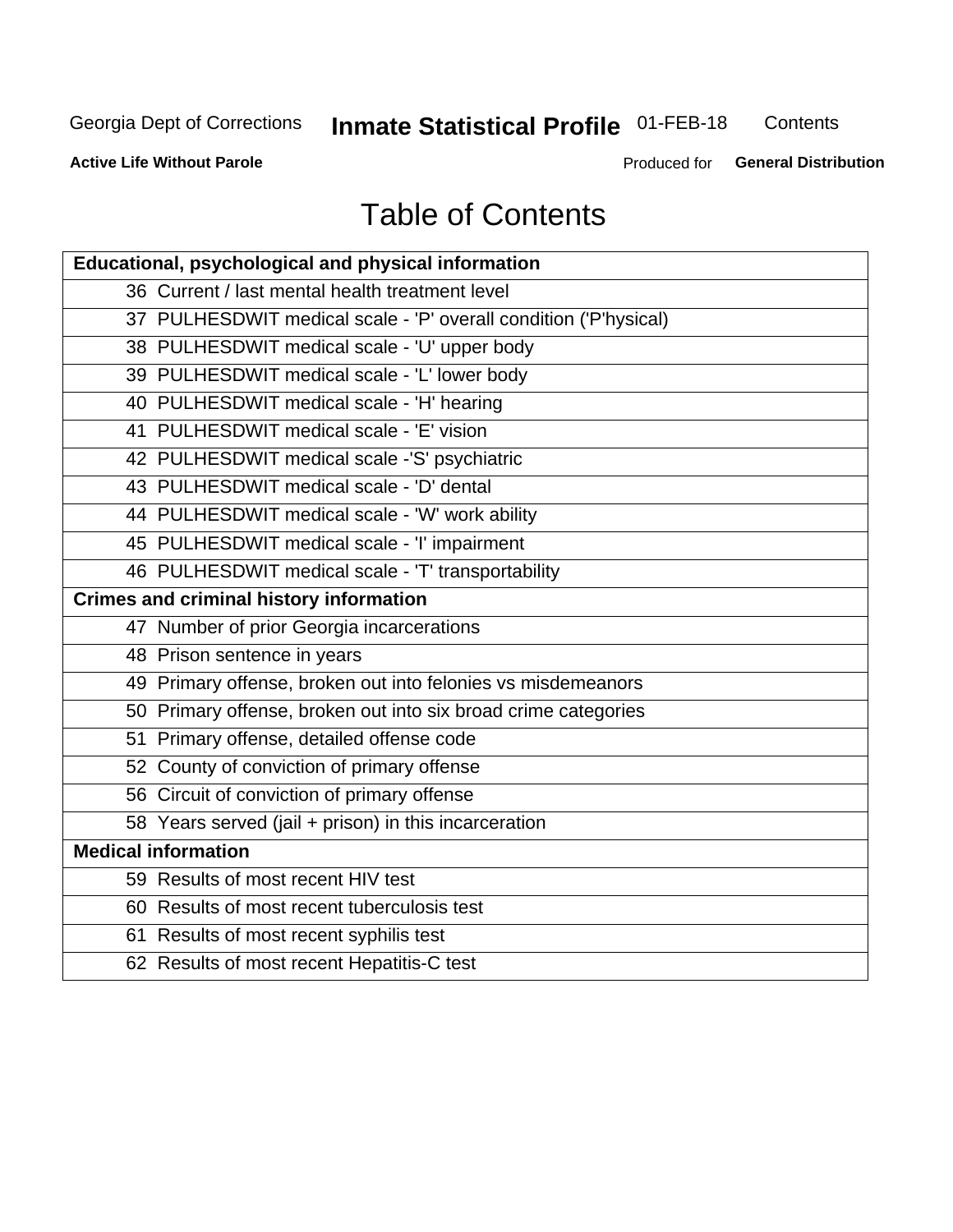### **Active Life Without Parole**

### Produced for General Distribution

# Current age, broken out in ten-year age groups

COL % - percent each COUNT is of its particular column

|                          |                 | <b>Male</b> |         |              | <b>Female</b> |       |              | <b>Total</b> |  |
|--------------------------|-----------------|-------------|---------|--------------|---------------|-------|--------------|--------------|--|
| <b>Current Age</b>       | <b>Count</b>    | Col %       | Row %   | <b>Count</b> | Col %         | Row % | <b>Total</b> | Col %        |  |
| <b>Teens (1-19)</b>      |                 | 0.08%       | 100.00% |              |               |       |              | 0.07%        |  |
| <b>Twenties (20-29)</b>  | 215             | 16.15%      | 95.98%  | 9            | 18.75%        | 4.02% | 224          | 16.24%       |  |
| Thirties (30-39)         | 356             | 26.75%      | 95.96%  | 15           | 31.25%        | 4.04% | 371          | 26.90%       |  |
| <b>Forties (40-49)</b>   | 363             | 27.27%      | 96.29%  | 14           | 29.17%        | 3.71% | 377          | 27.34%       |  |
| <b>Fifties (50-59)</b>   | 267             | 20.06%      | 97.45%  |              | 14.58%        | 2.55% | 274          | 19.87%       |  |
| <b>Sixties (60-69)</b>   | 103             | 7.74%       | 97.17%  | 3            | 6.25%         | 2.83% | 106          | 7.69%        |  |
| Seventy + (70 and above) | 26 <sub>1</sub> | 1.95%       | 100.00% |              |               |       | 26           | 1.89%        |  |
| <b>Total Reported</b>    | 1,331           | 100%        | 96.52%  | 48           | 100%          | 3.48% | 1,379        | 100%         |  |

| <b><i>College College College College College College College College College College College College College College College College College College College College College College College College College College College Coll</i></b><br>N<br>теп |         |       |
|--------------------------------------------------------------------------------------------------------------------------------------------------------------------------------------------------------------------------------------------------------|---------|-------|
| $f \wedge f \wedge f$                                                                                                                                                                                                                                  | -994    | 270   |
| _____                                                                                                                                                                                                                                                  | . دد, ۱ | ,১/ ১ |

| Mean<br>(average)    | 42.85 | 40.06 | 42.76 |
|----------------------|-------|-------|-------|
| Median (middle)      |       | 39    |       |
| Mode (most frequent) | 36    |       | 36    |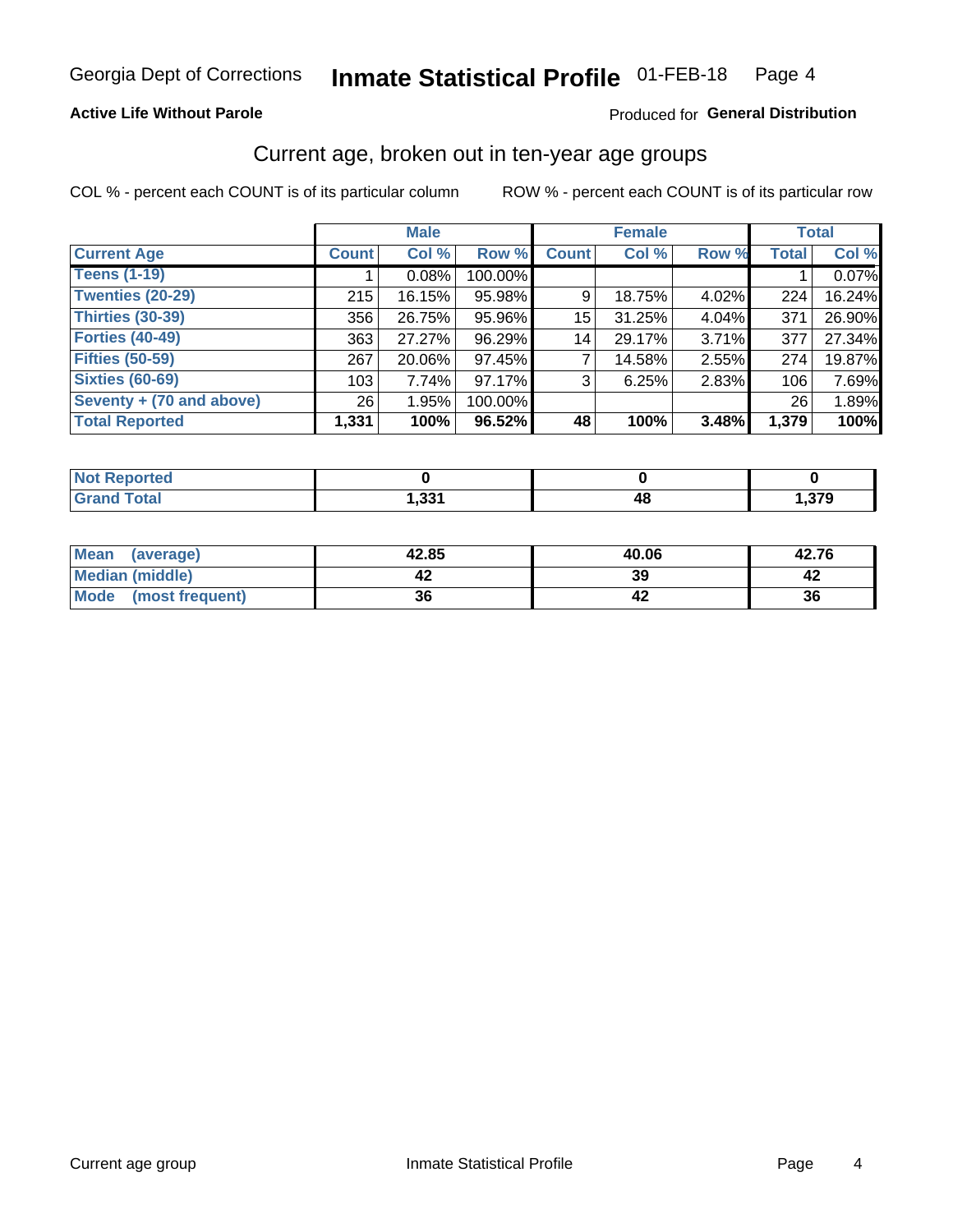#### Inmate Statistical Profile 01-FEB-18 Page 5

### **Active Life Without Parole**

Produced for General Distribution

## Race group

COL % - percent each COUNT is of its particular column

|                              |              | <b>Male</b> |                    |    | <b>Female</b> |          |              | <b>Total</b> |  |
|------------------------------|--------------|-------------|--------------------|----|---------------|----------|--------------|--------------|--|
| <b>Race Group</b>            | <b>Count</b> | Col %       | <b>Row % Count</b> |    | Col %         | Row %    | <b>Total</b> | Col %        |  |
| <b>White</b>                 | 288          | 21.64%      | 94.43%             | 17 | 35.42%        | 5.57%    | 305          | 22.12%       |  |
| <b>Black</b><br>$\mathbf{2}$ | 1,010        | 75.88%      | $97.21\%$          | 29 | 60.42%        | 2.79%    | 1,039        | 75.34%       |  |
| <b>Other</b><br>5.           |              | .15%        | 100.00%            |    |               |          | 2            | .15%         |  |
| <b>Asian</b><br>6            | 4            | $.30\%$     | 100.00%            |    |               |          | 4            | .29%         |  |
| <b>Hispanic</b><br>10        | 27           | 2.03%       | 93.10%             | 2  | 4.17%         | $6.90\%$ | 29           | 2.10%        |  |
| <b>Total Reported</b>        | 1,331        | 100%        | $96.52\%$          | 48 | 100%          | 3.48%    | 1,379        | 100%         |  |

| <b>rted</b>           |               |    |       |
|-----------------------|---------------|----|-------|
| <b>Total</b><br>_____ | ∌ מפ<br>. ככר | 4٤ | - 220 |

| –•••• |  | M |  |  |  |
|-------|--|---|--|--|--|
|-------|--|---|--|--|--|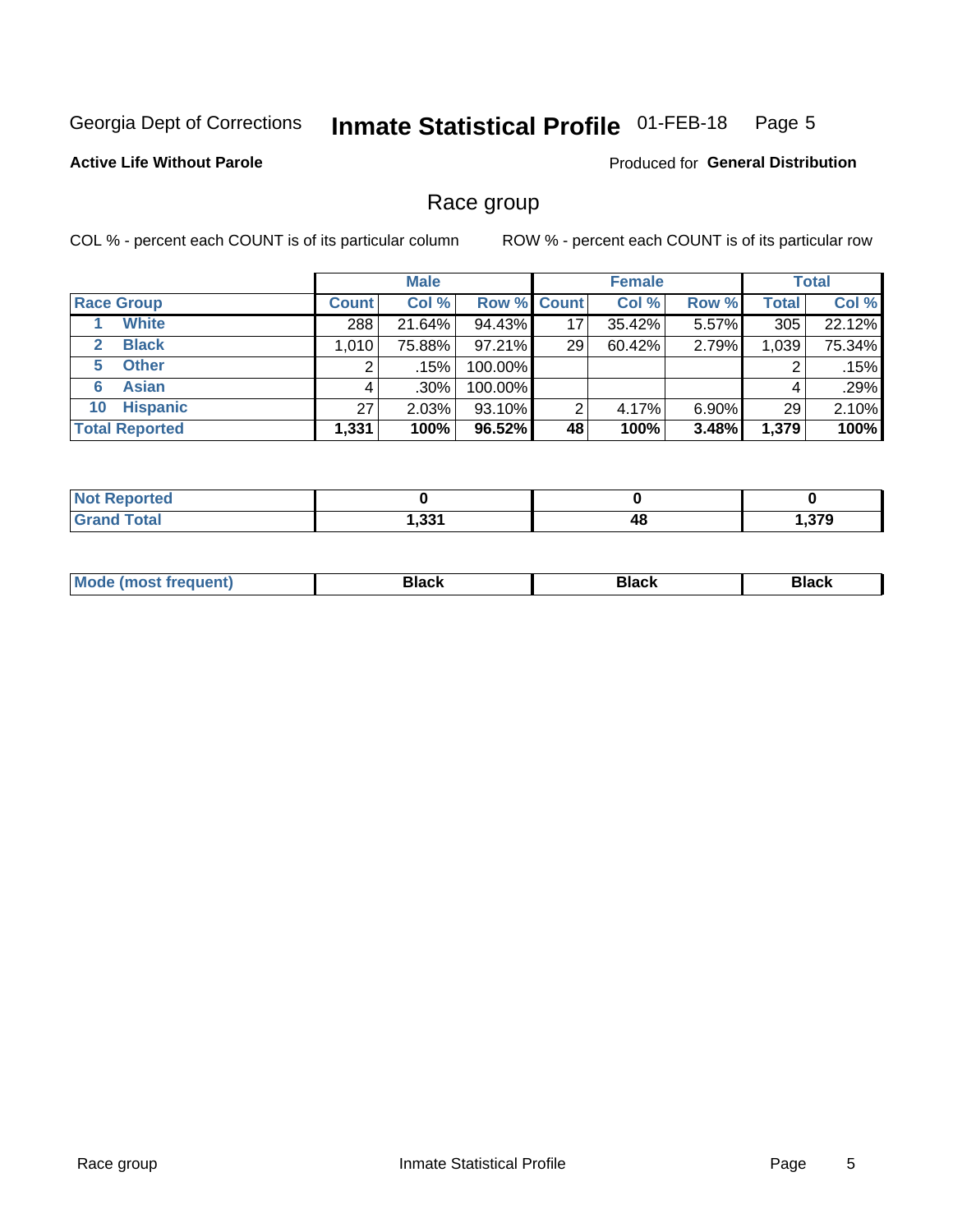#### **Inmate Statistical Profile 01-FEB-18** Page 6

#### **Active Life Without Parole**

### Produced for General Distribution

# Marital status, self-reported at entry to prison

COL % - percent each COUNT is of its particular column

|                            | <b>Male</b>  |         |         |              | <b>Female</b> | <b>Total</b> |              |        |
|----------------------------|--------------|---------|---------|--------------|---------------|--------------|--------------|--------|
| <b>Marital Status</b>      | <b>Count</b> | Col %   | Row %   | <b>Count</b> | Col %         | Row %        | <b>Total</b> | Col %  |
| <b>Unknown</b><br>$\bf{0}$ | 11           | $.83\%$ | 100.00% |              |               |              | 11           | .80%   |
| <b>Divorced</b><br>D       | 106          | 7.96%   | 97.25%  | 3            | 6.25%         | 2.75%        | 109          | 7.90%  |
| <b>Married</b><br>М        | 182          | 13.67%  | 95.79%  | 8            | 16.67%        | 4.21%        | 190          | 13.78% |
| <b>Separated</b><br>S      | 42           | 3.16%   | 87.50%  | 6            | 12.50%        | 12.50%       | 48           | 3.48%  |
| <b>Unmarried</b><br>U      | 953          | 71.60%  | 97.44%  | 25           | 52.08%        | 2.56%        | 978          | 70.92% |
| <b>Widow</b><br>W          | 37           | 2.78%   | 86.05%  | 6            | 12.50%        | 13.95%       | 43           | 3.12%  |
| <b>Total Reported</b>      | 1,331        | 100%    | 96.52%  | 48           | 100%          | 3.48%        | 1,379        | 100%   |

| orted<br><b>NOT</b><br>3 E I K<br>. <b>.</b> |                 |    |     |
|----------------------------------------------|-----------------|----|-----|
| Гоtal                                        | -224<br>ا دد, ا | т. | 270 |

|--|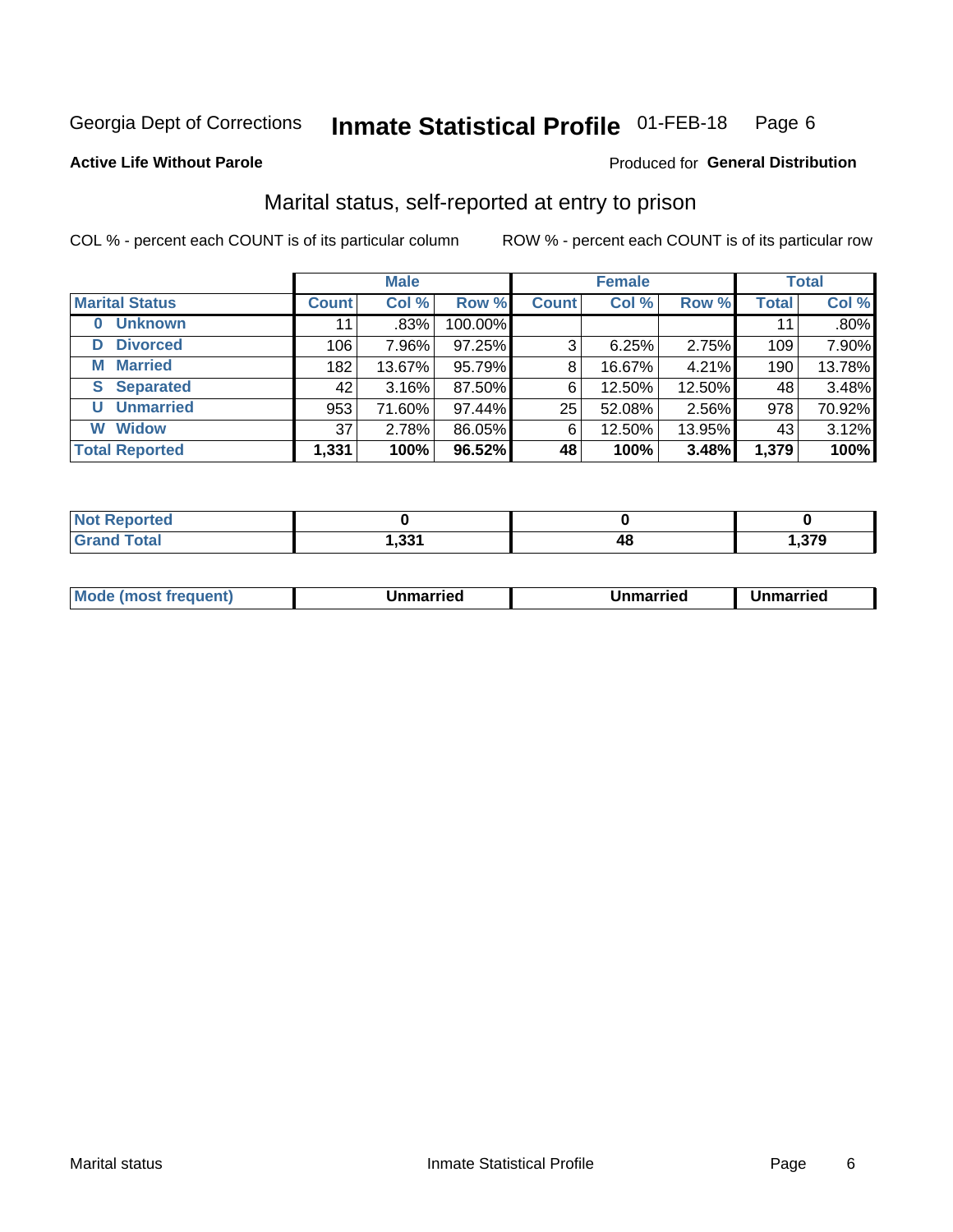#### **Inmate Statistical Profile 01-FEB-18** Page 7

### **Active Life Without Parole**

### Produced for General Distribution

## Number of Inmates with Dependents, Self-Reported at Entry to Prison

COL % - percent each COUNT is of its particular column

|                             |              | <b>Male</b> |         |              | <b>Female</b> |       |              | <b>Total</b> |
|-----------------------------|--------------|-------------|---------|--------------|---------------|-------|--------------|--------------|
| <b>Number of dependents</b> | <b>Count</b> | Col %       | Row %   | <b>Count</b> | Col %         | Row % | <b>Total</b> | Col %        |
| l 0                         | 306          | 32.01%      | 95.03%  | 16           | 37.21%        | 4.97% | 322          | 32.23%       |
|                             | 222          | 23.22%      | 96.94%  | 7            | 16.28%        | 3.06% | 229          | 22.92%       |
| $\overline{2}$              | 169          | 17.68%      | 96.57%  | 6            | 13.95%        | 3.43% | 175          | 17.52%       |
| $\overline{3}$              | 109          | 11.40%      | 93.16%  | 8            | 18.60%        | 6.84% | 117          | 11.71%       |
| 4                           | 72           | 7.53%       | 96.00%  | 3            | 6.98%         | 4.00% | 75           | 7.51%        |
| 5                           | 33           | 3.45%       | 94.29%  | 2            | 4.65%         | 5.71% | 35           | 3.50%        |
| 6                           | 22           | 2.30%       | 95.65%  |              | 2.33%         | 4.35% | 23           | 2.30%        |
| 7                           | 11           | 1.15%       | 100.00% |              |               |       | 11           | 1.10%        |
| $\overline{\mathbf{8}}$     | 4            | 0.42%       | 100.00% |              |               |       | 4            | 0.40%        |
| 9                           | 2            | 0.21%       | 100.00% |              |               |       | 2            | 0.20%        |
| 10                          |              | 0.10%       | 100.00% |              |               |       |              | 0.10%        |
| Over 10                     | 5            | 0.52%       | 100.00% |              |               |       | 5            | 0.50%        |
| <b>Total Reported</b>       | 956          | 100%        | 95.70%  | 43           | 100%          | 4.30% | 999          | 100%         |

| leu  | $\sim$ $\sim$ $\sim$<br><b>JIL</b> |              | 380    |
|------|------------------------------------|--------------|--------|
| υιαι | ∕ מפ<br>. טט                       | - 71 -<br>TL | 379. ا |

| Mean (average)          | 1.65 | . 74 |
|-------------------------|------|------|
| <b>Median (middle)</b>  |      |      |
| Mode<br>(most frequent) |      |      |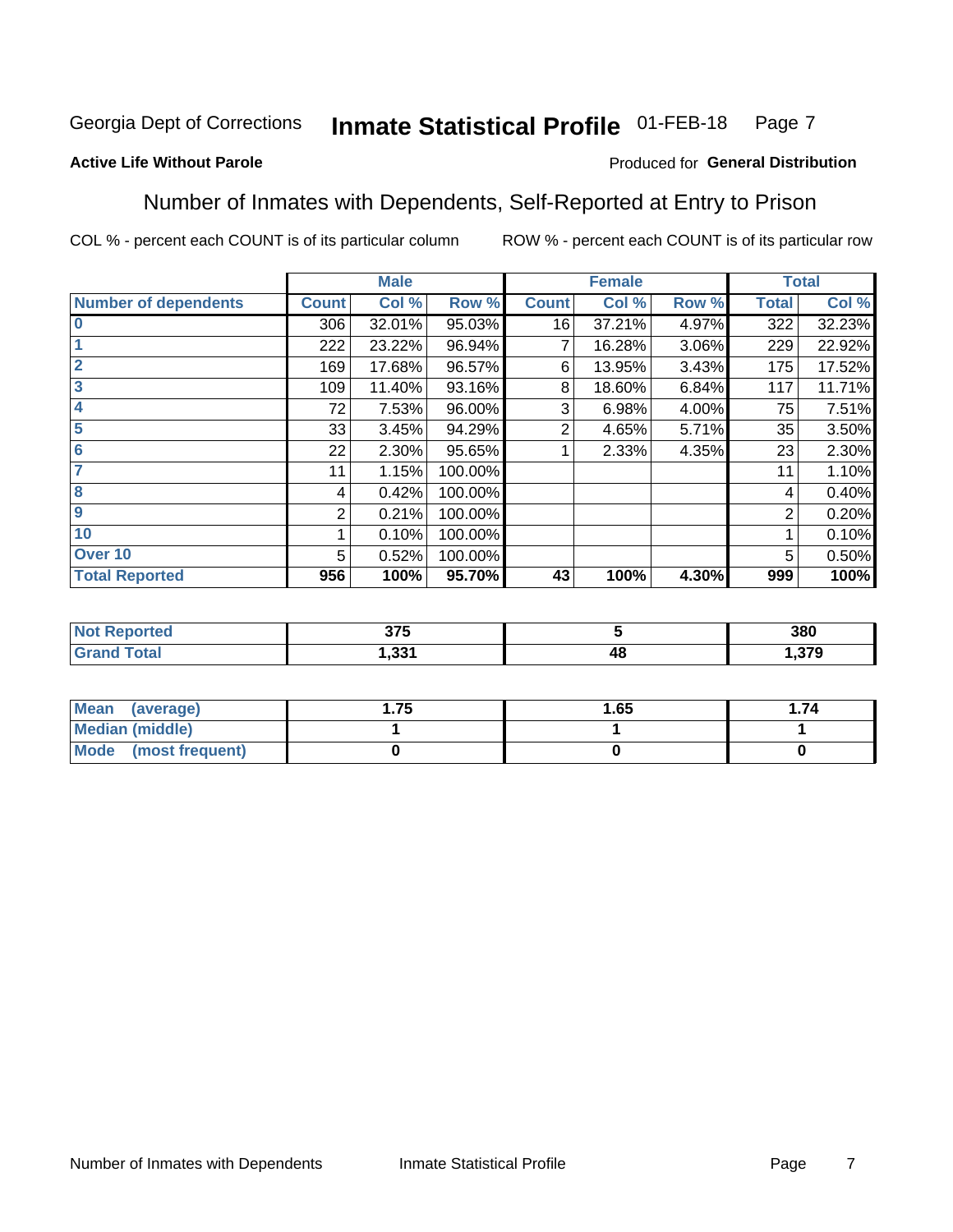#### Inmate Statistical Profile 01-FEB-18 Page 8

Produced for General Distribution

#### **Active Life Without Parole**

# Religious affiliation, self-reported at entry to prison

COL % - percent each COUNT is of its particular column

|              |                              | <b>Male</b>  |        |         |                | <b>Female</b> | <b>Total</b> |       |        |
|--------------|------------------------------|--------------|--------|---------|----------------|---------------|--------------|-------|--------|
|              | <b>Religious Affiliation</b> | <b>Count</b> | Col %  | Row %   | <b>Count</b>   | Col %         | Row %        | Total | Col %  |
|              | <b>Islam</b>                 | 64           | 9.64%  | 96.97%  | 2              | 5.88%         | 3.03%        | 66    | 9.46%  |
| $\mathbf{2}$ | <b>Catholic</b>              | 21           | 3.16%  | 87.50%  | 3              | 8.82%         | 12.50%       | 24    | 3.44%  |
| 3            | <b>Baptist</b>               | 350          | 52.71% | 93.58%  | 24             | 70.59%        | 6.42%        | 374   | 53.58% |
| 4            | <b>Methodist</b>             | 12           | 1.81%  | 92.31%  |                | 2.94%         | 7.69%        | 13    | 1.86%  |
| 7            | <b>Chc Of God</b>            | 2            | .30%   | 100.00% |                |               |              | 2     | .29%   |
| 8            | <b>Holiness</b>              | 20           | 3.01%  | 90.91%  | $\overline{2}$ | 5.88%         | 9.09%        | 22    | 3.15%  |
| 9            | <b>Jewish</b>                | 2            | .30%   | 100.00% |                |               |              | 2     | .29%   |
| 10           | <b>Anglican</b>              |              | .15%   | 100.00% |                |               |              |       | .14%   |
| 12           | <b>Hindu</b>                 | 2            | .30%   | 100.00% |                |               |              | 2     | .29%   |
| 16           | <b>Seven D Ad</b>            | 4            | .60%   | 100.00% |                |               |              | 4     | .57%   |
| 17           | <b>Jehovah Wt</b>            | 9            | 1.36%  | 100.00% |                |               |              | 9     | 1.29%  |
| 18           | <b>Latr Day S</b>            |              | .15%   | 100.00% |                |               |              |       | .14%   |
| 20           | <b>Other Prot</b>            | 75           | 11.30% | 97.40%  | 2              | 5.88%         | 2.60%        | 77    | 11.03% |
| 96           | <b>None</b>                  | 101          | 15.21% | 100.00% |                |               |              | 101   | 14.47% |
|              | <b>Total Reported</b>        | 664          | 100%   | 95.13%  | 34             | 100%          | 4.87%        | 698   | 100%   |

| rteo<br>. | 667     | 14 | 681    |
|-----------|---------|----|--------|
| _______   | $.$ nn/ | 4C | $\sim$ |

| <b>Mode (most frequent)</b> | 3aptist | 3aptist | Baptist |
|-----------------------------|---------|---------|---------|
|-----------------------------|---------|---------|---------|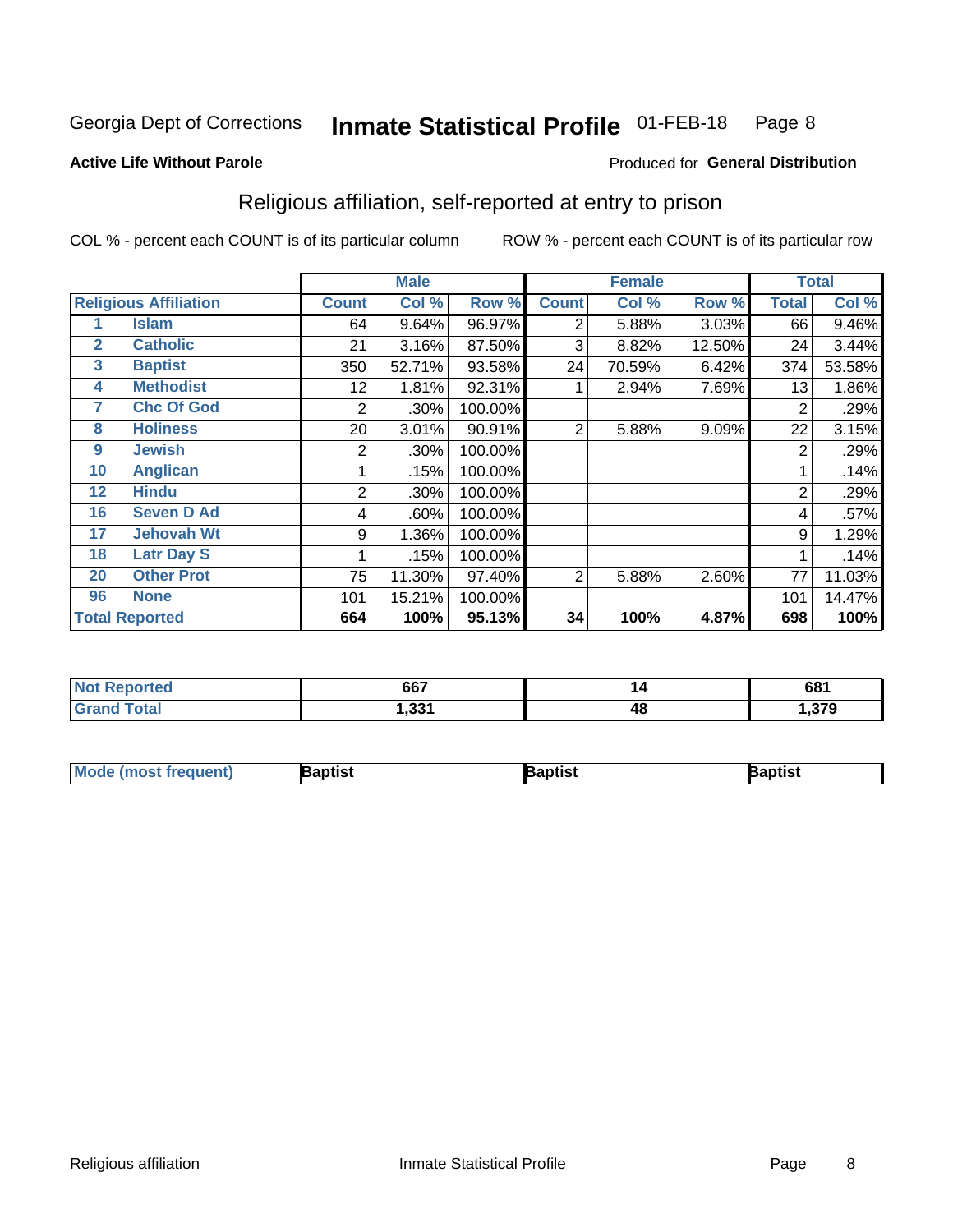#### Inmate Statistical Profile 01-FEB-18 Page 9

### **Active Life Without Parole**

### Produced for General Distribution

# Home county, self-reported at entry to prison

COL % - percent each COUNT is of its particular column

|     |                             |                | <b>Male</b> |         |              | <b>Female</b> |        | <b>Total</b>   |         |
|-----|-----------------------------|----------------|-------------|---------|--------------|---------------|--------|----------------|---------|
|     | <b>Home County</b>          | <b>Count</b>   | Col %       | Row %   | <b>Count</b> | Col %         | Row %  | <b>Total</b>   | Col %   |
| 000 | <b>Unknown</b>              | 237            | 17.81%      | 92.94%  | 18           | 37.50%        | 7.06%  | 255            | 18.49%  |
| 001 | <b>Appling County</b>       | 5              | .38%        | 100.00% |              |               |        | 5              | .36%    |
| 002 | <b>Atkinson County</b>      | 3              | .23%        | 100.00% |              |               |        | 3              | .22%    |
| 003 | <b>Bacon County</b>         | 1              | .08%        | 100.00% |              |               |        | 1              | .07%    |
| 004 | <b>Baker County</b>         | $\mathbf 1$    | .08%        | 100.00% |              |               |        | 1              | .07%    |
| 005 | <b>Baldwin County</b>       | $\overline{2}$ | .15%        | 100.00% |              |               |        | $\overline{2}$ | .15%    |
| 007 | <b>Barrow County</b>        | 10             | .75%        | 100.00% |              |               |        | 10             | .73%    |
| 008 | <b>Bartow County</b>        | 8              | .60%        | 100.00% |              |               |        | 8              | .58%    |
| 009 | <b>Ben Hill County</b>      | $\overline{7}$ | .53%        | 100.00% |              |               |        | 7              | .51%    |
| 010 | <b>Berrien County</b>       | 3              | .23%        | 100.00% |              |               |        | 3              | .22%    |
| 011 | <b>Bibb County</b>          | 31             | 2.33%       | 93.94%  | 2            | 4.17%         | 6.06%  | 33             | 2.39%   |
| 012 | <b>Bleckley County</b>      | 1              | .08%        | 100.00% |              |               |        | 1              | .07%    |
| 013 | <b>Brantley County</b>      | $\mathbf 1$    | .08%        | 100.00% |              |               |        | 1              | .07%    |
| 014 | <b>Brooks County</b>        | 1              | .08%        | 100.00% |              |               |        | 1              | .07%    |
| 015 | <b>Bryan County</b>         | $\mathbf 1$    | .08%        | 100.00% |              |               |        | 1              | .07%    |
| 016 | <b>Bulloch County</b>       | 4              | .30%        | 100.00% |              |               |        | 4              | .29%    |
| 017 | <b>Burke County</b>         | 11             | .83%        | 100.00% |              |               |        | 11             | .80%    |
| 018 | <b>Butts County</b>         | 4              | .30%        | 100.00% |              |               |        | 4              | .29%    |
| 019 | <b>Calhoun County</b>       | $\overline{2}$ | .15%        | 100.00% |              |               |        | $\overline{2}$ | .15%    |
| 020 | <b>Camden County</b>        | 4              | .30%        | 100.00% |              |               |        | 4              | .29%    |
| 021 | <b>Candler County</b>       | 4              | .30%        | 100.00% |              |               |        | 4              | .29%    |
| 022 | <b>Carroll County</b>       | 3              | .23%        | 75.00%  | 1            | 2.08%         | 25.00% | 4              | .29%    |
| 023 | <b>Catoosa County</b>       | $\overline{2}$ | .15%        | 100.00% |              |               |        | $\overline{2}$ | .15%    |
| 025 | <b>Chatham County</b>       | 48             | 3.61%       | 100.00% |              |               |        | 48             | 3.48%   |
| 026 | <b>Chattahoochee County</b> | $\mathbf 1$    | .08%        | 100.00% |              |               |        | 1              | .07%    |
| 027 | <b>Chattooga County</b>     | 1              | .08%        | 100.00% |              |               |        | 1              | .07%    |
| 028 | <b>Cherokee County</b>      | 4              | .30%        | 100.00% |              |               |        | 4              | .29%    |
| 029 | <b>Clarke County</b>        | 23             | 1.73%       | 95.83%  | 1            | 2.08%         | 4.17%  | 24             | 1.74%   |
| 030 | <b>Clay County</b>          | $\overline{2}$ | .15%        | 100.00% |              |               |        | $\overline{2}$ | .15%    |
| 031 | <b>Clayton County</b>       | 47             | 3.53%       | 97.92%  | 1            | 2.08%         | 2.08%  | 48             | 3.48%   |
| 033 | <b>Cobb County</b>          | 48             | 3.61%       | 100.00% |              |               |        | 48             | 3.48%   |
| 034 | <b>Coffee County</b>        | 5              | .38%        | 100.00% |              |               |        | 5              | .36%    |
| 035 | <b>Colquitt County</b>      | $\overline{2}$ | .15%        | 100.00% |              |               |        | $\overline{2}$ | .15%    |
| 036 | <b>Columbia County</b>      | 8              | .60%        | 100.00% |              |               |        | 8              | .58%    |
| 037 | <b>Cook County</b>          | 3              | .23%        | 100.00% |              |               |        | 3              | .22%    |
| 038 | <b>Coweta County</b>        | 5              | .38%        | 100.00% |              |               |        | 5              | .36%    |
| 040 | <b>Crisp County</b>         | 5              | .38%        | 100.00% |              |               |        | 5              | .36%    |
| 043 | <b>Decatur County</b>       | 5              | .38%        | 100.00% |              |               |        | 5              | $.36\%$ |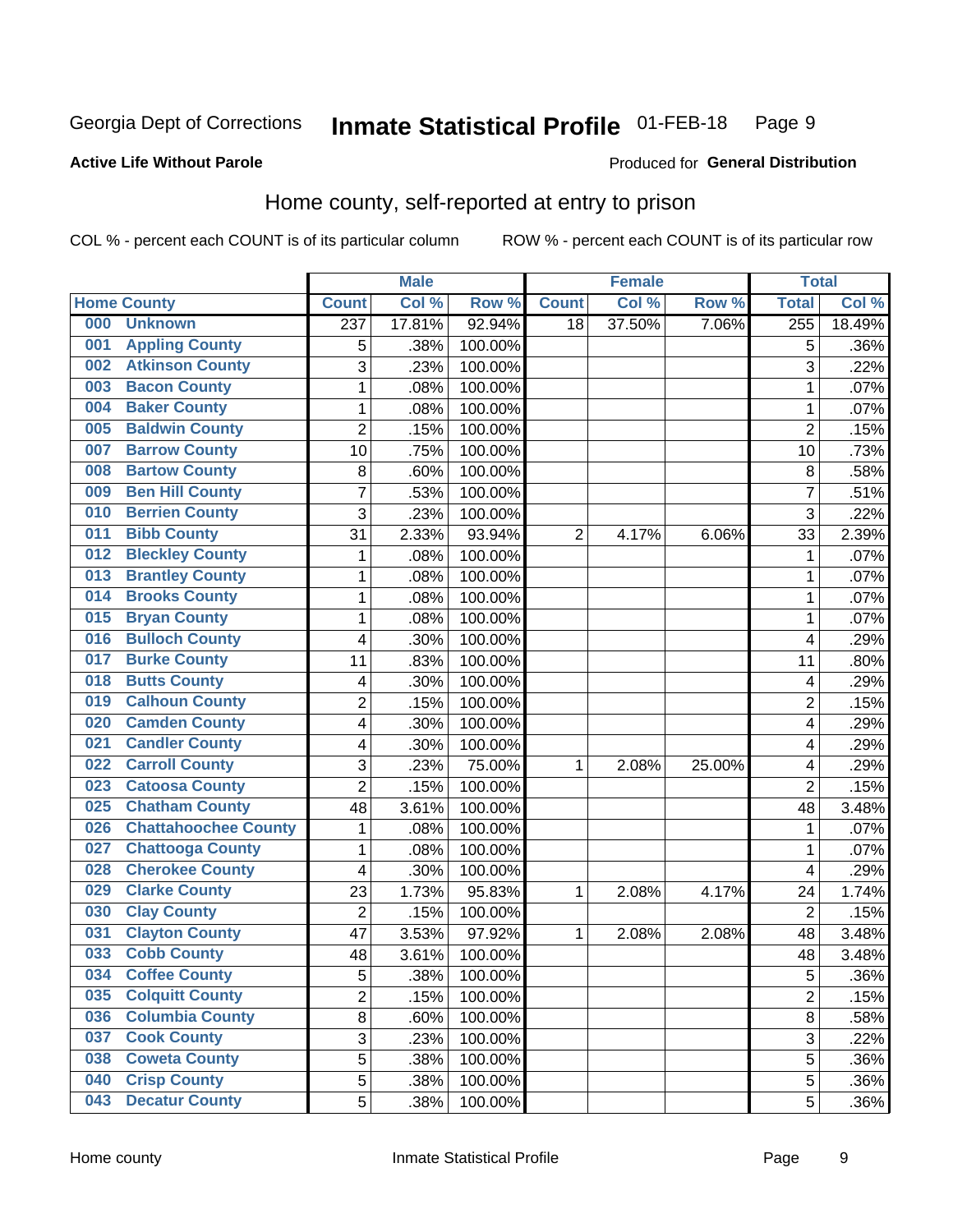#### **Inmate Statistical Profile 01-FEB-18** Page 10

### **Active Life Without Parole**

### Produced for General Distribution

# Home county, self-reported at entry to prison

COL % - percent each COUNT is of its particular column

|     |                          |                         | <b>Male</b> |         |                | <b>Female</b> |        | <b>Total</b>   |        |
|-----|--------------------------|-------------------------|-------------|---------|----------------|---------------|--------|----------------|--------|
|     | <b>Home County</b>       | <b>Count</b>            | Col %       | Row %   | <b>Count</b>   | Col %         | Row %  | <b>Total</b>   | Col%   |
| 044 | <b>Dekalb County</b>     | 100                     | 7.51%       | 99.01%  | 1              | 2.08%         | .99%   | 101            | 7.32%  |
| 045 | <b>Dodge County</b>      | 1                       | .08%        | 100.00% |                |               |        | 1              | .07%   |
| 046 | <b>Dooly County</b>      | $\overline{2}$          | .15%        | 100.00% |                |               |        | $\overline{2}$ | .15%   |
| 047 | <b>Dougherty County</b>  | 22                      | 1.65%       | 91.67%  | $\overline{c}$ | 4.17%         | 8.33%  | 24             | 1.74%  |
| 048 | <b>Douglas County</b>    | 15                      | 1.13%       | 93.75%  | $\mathbf{1}$   | 2.08%         | 6.25%  | 16             | 1.16%  |
| 049 | <b>Early County</b>      | $\overline{c}$          | .15%        | 100.00% |                |               |        | $\overline{c}$ | .15%   |
| 051 | <b>Effingham County</b>  | 3                       | .23%        | 100.00% |                |               |        | 3              | .22%   |
| 052 | <b>Elbert County</b>     | $\overline{2}$          | .15%        | 100.00% |                |               |        | $\overline{2}$ | .15%   |
| 053 | <b>Emanuel County</b>    | 5                       | .38%        | 100.00% |                |               |        | 5              | .36%   |
| 056 | <b>Fayette County</b>    | 5                       | .38%        | 100.00% |                |               |        | 5              | .36%   |
| 057 | <b>Floyd County</b>      | 19                      | 1.43%       | 90.48%  | $\overline{2}$ | 4.17%         | 9.52%  | 21             | 1.52%  |
| 058 | <b>Forsyth County</b>    | $\overline{2}$          | .15%        | 100.00% |                |               |        | $\overline{2}$ | .15%   |
| 059 | <b>Franklin County</b>   | 3                       | .23%        | 75.00%  | $\mathbf 1$    | 2.08%         | 25.00% | 4              | .29%   |
| 060 | <b>Fulton County</b>     | 168                     | 12.62%      | 98.25%  | 3              | 6.25%         | 1.75%  | 171            | 12.40% |
| 061 | <b>Gilmer County</b>     | 1                       | .08%        | 100.00% |                |               |        | 1              | .07%   |
| 063 | <b>Glynn County</b>      | 14                      | 1.05%       | 100.00% |                |               |        | 14             | 1.02%  |
| 064 | <b>Gordon County</b>     | 6                       | .45%        | 100.00% |                |               |        | $\,6$          | .44%   |
| 066 | <b>Greene County</b>     | 3                       | .23%        | 100.00% |                |               |        | 3              | .22%   |
| 067 | <b>Gwinnett County</b>   | 35                      | 2.63%       | 92.11%  | 3              | 6.25%         | 7.89%  | 38             | 2.76%  |
| 068 | <b>Habersham County</b>  | 1                       | .08%        | 100.00% |                |               |        | 1              | .07%   |
| 069 | <b>Hall County</b>       | 13                      | .98%        | 92.86%  | 1              | 2.08%         | 7.14%  | 14             | 1.02%  |
| 070 | <b>Hancock County</b>    | $\overline{2}$          | .15%        | 100.00% |                |               |        | $\overline{2}$ | .15%   |
| 071 | <b>Haralson County</b>   | 3                       | .23%        | 100.00% |                |               |        | 3              | .22%   |
| 072 | <b>Harris County</b>     | $\mathbf 1$             | .08%        | 100.00% |                |               |        | 1              | .07%   |
| 073 | <b>Hart County</b>       | $\overline{c}$          | .15%        | 100.00% |                |               |        | $\overline{c}$ | .15%   |
| 074 | <b>Heard County</b>      | 1                       | .08%        | 100.00% |                |               |        | 1              | .07%   |
| 075 | <b>Henry County</b>      | 11                      | .83%        | 91.67%  | 1              | 2.08%         | 8.33%  | 12             | .87%   |
| 076 | <b>Houston County</b>    | 18                      | 1.35%       | 94.74%  | 1              | 2.08%         | 5.26%  | 19             | 1.38%  |
| 078 | <b>Jackson County</b>    | 6                       | .45%        | 100.00% |                |               |        | $\,6$          | .44%   |
| 079 | <b>Jasper County</b>     | $\mathbf 1$             | .08%        | 100.00% |                |               |        | 1              | .07%   |
| 080 | <b>Jeff Davis County</b> | $\mathbf 1$             | .08%        | 100.00% |                |               |        | 1              | .07%   |
| 081 | <b>Jefferson County</b>  | $\overline{\mathbf{4}}$ | .30%        | 100.00% |                |               |        | 4              | .29%   |
| 082 | <b>Jenkins County</b>    | $\overline{2}$          | .15%        | 100.00% |                |               |        | 2              | .15%   |
| 083 | <b>Johnson County</b>    | $\mathbf 1$             | .08%        | 100.00% |                |               |        | 1              | .07%   |
| 084 | <b>Jones County</b>      | $\mathbf 1$             | .08%        | 100.00% |                |               |        | 1              | .07%   |
| 087 | <b>Laurens County</b>    | 6                       | .45%        | 100.00% |                |               |        | 6              | .44%   |
| 088 | <b>Lee County</b>        | $\mathbf{1}$            | .08%        | 100.00% |                |               |        | 1              | .07%   |
| 089 | <b>Liberty County</b>    | 9                       | .68%        | 90.00%  | 1              | 2.08%         | 10.00% | 10             | .73%   |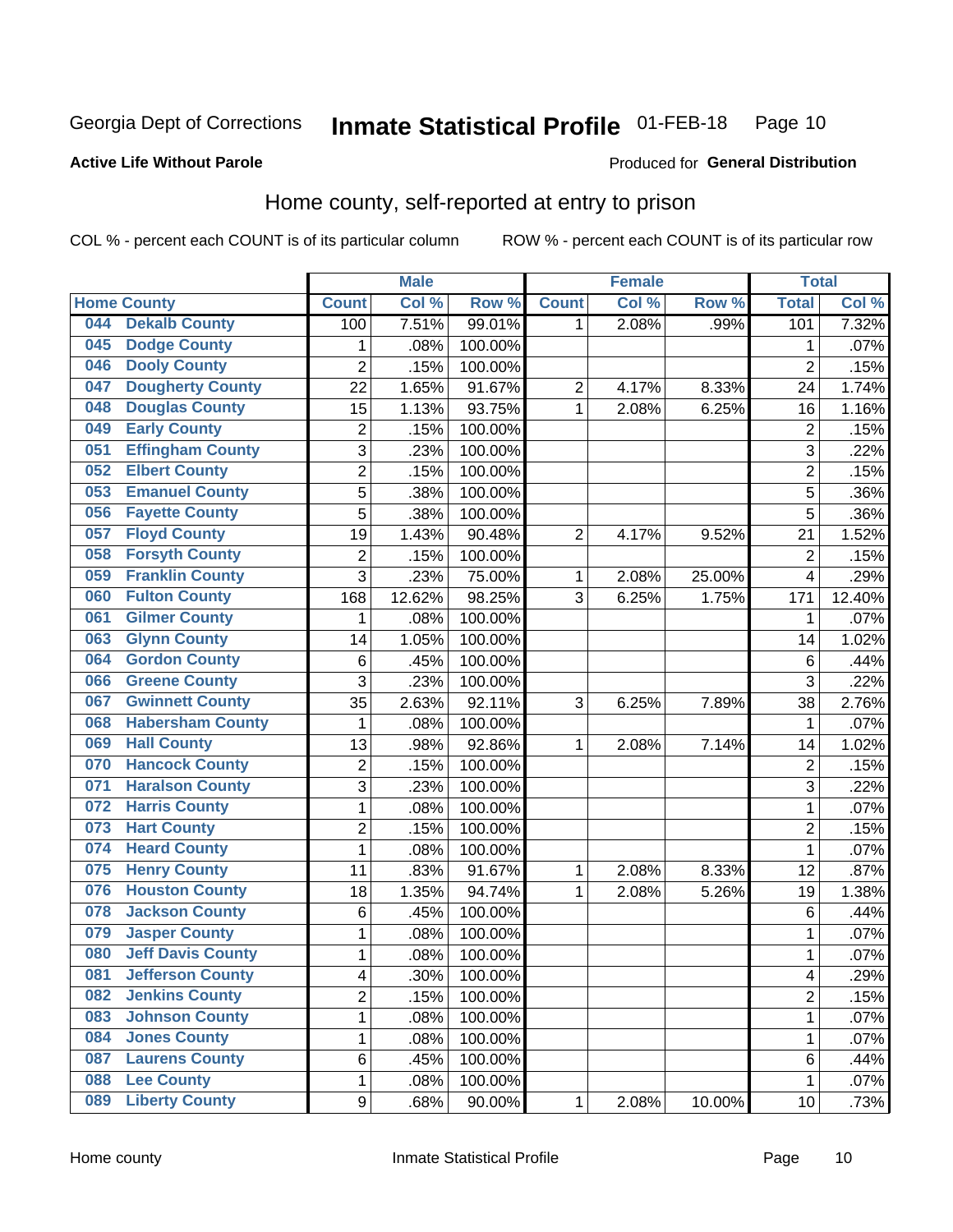#### Inmate Statistical Profile 01-FEB-18 Page 11

### **Active Life Without Parole**

#### Produced for General Distribution

# Home county, self-reported at entry to prison

COL % - percent each COUNT is of its particular column

|                  |                          |                          | <b>Male</b> |         |              | <b>Female</b> |        | <b>Total</b>   |         |
|------------------|--------------------------|--------------------------|-------------|---------|--------------|---------------|--------|----------------|---------|
|                  | <b>Home County</b>       | <b>Count</b>             | Col %       | Row %   | <b>Count</b> | Col %         | Row %  | <b>Total</b>   | Col %   |
| 090              | <b>Lincoln County</b>    | 1                        | .08%        | 100.00% |              |               |        | 1              | .07%    |
| 091              | <b>Long County</b>       | $\mathbf{1}$             | .08%        | 100.00% |              |               |        | 1              | .07%    |
| 092              | <b>Lowndes County</b>    | 8                        | .60%        | 100.00% |              |               |        | 8              | .58%    |
| 093              | <b>Lumpkin County</b>    | $\overline{2}$           | .15%        | 100.00% |              |               |        | $\overline{2}$ | .15%    |
| 094              | <b>Macon County</b>      | 1                        | .08%        | 100.00% |              |               |        | 1              | .07%    |
| 095              | <b>Madison County</b>    | $\overline{2}$           | .15%        | 100.00% |              |               |        | $\overline{2}$ | .15%    |
| 096              | <b>Marion County</b>     | 1                        | .08%        | 100.00% |              |               |        | 1              | .07%    |
| 097              | <b>Mcduffie County</b>   | $\overline{2}$           | .15%        | 100.00% |              |               |        | $\overline{2}$ | .15%    |
| 098              | <b>Mcintosh County</b>   | $\mathbf{1}$             | .08%        | 100.00% |              |               |        | 1              | .07%    |
| 099              | <b>Meriwether County</b> | $\mathbf{1}$             | .08%        | 100.00% |              |               |        | 1              | .07%    |
| 100              | <b>Miller County</b>     | $\overline{c}$           | .15%        | 100.00% |              |               |        | $\overline{c}$ | .15%    |
| 101              | <b>Mitchell County</b>   | $\mathbf{1}$             | .08%        | 100.00% |              |               |        | 1              | .07%    |
| 102              | <b>Monroe County</b>     | $\overline{7}$           | .53%        | 100.00% |              |               |        | 7              | .51%    |
| 103              | <b>Montgomery County</b> | $\overline{2}$           | .15%        | 100.00% |              |               |        | $\overline{2}$ | .15%    |
| 104              | <b>Morgan County</b>     | $\mathbf{1}$             | .08%        | 100.00% |              |               |        | 1              | .07%    |
| 106              | <b>Muscogee County</b>   | 29                       | 2.18%       | 100.00% |              |               |        | 29             | 2.10%   |
| 107              | <b>Newton County</b>     | $\,6$                    | .45%        | 85.71%  | 1            | 2.08%         | 14.29% | 7              | .51%    |
| 109              | <b>Oglethorpe County</b> | 3                        | .23%        | 100.00% |              |               |        | 3              | .22%    |
| 110              | <b>Paulding County</b>   | 10                       | .75%        | 100.00% |              |               |        | 10             | .73%    |
| 111              | <b>Peach County</b>      | 1                        | .08%        | 100.00% |              |               |        | 1              | .07%    |
| 112              | <b>Pickens County</b>    | $\mathbf{1}$             | .08%        | 100.00% |              |               |        | 1              | .07%    |
| $\overline{113}$ | <b>Pierce County</b>     | 3                        | .23%        | 100.00% |              |               |        | 3              | .22%    |
| 114              | <b>Pike County</b>       | 3                        | .23%        | 100.00% |              |               |        | 3              | .22%    |
| 115              | <b>Polk County</b>       | 3                        | .23%        | 100.00% |              |               |        | 3              | .22%    |
| 117              | <b>Putnam County</b>     | $\overline{\mathcal{A}}$ | .30%        | 100.00% |              |               |        | 4              | .29%    |
| 119              | <b>Rabun County</b>      | $\overline{2}$           | .15%        | 100.00% |              |               |        | $\overline{2}$ | .15%    |
| 120              | <b>Randolph County</b>   | $\overline{2}$           | .15%        | 100.00% |              |               |        | $\overline{2}$ | .15%    |
| 121              | <b>Richmond County</b>   | 53                       | 3.98%       | 94.64%  | 3            | 6.25%         | 5.36%  | 56             | 4.06%   |
| 122              | <b>Rockdale County</b>   | $\overline{7}$           | .53%        | 100.00% |              |               |        | 7              | .51%    |
| 124              | <b>Screven County</b>    | $\mathbf{1}$             | .08%        | 100.00% |              |               |        | 1              | $.07\%$ |
| 125              | <b>Seminole County</b>   | $\overline{2}$           | .15%        | 100.00% |              |               |        | $\overline{2}$ | .15%    |
| 126              | <b>Spalding County</b>   | 11                       | .83%        | 100.00% |              |               |        | 11             | $.80\%$ |
| 127              | <b>Stephens County</b>   | $\overline{2}$           | .15%        | 66.67%  | $\mathbf{1}$ | 2.08%         | 33.33% | 3              | .22%    |
| 128              | <b>Stewart County</b>    | $\mathbf 1$              | .08%        | 100.00% |              |               |        | 1              | $.07\%$ |
| 129              | <b>Sumter County</b>     | $\overline{2}$           | .15%        | 100.00% |              |               |        | 2              | .15%    |
| 132              | <b>Tattnall County</b>   | $\overline{7}$           | .53%        | 87.50%  | 1            | 2.08%         | 12.50% | 8              | .58%    |
| 133              | <b>Taylor County</b>     | $\mathbf 1$              | .08%        | 100.00% |              |               |        | 1              | .07%    |
| 134              | <b>Telfair County</b>    | $\mathbf 1$              | .08%        | 100.00% |              |               |        | 1              | .07%    |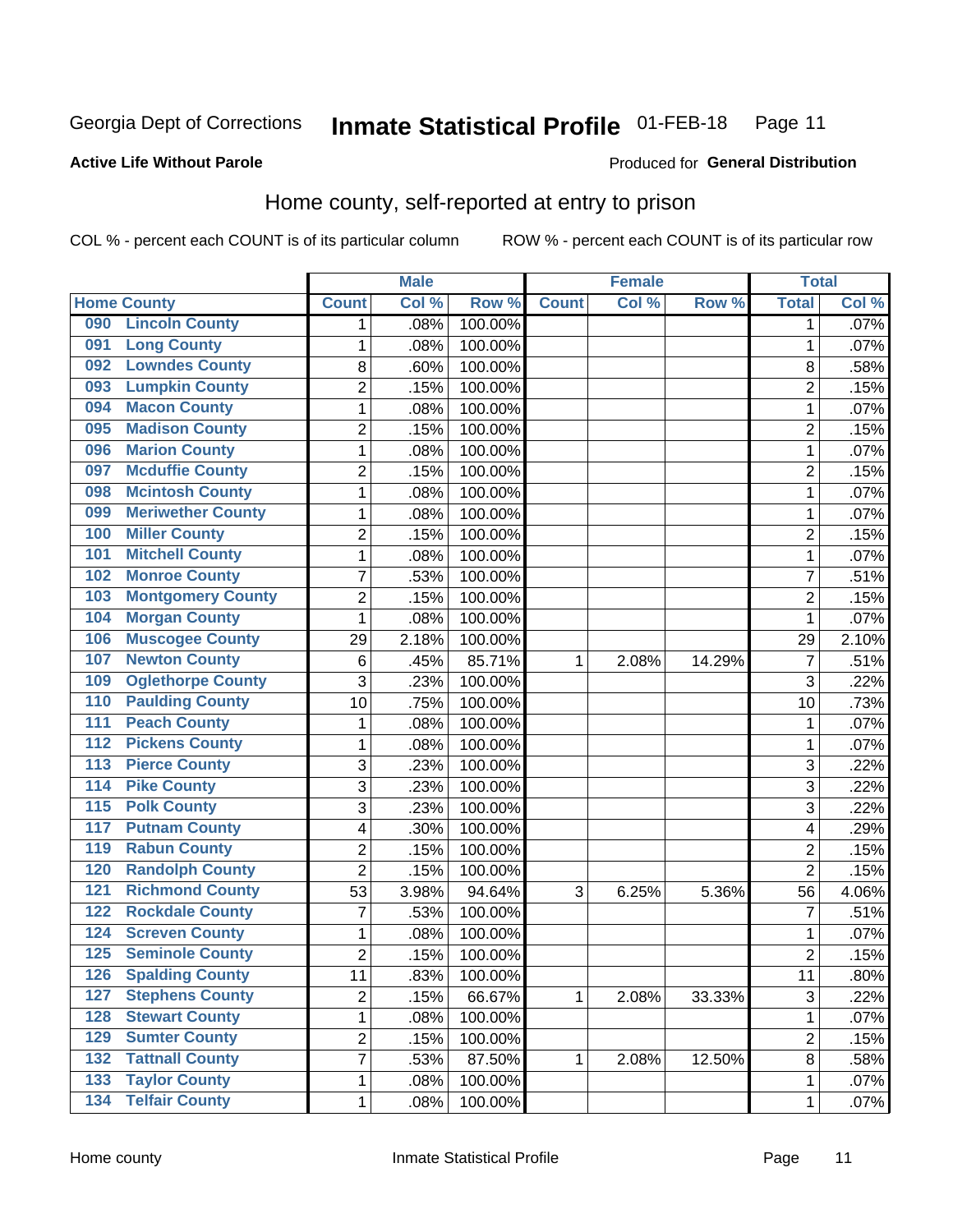#### Inmate Statistical Profile 01-FEB-18 Page 12

### **Active Life Without Parole**

#### Produced for General Distribution

# Home county, self-reported at entry to prison

COL % - percent each COUNT is of its particular column

|                                 | <b>Male</b>    |       | <b>Female</b> |              |       | <b>Total</b> |                |         |
|---------------------------------|----------------|-------|---------------|--------------|-------|--------------|----------------|---------|
| <b>Home County</b>              | <b>Count</b>   | Col % | Row %         | <b>Count</b> | Col % | Row %        | <b>Total</b>   | Col %   |
| <b>Thomas County</b><br>136     | 5              | .38%  | 100.00%       |              |       |              | 5              | $.36\%$ |
| <b>Tift County</b><br>137       | 8              | .60%  | 100.00%       |              |       |              | 8              | .58%    |
| <b>Toombs County</b><br>138     | 9              | .68%  | 100.00%       |              |       |              | 9              | .65%    |
| <b>Treutlen County</b><br>140   | 4              | .30%  | 100.00%       |              |       |              | 4              | .29%    |
| <b>Troup County</b><br>141      | 3              | .23%  | 100.00%       |              |       |              | 3              | .22%    |
| <b>Twiggs County</b><br>143     | $\overline{2}$ | .15%  | 100.00%       |              |       |              | $\overline{2}$ | .15%    |
| <b>Union County</b><br>144      | 1              | .08%  | 100.00%       |              |       |              | 1              | .07%    |
| <b>Upson County</b><br>145      | 4              | .30%  | 100.00%       |              |       |              | 4              | .29%    |
| <b>Walker County</b><br>146     | 3              | .23%  | 75.00%        | 1            | 2.08% | 25.00%       | 4              | .29%    |
| <b>Walton County</b><br>147     | 13             | .98%  | 100.00%       |              |       |              | 13             | .94%    |
| <b>Ware County</b><br>148       | 9              | .68%  | 100.00%       |              |       |              | 9              | .65%    |
| <b>Warren County</b><br>149     | 1              | .08%  | 100.00%       |              |       |              |                | .07%    |
| <b>Washington County</b><br>150 | 6              | .45%  | 100.00%       |              |       |              | 6              | .44%    |
| <b>Wayne County</b><br>151      | 8              | .60%  | 100.00%       |              |       |              | 8              | .58%    |
| <b>Webster County</b><br>152    | 1              | .08%  | 100.00%       |              |       |              |                | .07%    |
| <b>White County</b><br>154      | 1              | .08%  | 100.00%       |              |       |              | 1              | .07%    |
| <b>Whitfield County</b><br>155  | 10             | .75%  | 100.00%       |              |       |              | 10             | .73%    |
| <b>Wilcox County</b><br>156     | 1              | .08%  | 100.00%       |              |       |              | 1              | .07%    |
| <b>Wilkes County</b><br>157     | 3              | .23%  | 100.00%       |              |       |              | 3              | .22%    |
| <b>Wilkinson County</b><br>158  | $\overline{2}$ | .15%  | 100.00%       |              |       |              | 2              | .15%    |
| <b>Worth County</b><br>159      | 1              | .08%  | 100.00%       |              |       |              |                | .07%    |
| Other Custody/Out Of<br>999     | 3              | .23%  | 75.00%        | 1            | 2.08% | 25.00%       | 4              | .29%    |
| <b>State</b>                    |                |       |               |              |       |              |                |         |
| <b>Total Rported</b>            | 1,331          | 100%  | 96.52%        | 48           | 100%  | 3.48%        | 1,379          | 100%    |

| າorted<br><b>NIC</b> |              |    |      |
|----------------------|--------------|----|------|
| $\sim$               | 224<br>נכ, י | 4C | ,379 |

| Mode (most frequent)<br><b>Fulton County</b> | <b>Gwinnett County</b> | <b>Fulton County</b> |
|----------------------------------------------|------------------------|----------------------|
|----------------------------------------------|------------------------|----------------------|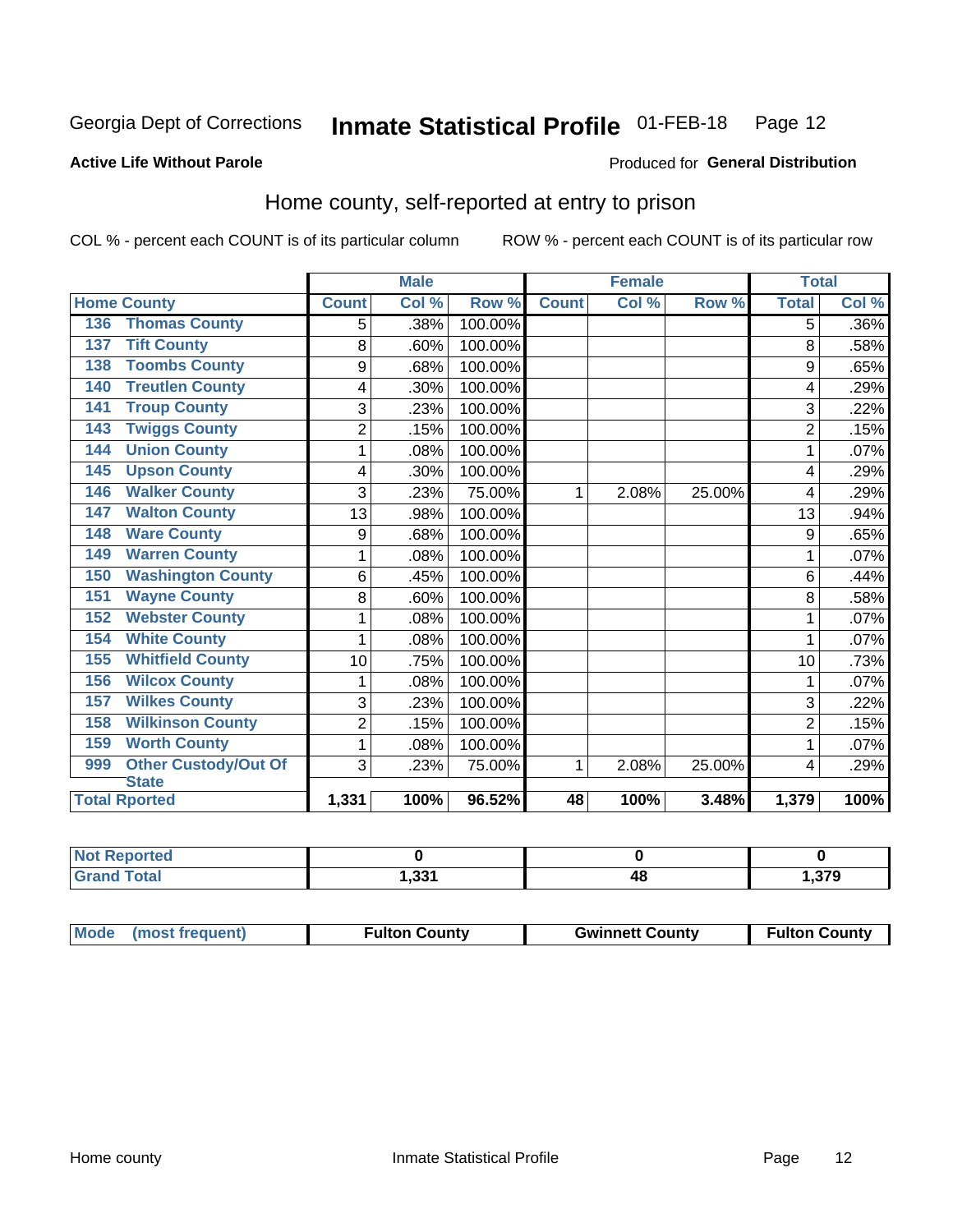#### Inmate Statistical Profile 01-FEB-18 Page 13

### **Active Life Without Parole**

### Produced for General Distribution

# Employment status before prison, self-reported at entry to prison

COL % - percent each COUNT is of its particular column

|                           |                 | <b>Male</b> |           |              | <b>Female</b> |        |       | <b>Total</b> |  |
|---------------------------|-----------------|-------------|-----------|--------------|---------------|--------|-------|--------------|--|
| <b>Employment Status</b>  | <b>Count</b>    | Col %       | Row %     | <b>Count</b> | Col %         | Row %  | Total | Col %        |  |
| <b>Full Time</b><br>01    | 497             | 46.45%      | 96.13%    | 20           | 46.51%        | 3.87%  | 517   | 46.45%       |  |
| <b>Part Time</b><br>02    | 64              | 5.98%       | 100.00%   |              |               |        | 64    | 5.75%        |  |
| Unempl $<$ 6M<br>03       | 71              | 6.64%       | 98.61%    |              | 2.33%         | 1.39%  | 72    | 6.47%        |  |
| Unempl > 6M<br>04         | 262             | 24.49%      | 94.24%    | 16           | 37.21%        | 5.76%  | 278   | 24.98%       |  |
| <b>Never Worked</b><br>05 | 90 <sub>1</sub> | 8.41%       | 100.00%   |              |               |        | 90    | 8.09%        |  |
| <b>Student</b><br>06      | 32              | 2.99%       | 100.00%   |              |               |        | 32    | 2.88%        |  |
| <b>Incapable</b><br>07    | 54              | 5.05%       | $90.00\%$ | 6            | 13.95%        | 10.00% | 60    | 5.39%        |  |
| <b>Total Reported</b>     | 1,070           | 100%        | 96.14%    | 43           | 100%          | 3.86%  | 1,113 | 100%         |  |

| 961<br>ZU I<br>____ |    | 266                 |
|---------------------|----|---------------------|
| - 221<br>ا دد. ا    | 4۵ | 270<br>1.J <i>i</i> |

| Mc | ----<br>me<br>ш | nc<br>. |
|----|-----------------|---------|
|    |                 |         |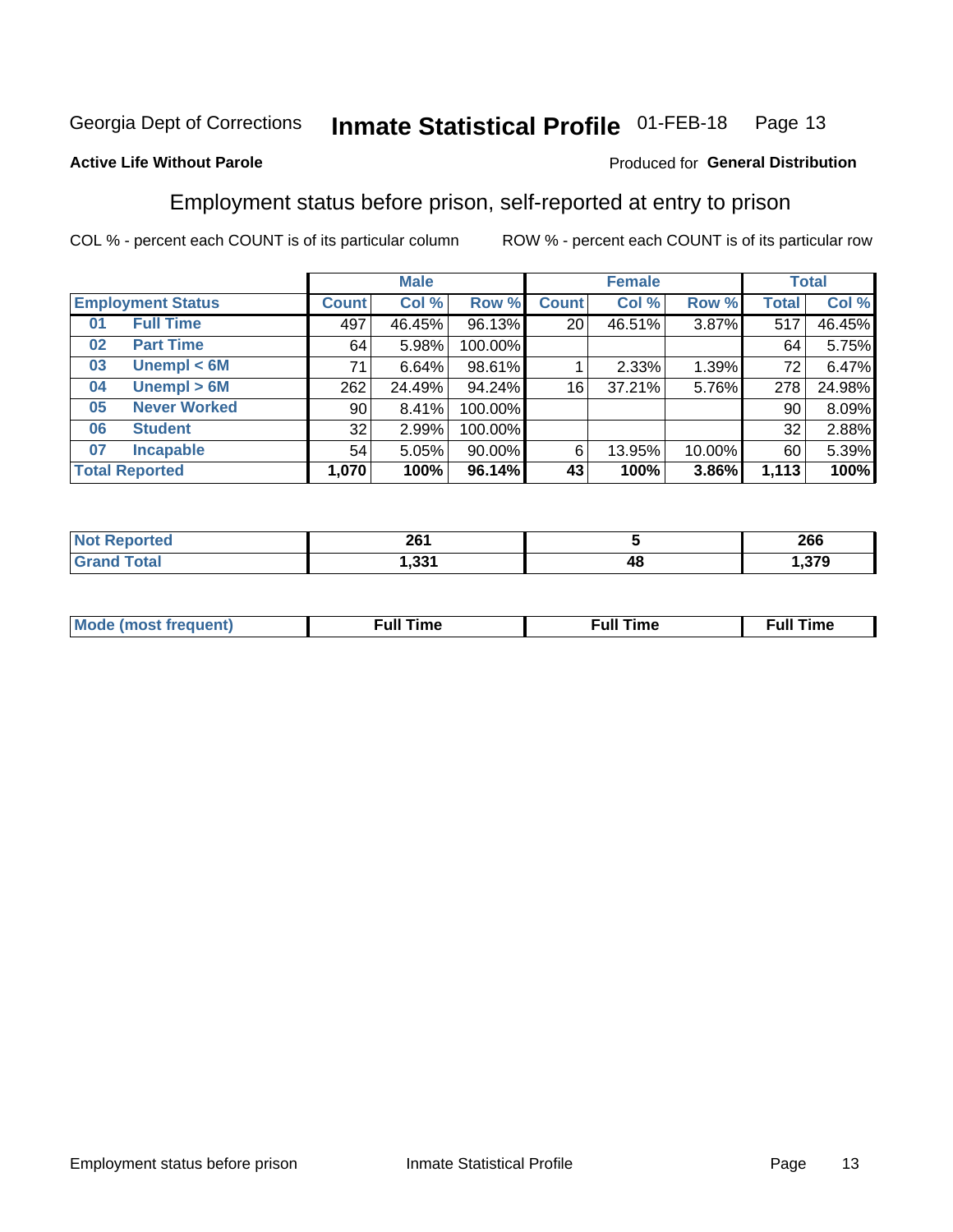### **Active Life Without Parole**

Produced for General Distribution

### Age at admission

COL % - percent each COUNT is of its particular column

|                         |              | <b>Male</b> |         |                | <b>Female</b> |        |                | <b>Total</b> |
|-------------------------|--------------|-------------|---------|----------------|---------------|--------|----------------|--------------|
| <b>Age At Admission</b> | <b>Count</b> | Col %       | Row %   | <b>Count</b>   | Col %         | Row %  | <b>Total</b>   | Col %        |
| 15                      | 2            | 0.15%       | 100.00% |                |               |        | 2              | 0.15%        |
| 16                      | 1            | 0.08%       | 100.00% |                |               |        | 1              | 0.07%        |
| $\overline{17}$         | 7            | 0.53%       | 100.00% |                |               |        | $\overline{7}$ | 0.51%        |
| 18                      | 9            | 0.68%       | 100.00% |                |               |        | 9              | 0.65%        |
| 19                      | 17           | 1.28%       | 100.00% |                |               |        | 17             | 1.23%        |
| $\overline{20}$         | 27           | 2.03%       | 96.43%  | 1              | 2.08%         | 3.57%  | 28             | 2.03%        |
| 21                      | 33           | 2.48%       | 97.06%  | 1              | 2.08%         | 2.94%  | 34             | 2.47%        |
| 22                      | 60           | 4.51%       | 98.36%  | 1              | 2.08%         | 1.64%  | 61             | 4.42%        |
| 23                      | 51           | 3.83%       | 98.08%  | 1              | 2.08%         | 1.92%  | 52             | 3.77%        |
| 24                      | 54           | 4.06%       | 96.43%  | $\overline{2}$ | 4.17%         | 3.57%  | 56             | 4.06%        |
| $\overline{25}$         | 53           | 3.98%       | 94.64%  | 3              | 6.25%         | 5.36%  | 56             | 4.06%        |
| 26                      | 59           | 4.43%       | 96.72%  | $\overline{2}$ | 4.17%         | 3.28%  | 61             | 4.42%        |
| $\overline{27}$         | 47           | 3.53%       | 92.16%  | 4              | 8.33%         | 7.84%  | 51             | 3.70%        |
| 28                      | 56           | 4.21%       | 98.25%  | 1              | 2.08%         | 1.75%  | 57             | 4.13%        |
| 29                      | 56           | 4.21%       | 98.25%  | 1              | 2.08%         | 1.75%  | 57             | 4.13%        |
| 30                      | 44           | 3.31%       | 100.00% |                |               |        | 44             | 3.19%        |
| 31                      | 57           | 4.28%       | 98.28%  | 1              | 2.08%         | 1.72%  | 58             | 4.21%        |
| 32                      | 54           | 4.06%       | 94.74%  | 3              | 6.25%         | 5.26%  | 57             | 4.13%        |
| 33                      | 48           | 3.61%       | 97.96%  | 1              | 2.08%         | 2.04%  | 49             | 3.55%        |
| 34                      | 29           | 2.18%       | 93.55%  | $\overline{2}$ | 4.17%         | 6.45%  | 31             | 2.25%        |
| 35                      | 37           | 2.78%       | 97.37%  | 1              | 2.08%         | 2.63%  | 38             | 2.76%        |
| 36                      | 45           | 3.38%       | 95.74%  | $\overline{2}$ | 4.17%         | 4.26%  | 47             | 3.41%        |
| 37                      | 34           | 2.55%       | 100.00% |                |               |        | 34             | 2.47%        |
| 38                      | 39           | 2.93%       | 100.00% |                |               |        | 39             | 2.83%        |
| 39                      | 31           | 2.33%       | 83.78%  | 6              | 12.50%        | 16.22% | 37             | 2.68%        |
| 40                      | 26           | 1.95%       | 92.86%  | $\overline{2}$ | 4.17%         | 7.14%  | 28             | 2.03%        |
| 41                      | 35           | 2.63%       | 94.59%  | $\overline{2}$ | 4.17%         | 5.41%  | 37             | 2.68%        |
| 42                      | 34           | 2.55%       | 100.00% |                |               |        | 34             | 2.47%        |
| 43                      | 27           | 2.03%       | 93.10%  | $\overline{2}$ | 4.17%         | 6.90%  | 29             | 2.10%        |
| 44                      | 21           | 1.58%       | 91.30%  | $\overline{2}$ | 4.17%         | 8.70%  | 23             | 1.67%        |
| 45                      | 28           | 2.10%       | 100.00% |                |               |        | 28             | 2.03%        |
| 46                      | 26           | 1.95%       | 89.66%  | 3              | 6.25%         | 10.34% | 29             | 2.10%        |
| 47                      | 22           | 1.65%       | 100.00% |                |               |        | 22             | 1.60%        |
| 48                      | 24           | 1.80%       | 88.89%  | 3              | 6.25%         | 11.11% | 27             | 1.96%        |
| 49                      | 22           | 1.65%       | 100.00% |                |               |        | 22             | 1.60%        |
| 50                      | 22           | 1.65%       | 100.00% |                |               |        | 22             | 1.60%        |
| $\overline{51}$         | 10           | 0.75%       | 100.00% |                |               |        | 10             | 0.73%        |
| 52                      | 11           | 0.83%       | 100.00% |                |               |        | 11             | 0.80%        |
| 53                      | 14           | 1.05%       | 100.00% |                |               |        | 14             | 1.02%        |
| 54                      | 10           | 0.75%       | 100.00% |                |               |        | 10             | 0.73%        |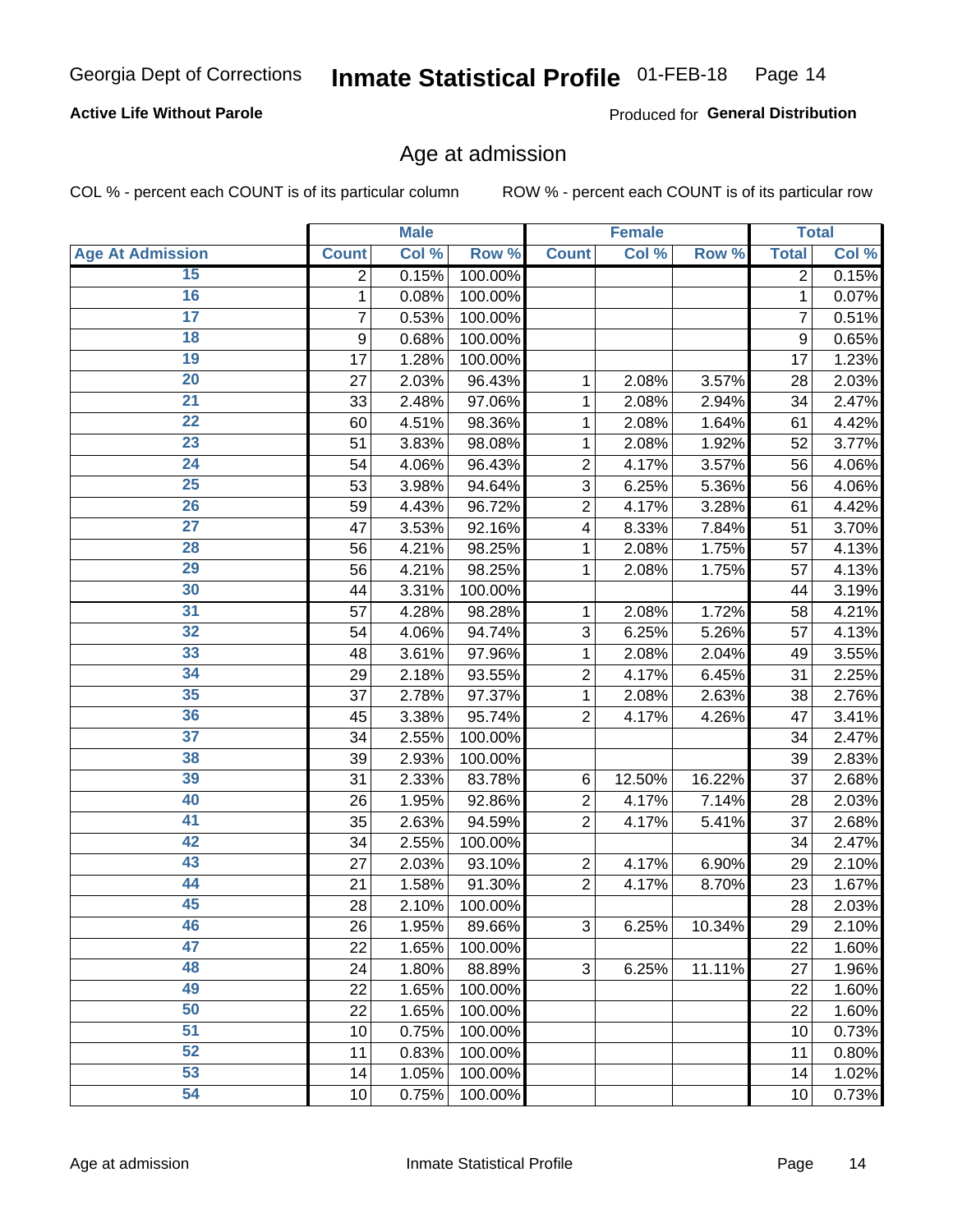#### Inmate Statistical Profile 01-FEB-18 Page 15

### **Active Life Without Parole**

Produced for General Distribution

### Age at admission

COL % - percent each COUNT is of its particular column

|                         |       | <b>Male</b> |         |              | <b>Female</b> |        |                | <b>Total</b> |
|-------------------------|-------|-------------|---------|--------------|---------------|--------|----------------|--------------|
| <b>Age At Admission</b> | Count | Col %       | Row %   | <b>Count</b> | Col %         | Row %  | <b>Total</b>   | Col %        |
| 55                      | 9     | 0.68%       | 90.00%  |              | 2.08%         | 10.00% | 10             | 0.73%        |
| 56                      | 9     | 0.68%       | 100.00% |              |               |        | 9              | 0.65%        |
| 57                      |       | 0.53%       | 100.00% |              |               |        | 7              | 0.51%        |
| 58                      | 5     | 0.38%       | 100.00% |              |               |        | 5              | 0.36%        |
| 59                      | 2     | 0.15%       | 100.00% |              |               |        | 2              | 0.15%        |
| 60                      | 3     | 0.23%       | 100.00% |              |               |        | 3              | 0.22%        |
| 61                      |       | 0.08%       | 100.00% |              |               |        |                | 0.07%        |
| 62                      | 2     | 0.15%       | 100.00% |              |               |        | 2              | 0.15%        |
| 64                      | 3     | 0.23%       | 100.00% |              |               |        | 3              | 0.22%        |
| 65                      | 2     | 0.15%       | 100.00% |              |               |        | $\overline{2}$ | 0.15%        |
| 66                      |       | 0.08%       | 100.00% |              |               |        |                | 0.07%        |
| 67                      |       | 0.08%       | 100.00% |              |               |        |                | 0.07%        |
| 69                      | 3     | 0.23%       | 100.00% |              |               |        | 3              | 0.22%        |
| 73                      |       | 0.08%       | 100.00% |              |               |        |                | 0.07%        |
| <b>Total Reported</b>   | 1,331 | 100%        | 96.52%  | 48           | 100%          | 3.48%  | 1,379          | 100%         |

| <b>Reported</b><br><b>NOT</b> |       |    |                      |
|-------------------------------|-------|----|----------------------|
| <b>Total</b><br><b>CHAM</b>   | 1,331 | 48 | <b>270</b><br>ט וט ו |

| <b>Mean</b><br>(average) | 34.05 | 34.75 | 34.07     |
|--------------------------|-------|-------|-----------|
| Median (middle)          | JZ    | 34.5  | …<br>34   |
| Mode<br>(most frequent)  | --    | 39    | ng,<br>LL |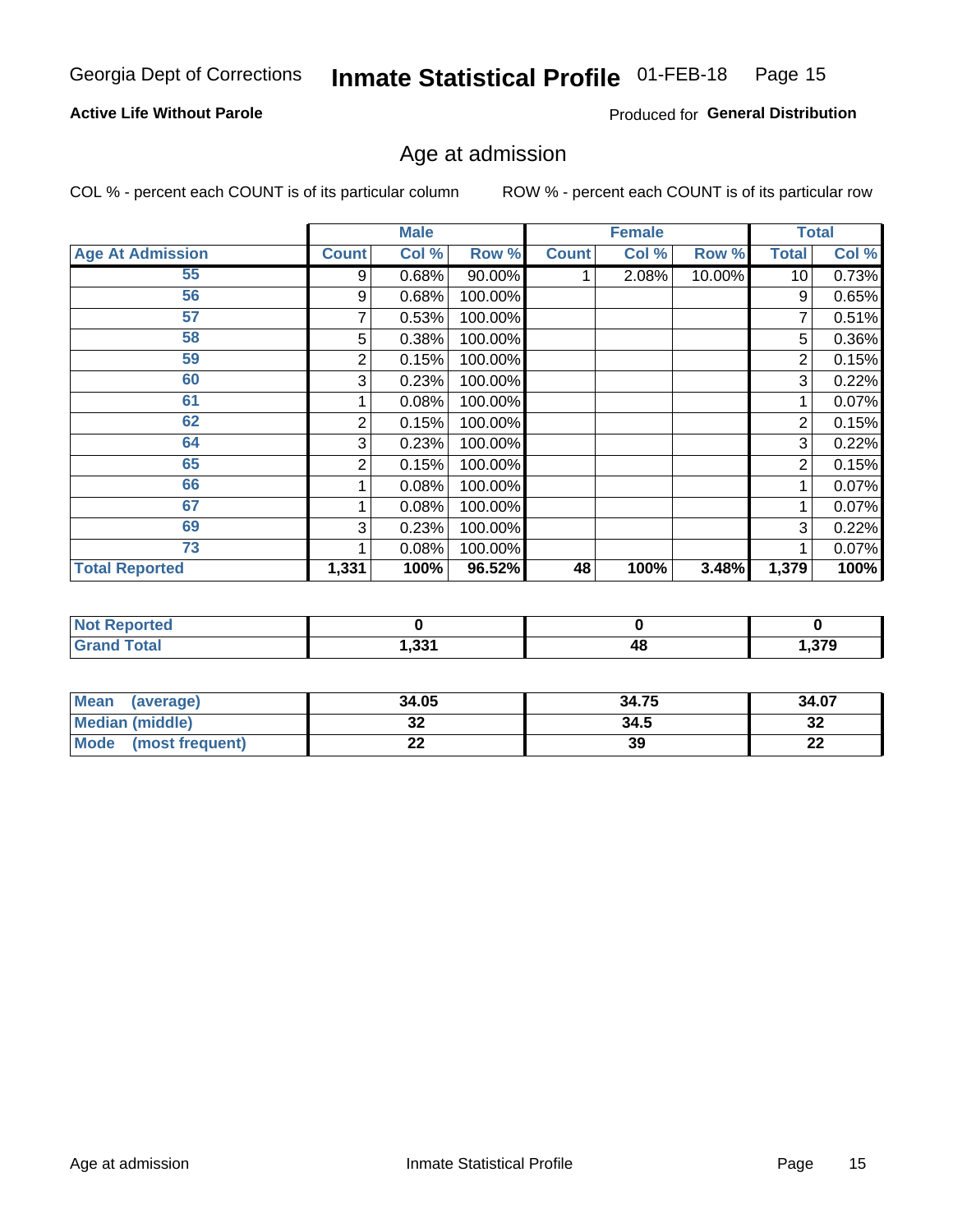### **Active Life Without Parole**

### Produced for General Distribution

### Height, measured at entry to prison

COL % - percent each COUNT is of its particular column

|                       |                | <b>Male</b> |         |                 | <b>Female</b> |         |                | <b>Total</b> |
|-----------------------|----------------|-------------|---------|-----------------|---------------|---------|----------------|--------------|
| <b>Height</b>         | <b>Count</b>   | Col %       | Row %   | <b>Count</b>    | Col %         | Row %   | <b>Total</b>   | Col %        |
| $\bf{0}$              | $\overline{7}$ | 0.53%       | 100.00% |                 |               |         | 7              | 0.51%        |
| 4'10''                |                |             |         | $\mathbf{1}$    | 2.08%         | 100.00% | 1              | 0.07%        |
| 5'00''                | $\sqrt{2}$     | 0.15%       | 100.00% |                 |               |         | $\overline{2}$ | 0.15%        |
| 5'01"                 | 4              | 0.30%       | 66.67%  | $\overline{2}$  | 4.17%         | 33.33%  | 6              | 0.44%        |
| 5'02"                 | 5              | 0.38%       | 100.00% |                 |               |         | 5              | 0.36%        |
| 5'03''                | 12             | 0.90%       | 60.00%  | 8               | 16.67%        | 40.00%  | 20             | 1.45%        |
| 5'04"                 | 12             | 0.90%       | 44.44%  | 15              | 31.25%        | 55.56%  | 27             | 1.96%        |
| 5'05"                 | 35             | 2.63%       | 85.37%  | 6               | 12.50%        | 14.63%  | 41             | 2.97%        |
| 5'06''                | 93             | 6.99%       | 93.94%  | 6               | 12.50%        | 6.06%   | 99             | 7.18%        |
| 5'07''                | 91             | 6.84%       | 94.79%  | 5               | 10.42%        | 5.21%   | 96             | 6.96%        |
| 5'08''                | 129            | 9.69%       | 99.23%  | 1               | 2.08%         | 0.77%   | 130            | 9.43%        |
| 5'09''                | 176            | 13.22%      | 98.88%  | $\overline{2}$  | 4.17%         | 1.12%   | 178            | 12.91%       |
| 5'10''                | 162            | 12.17%      | 100.00% |                 |               |         | 162            | 11.75%       |
| 5'11"                 | 170            | 12.77%      | 100.00% |                 |               |         | 170            | 12.33%       |
| 6'00''                | 143            | 10.74%      | 99.31%  | 1               | 2.08%         | 0.69%   | 144            | 10.44%       |
| 6'01''                | 108            | 8.11%       | 100.00% |                 |               |         | 108            | 7.83%        |
| 6'02"                 | 90             | 6.76%       | 100.00% |                 |               |         | 90             | 6.53%        |
| 6'03''                | 44             | 3.31%       | 97.78%  | $\mathbf{1}$    | 2.08%         | 2.22%   | 45             | 3.26%        |
| 6'04"                 | 34             | 2.55%       | 100.00% |                 |               |         | 34             | 2.47%        |
| 6'05"                 | 8              | 0.60%       | 100.00% |                 |               |         | 8              | 0.58%        |
| 6'06''                | 4              | 0.30%       | 100.00% |                 |               |         | 4              | 0.29%        |
| 6'07''                | 1              | 0.08%       | 100.00% |                 |               |         | 1              | 0.07%        |
| 6'11''                |                | 0.08%       | 100.00% |                 |               |         |                | 0.07%        |
| <b>Total Reported</b> | 1,331          | 100%        | 96.52%  | $\overline{48}$ | 100%          | 3.48%   | 1,379          | 100%         |

| <b>Reported</b> |       |    |      |
|-----------------|-------|----|------|
| <b>otal</b>     | 1.331 | 48 | .379 |

| <b>Mean</b> | (average)       | 5'10" | 5'05" | 5'10'' |  |
|-------------|-----------------|-------|-------|--------|--|
|             |                 |       |       |        |  |
| <b>Mode</b> | (most frequent) | 5'09" | 5'04" | 5'09"  |  |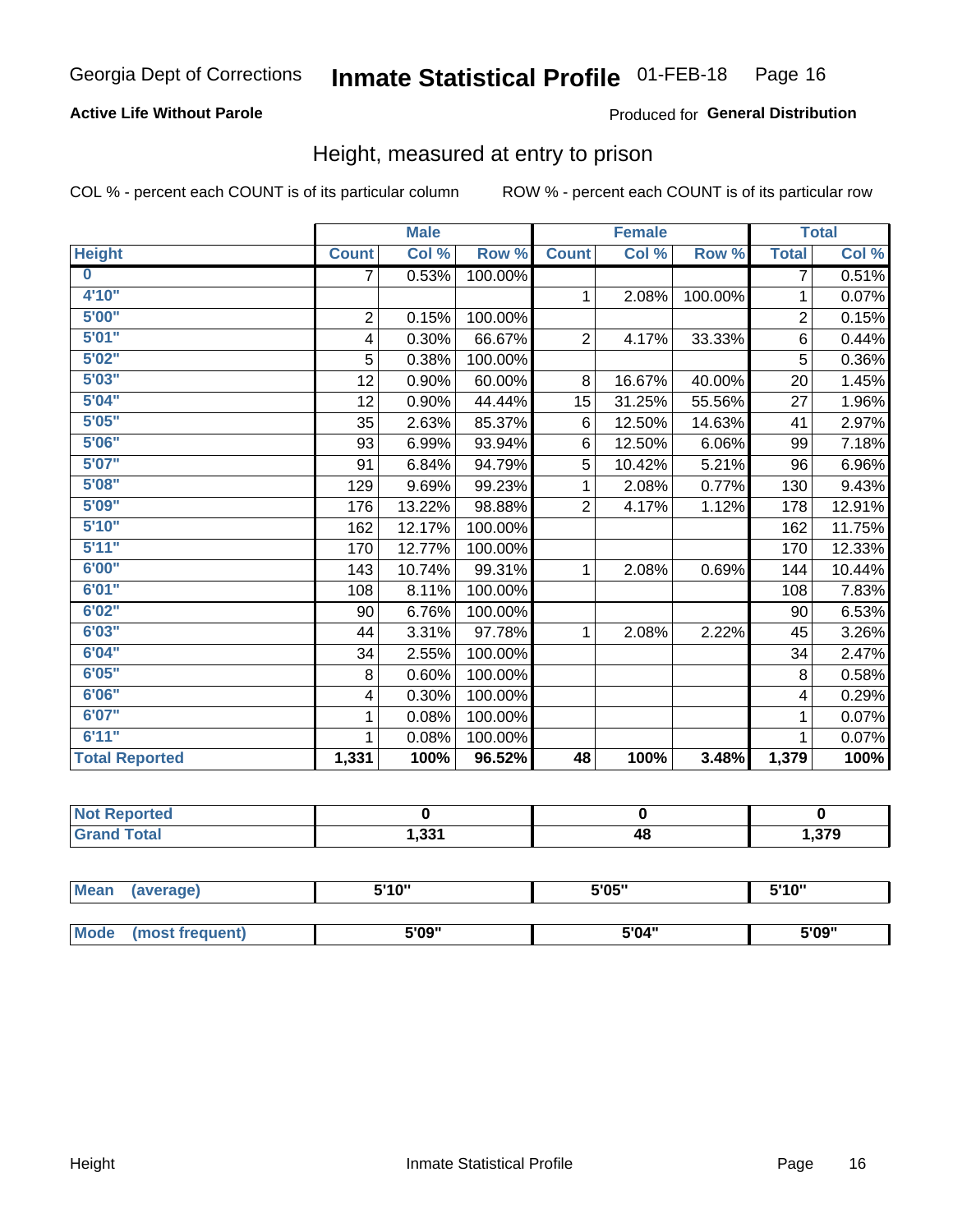**Active Life Without Parole** 

Produced for General Distribution

# Weight, measured at entry to prison

| <b>Weight</b><br>Col %<br>Row %<br><b>Count</b><br>Col %<br>Row %<br><b>Total</b><br>Col %<br><b>Count</b><br>100 - 109 pounds<br>2.08%<br>100.00%<br>1<br>0.07%<br>1<br>110 - 119 pounds<br>$\overline{2}$<br>5<br>3<br>0.23%<br>60.00%<br>4.17%<br>40.00%<br>0.36%<br>120 - 129 pounds<br>$\overline{7}$<br>$\overline{2}$<br>$\overline{9}$<br>0.53%<br>77.78%<br>4.17%<br>22.22%<br>0.65%<br>130 - 139 pounds<br>$\overline{3}$<br>6.25%<br>41<br>3.09%<br>93.18%<br>6.82%<br>44<br>3.20%<br>140 - 149 pounds<br>5<br>79<br>5.94%<br>94.05%<br>10.42%<br>5.95%<br>6.10%<br>84 |
|-----------------------------------------------------------------------------------------------------------------------------------------------------------------------------------------------------------------------------------------------------------------------------------------------------------------------------------------------------------------------------------------------------------------------------------------------------------------------------------------------------------------------------------------------------------------------------------|
|                                                                                                                                                                                                                                                                                                                                                                                                                                                                                                                                                                                   |
|                                                                                                                                                                                                                                                                                                                                                                                                                                                                                                                                                                                   |
|                                                                                                                                                                                                                                                                                                                                                                                                                                                                                                                                                                                   |
|                                                                                                                                                                                                                                                                                                                                                                                                                                                                                                                                                                                   |
|                                                                                                                                                                                                                                                                                                                                                                                                                                                                                                                                                                                   |
|                                                                                                                                                                                                                                                                                                                                                                                                                                                                                                                                                                                   |
| 150 - 159 pounds<br>9.26%<br>$\overline{3}$<br>2.38%<br>123<br>97.62%<br>6.25%<br>126<br>9.15%                                                                                                                                                                                                                                                                                                                                                                                                                                                                                    |
| 160 - 169 pounds<br>11.81%<br>97.52%<br>8.33%<br>2.48%<br>161<br>11.69%<br>157<br>$\overline{\mathbf{4}}$                                                                                                                                                                                                                                                                                                                                                                                                                                                                         |
| 170 - 179 pounds<br>8.33%<br>2.19%<br>13.29%<br>13.47%<br>97.81%<br>183<br>179<br>$\overline{\mathbf{4}}$                                                                                                                                                                                                                                                                                                                                                                                                                                                                         |
| 180 - 189 pounds<br>97.27%<br>5<br>2.73%<br>13.39%<br>10.42%<br>183<br>13.29%<br>178                                                                                                                                                                                                                                                                                                                                                                                                                                                                                              |
| 190 - 199 pounds<br>8.73%<br>95.87%<br>5<br>10.42%<br>4.13%<br>116<br>121<br>8.79%                                                                                                                                                                                                                                                                                                                                                                                                                                                                                                |
| 200 - 209 pounds<br>$\overline{3}$<br>113<br>8.50%<br>97.41%<br>6.25%<br>2.59%<br>116<br>8.42%                                                                                                                                                                                                                                                                                                                                                                                                                                                                                    |
| 210 - 219 pounds<br>5.72%<br>93.83%<br>5<br>10.42%<br>6.17%<br>5.88%<br>76<br>81                                                                                                                                                                                                                                                                                                                                                                                                                                                                                                  |
| 220 - 229 pounds<br>5.79%<br>98.72%<br>$\mathbf{1}$<br>2.08%<br>1.28%<br>5.66%<br>77<br>78                                                                                                                                                                                                                                                                                                                                                                                                                                                                                        |
| 230 - 239 pounds<br>3.91%<br>98.11%<br>3.85%<br>52<br>$\mathbf{1}$<br>2.08%<br>1.89%<br>53                                                                                                                                                                                                                                                                                                                                                                                                                                                                                        |
| 240 - 249 pounds<br>38<br>2.86%<br>100.00%<br>2.76%<br>38                                                                                                                                                                                                                                                                                                                                                                                                                                                                                                                         |
| 250 - 259 pounds<br>2.41%<br>100.00%<br>2.32%<br>32<br>32                                                                                                                                                                                                                                                                                                                                                                                                                                                                                                                         |
| 260 - 269 pounds<br>1.02%<br>1.05%<br>100.00%<br>14<br>14                                                                                                                                                                                                                                                                                                                                                                                                                                                                                                                         |
| 270 - 279 pounds<br>0.98%<br>100.00%<br>0.94%<br>13<br>13                                                                                                                                                                                                                                                                                                                                                                                                                                                                                                                         |
| 280 - 289 pounds<br>0.75%<br>90.91%<br>9.09%<br>0.80%<br>10<br>$\mathbf{1}$<br>2.08%<br>11                                                                                                                                                                                                                                                                                                                                                                                                                                                                                        |
| 290 - 299 pounds<br>75.00%<br>$\overline{2}$<br>0.58%<br>6<br>0.45%<br>4.17%<br>25.00%<br>$\, 8$                                                                                                                                                                                                                                                                                                                                                                                                                                                                                  |
| 300 - 309 pounds<br>0.30%<br>100.00%<br>4<br>0.29%<br>4                                                                                                                                                                                                                                                                                                                                                                                                                                                                                                                           |
| 310 - 319 pounds<br>0.08%<br>100.00%<br>0.07%<br>1<br>$\mathbf{1}$                                                                                                                                                                                                                                                                                                                                                                                                                                                                                                                |
| 320 - 329 pounds<br>0.29%<br>0.30%<br>100.00%<br>4<br>4                                                                                                                                                                                                                                                                                                                                                                                                                                                                                                                           |
| 330 - 339 pounds<br>0.23%<br>3<br>0.22%<br>3<br>100.00%                                                                                                                                                                                                                                                                                                                                                                                                                                                                                                                           |
| 350 - 359 pounds<br>0.08%<br>100.00%<br>0.07%<br>1<br>1                                                                                                                                                                                                                                                                                                                                                                                                                                                                                                                           |
| 360 - 369 pounds<br>0.07%<br>$\mathbf{1}$<br>0.08%<br>$\mathbf{1}$<br>100.00%                                                                                                                                                                                                                                                                                                                                                                                                                                                                                                     |
| 390 - 399 pounds<br>$\mathbf{1}$<br>0.07%<br>$\mathbf{1}$<br>2.08%<br>100.00%                                                                                                                                                                                                                                                                                                                                                                                                                                                                                                     |
| 400 pounds and over<br>$\mathbf{1}$<br>0.08%<br>100.00%<br>0.07%<br>$\mathbf{1}$                                                                                                                                                                                                                                                                                                                                                                                                                                                                                                  |
| <b>Total Reported</b><br>1,329<br>100%<br>100%<br>96.51%<br>$\overline{48}$<br>100%<br>3.49%<br>1,377                                                                                                                                                                                                                                                                                                                                                                                                                                                                             |
|                                                                                                                                                                                                                                                                                                                                                                                                                                                                                                                                                                                   |
| <b>Not Reported</b><br>$\overline{2}$<br>$\overline{2}$<br>$\bf{0}$                                                                                                                                                                                                                                                                                                                                                                                                                                                                                                               |
| <b>Grand Total</b><br>1,331<br>$\overline{48}$<br>1,379                                                                                                                                                                                                                                                                                                                                                                                                                                                                                                                           |
| 189<br>182<br>188<br><b>Mean</b><br>(average)                                                                                                                                                                                                                                                                                                                                                                                                                                                                                                                                     |
| <b>Median (middle)</b><br>180<br>177.5<br><b>180</b>                                                                                                                                                                                                                                                                                                                                                                                                                                                                                                                              |
| <b>Mode</b><br>(most frequent)<br>180<br><b>180</b><br><b>180</b>                                                                                                                                                                                                                                                                                                                                                                                                                                                                                                                 |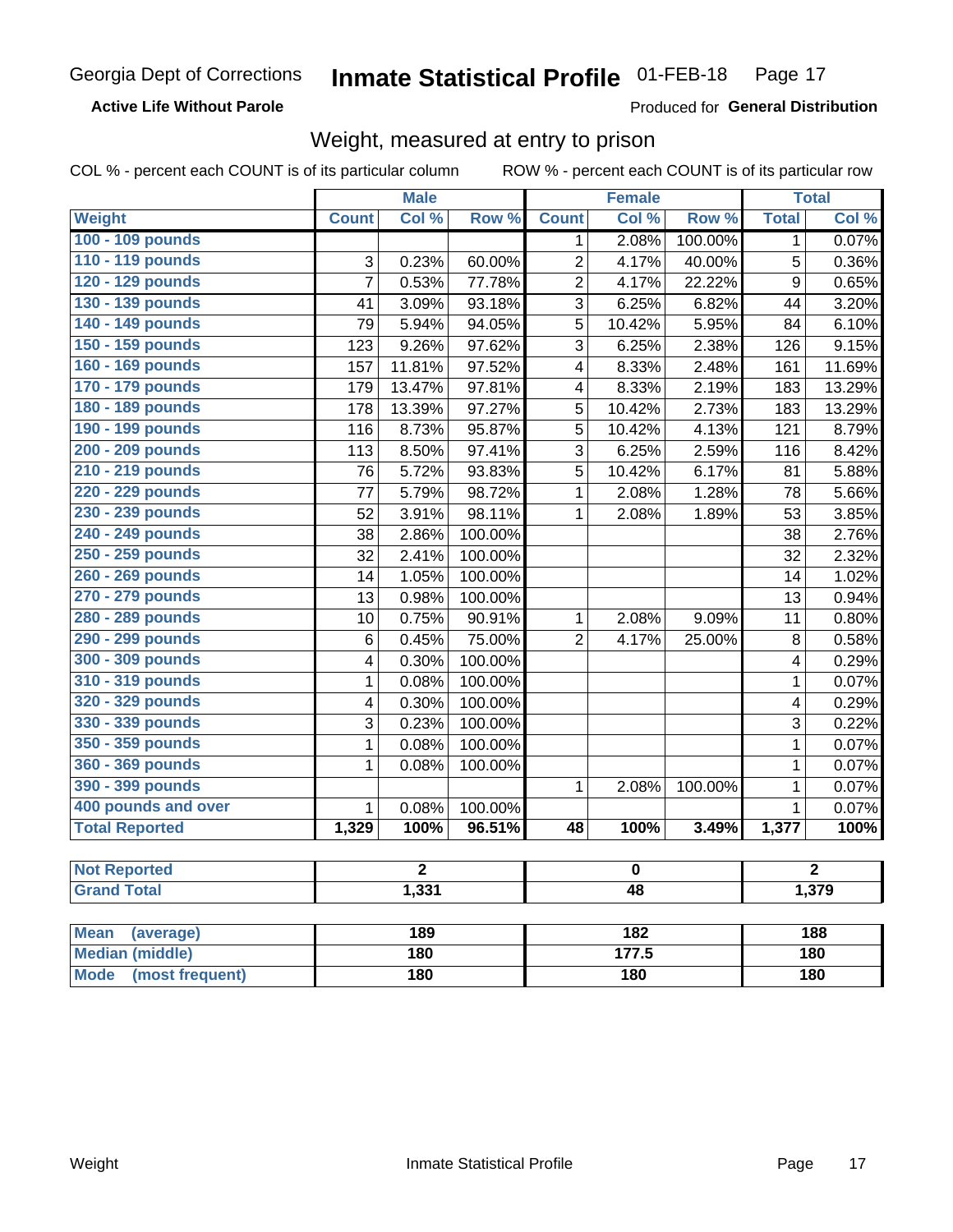#### **Inmate Statistical Profile 01-FEB-18** Page 18

**Active Life Without Parole** 

### Produced for General Distribution

# Veterans validated by Veteran's Administration

COL % - percent each COUNT is of its particular column

|                          |                 | <b>Male</b> |             | <b>Female</b> |       |              | <b>Total</b> |
|--------------------------|-----------------|-------------|-------------|---------------|-------|--------------|--------------|
| <b>Military service</b>  | <b>Count</b>    | Col %       | Row % Count | Col %         | Row % | <b>Total</b> | Col %        |
| <b>Others</b><br>0       | 51              | 43.59%      | 100.00%     |               |       | 51           | 43.22%       |
| <b>Air Force</b>         | 45              | 38.46%      | 97.83%      | 100.00%       | 2.17% | 46           | 38.98%       |
| <b>Army</b>              |                 | 5.98%       | 100.00%     |               |       |              | 5.93%        |
| <b>Navy</b><br>3         |                 | $3.42\%$    | 100.00%     |               |       | 4            | 3.39%        |
| <b>Coast Guard</b><br>5. | 10 <sup>1</sup> | 8.55%       | 100.00%     |               |       | 10           | 8.47%        |
| <b>Total Reported</b>    | 117             | 100%        | 99.15%      | 100%          | .85%  | 118          | 100%         |

| rtea : | 24<br>14<br>$\sim$<br>$\sim$ $\sim$ | $\overline{a}$<br>. .<br>T 1 | .261  |
|--------|-------------------------------------|------------------------------|-------|
| Гоtal  | - 221<br>. ככר                      | 48                           | - 270 |

| Mode (most frequent) | งthers | Force | <b>Dthers</b> |
|----------------------|--------|-------|---------------|
|                      |        |       |               |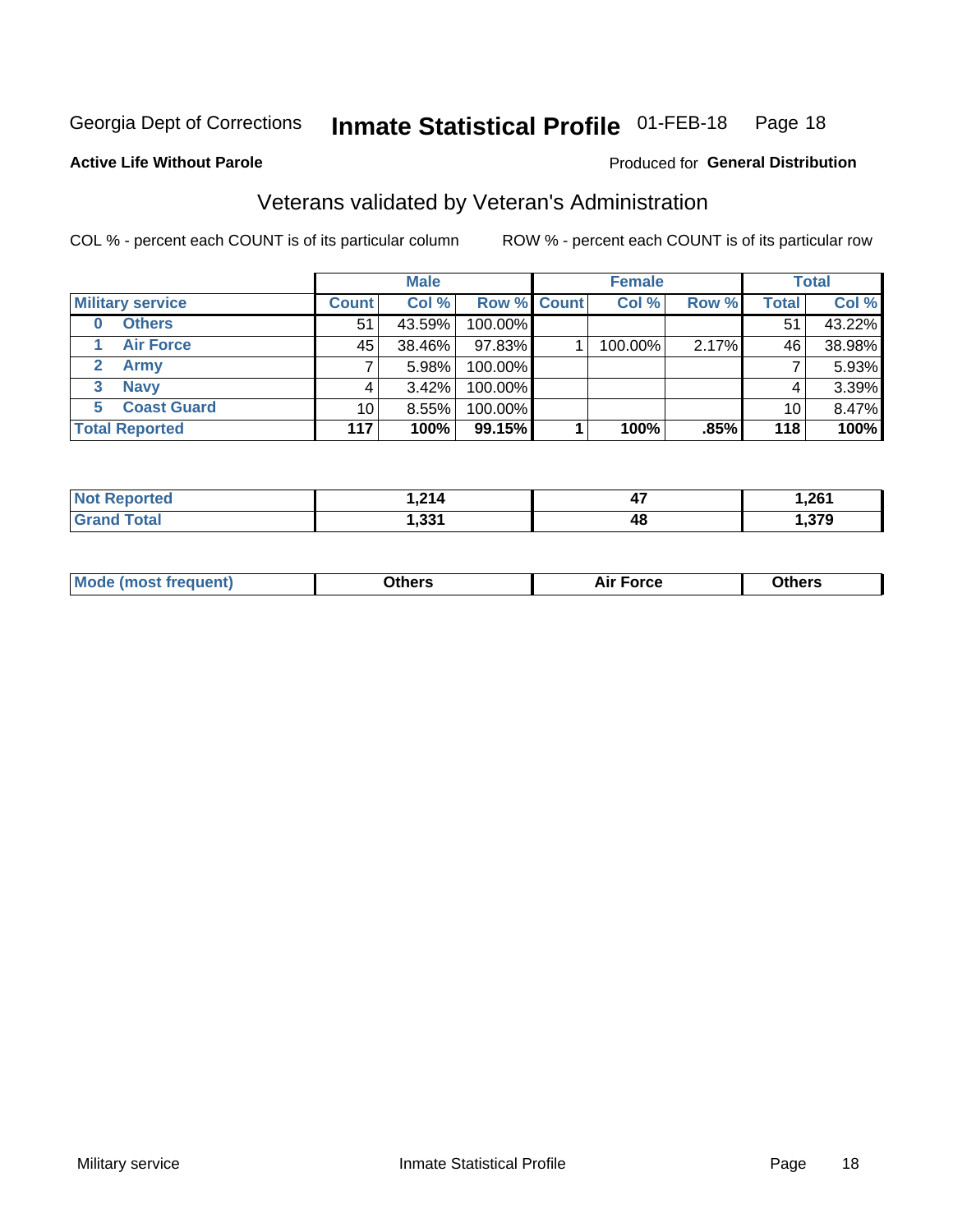#### **Inmate Statistical Profile 01-FEB-18** Page 19

**Active Life Without Parole** 

Produced for General Distribution

# Type of admission to prison

COL % - percent each COUNT is of its particular column

|                                      |                 | <b>Male</b> |                    |    | <b>Female</b> |       |              | <b>Total</b> |
|--------------------------------------|-----------------|-------------|--------------------|----|---------------|-------|--------------|--------------|
| <b>Type of Admission</b>             | <b>Count</b>    | Col %       | <b>Row % Count</b> |    | Col %         | Row % | <b>Total</b> | Col %        |
| <b>52 New Sentence</b>               | 1,265           | 95.04%      | 96.34%             | 48 | 100.00%       | 3.66% | 1,313        | 95.21%       |
| <b>Probation Rev Partial</b><br>53   | 5               | .38%        | 100.00%            |    |               |       | 5            | .36%         |
| <b>Probation Rev Remainder</b><br>54 | 11              | .83%        | 100.00%            |    |               |       | 11           | .80%         |
| <b>Parole Rev New Sentence</b><br>55 | 19              | 1.43%       | 100.00%            |    |               |       | 19           | 1.38%        |
| <b>Parole Rev No New</b><br>56       | 17              | 1.28%       | 100.00%            |    |               |       | 17           | 1.23%        |
| <b>Sentence</b>                      |                 |             |                    |    |               |       |              |              |
| <b>Life W/O Parole</b><br>70         | 13 <sub>1</sub> | .98%        | 100.00%            |    |               |       | 13           | .94%         |
| <b>Unknown</b><br>82                 |                 | .08%        | 100.00%            |    |               |       |              | .07%         |
| <b>Total Reported</b>                | 1,331           | 100%        | 96.52%             | 48 | 100%          | 3.48% | 1,379        | 100%         |

| Reported<br><b>NOT</b> |            |    |       |
|------------------------|------------|----|-------|
| <b>Total</b><br>Gra    | ີ<br>ו טטו | тu | 379،، |

| Mode (most frequent) | <b>New Sentence</b> | <b>New Sentence</b> | <b>New Sentence</b> |
|----------------------|---------------------|---------------------|---------------------|
|                      |                     |                     |                     |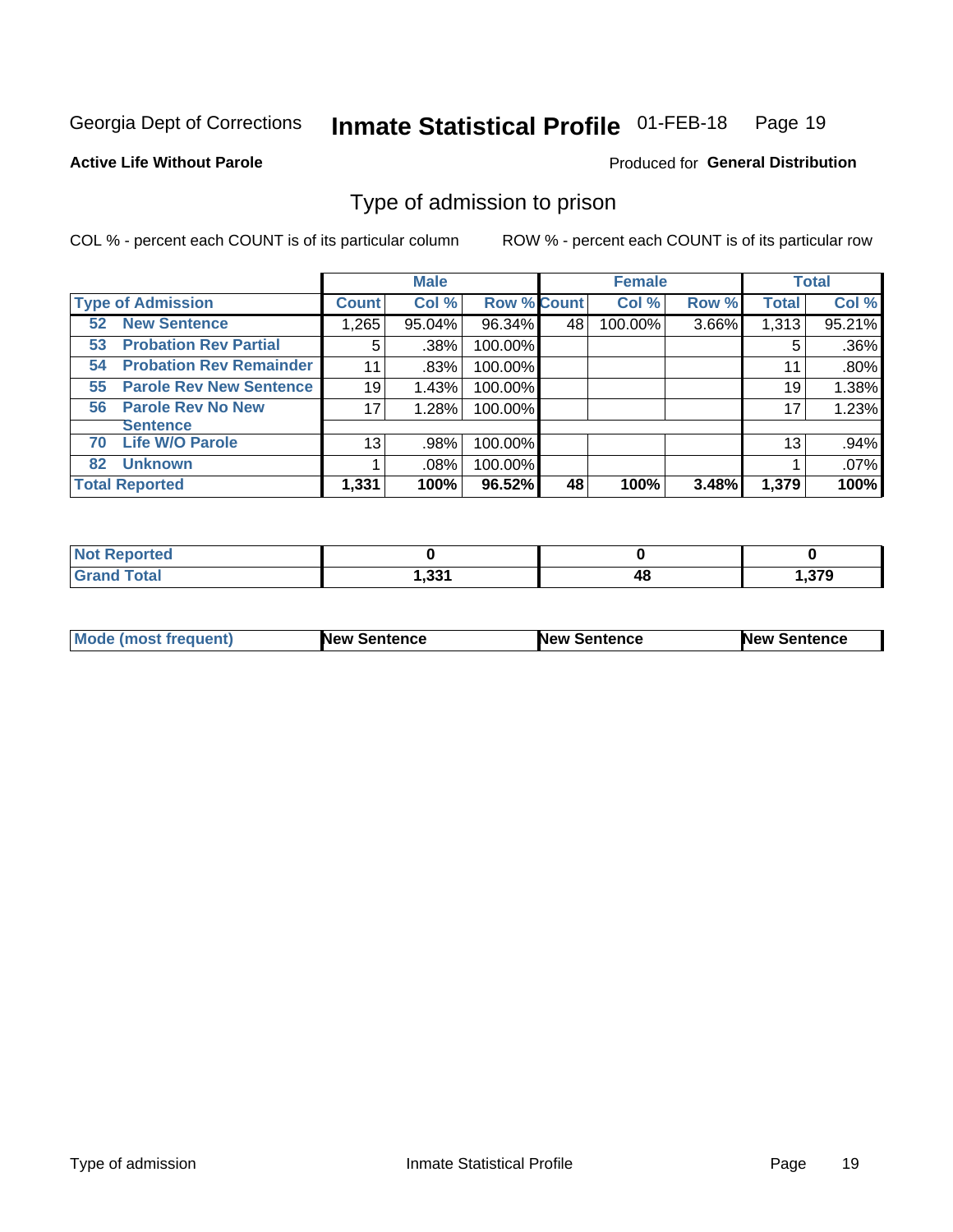#### Inmate Statistical Profile 01-FEB-18 Page 20

**Active Life Without Parole** 

Produced for General Distribution

# Current / last supervision level

COL % - percent each COUNT is of its particular column

|                        |              | <b>Male</b> |                    |    | <b>Female</b> |       |       | <b>Total</b> |
|------------------------|--------------|-------------|--------------------|----|---------------|-------|-------|--------------|
| <b>Security Status</b> | <b>Count</b> | Col%        | <b>Row % Count</b> |    | Col %         | Row % | Total | Col %        |
| 4 Medium               |              | $.30\%$     | 100.00%            |    | .00%          |       |       | .29%         |
| 5 Close                | l.327        | 99.70%      | 96.51%             | 48 | 100.00%       | 3.49% | 1,375 | 99.71%       |
| <b>Total Reported</b>  | 1,331        | 100%        | 96.52%             | 48 | 100%          | 3.48% | 1,379 | 100%         |

| <b>Still being diagnosed</b> |       |    |        |
|------------------------------|-------|----|--------|
| <b>Not Reported</b>          |       |    |        |
| <b>Grand Total</b>           | 331.ا | 48 | 379. ا |

| <b>Mode (most frequent)</b> | Close | ∵lose | Close |
|-----------------------------|-------|-------|-------|
|                             |       |       |       |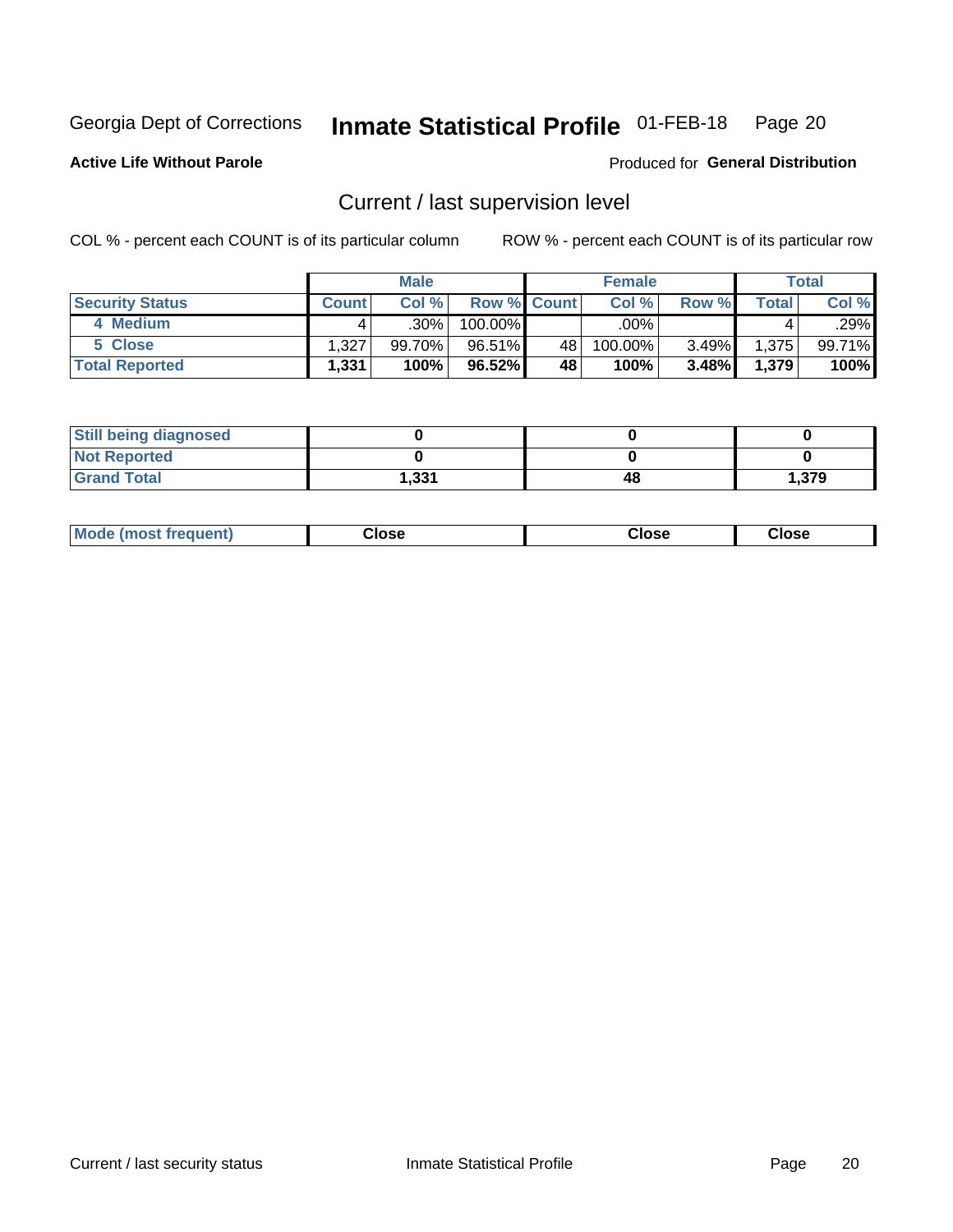#### Inmate Statistical Profile 01-FEB-18 Page 21

**Active Life Without Parole** 

Produced for General Distribution

# Current / last type of institution

COL % - percent each COUNT is of its particular column

|                            |              | <b>Male</b> |                    |    | <b>Female</b> |          |              | Total   |
|----------------------------|--------------|-------------|--------------------|----|---------------|----------|--------------|---------|
| <b>Type of Institution</b> | <b>Count</b> | Col %       | <b>Row % Count</b> |    | Col %         | Row %    | <b>Total</b> | Col %   |
| <b>State Prison</b>        | 1,331        | 100.00%     | 96.52%             | 48 | $100.00\%$    | $3.48\%$ | 1,379        | 100.00% |
| <b>Total Reported</b>      | 1,331        | 100%        | 96.52%             | 48 | 100%          | $3.48\%$ | 1,379        | 100%    |

| rted<br>. |                 |    |              |
|-----------|-----------------|----|--------------|
|           | ∕ פר<br>. دد, ۱ | 4č | 270<br>. 313 |

|  | <b>Mode (most frequent)</b> | State Prison | <b>State Prison</b> | <b>State Prison</b> |
|--|-----------------------------|--------------|---------------------|---------------------|
|--|-----------------------------|--------------|---------------------|---------------------|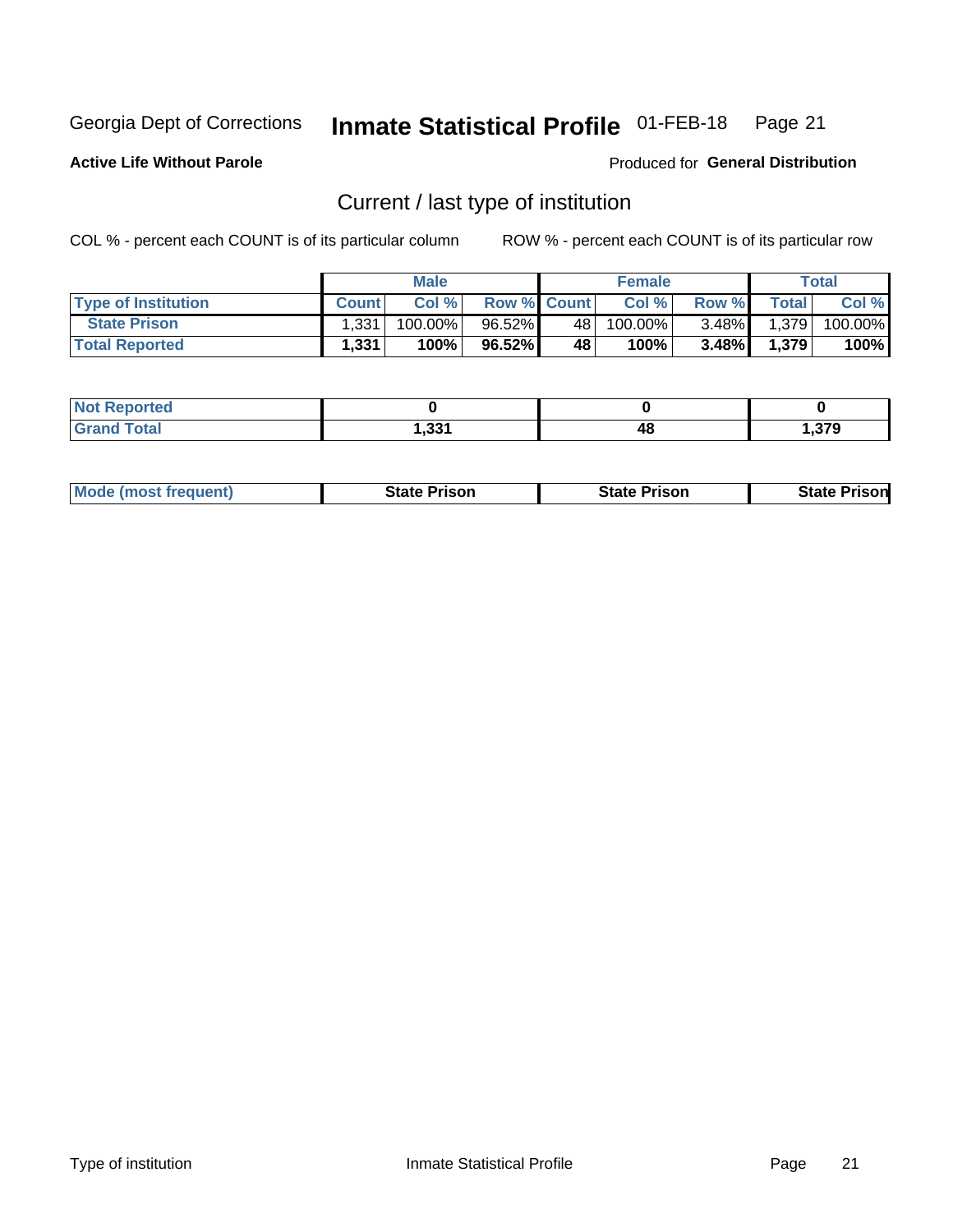#### **Inmate Statistical Profile 01-FEB-18** Page 22

### **Active Life Without Parole**

#### Produced for General Distribution

# Institution type - transitional centers

COL % - percent each COUNT is of its particular column

|                                                | Male  |                    | <b>Female</b> |                   | Total |
|------------------------------------------------|-------|--------------------|---------------|-------------------|-------|
| <b>Institution Type - Trans. Centers Count</b> | Col % | <b>Row % Count</b> |               | Col % Row % Total | Col % |
| <b>Total Reported</b>                          |       |                    |               |                   |       |

| <b>Reported</b><br><b>NOT</b><br>$\sim$            |  |  |
|----------------------------------------------------|--|--|
| $f$ $f \circ f \circ f$<br>$C = 1$<br><b>TULAI</b> |  |  |

| Mode (most frequent) | <b>Null</b> | <b>Null</b> | <b>Null</b> |
|----------------------|-------------|-------------|-------------|
|                      |             |             |             |
|                      |             |             |             |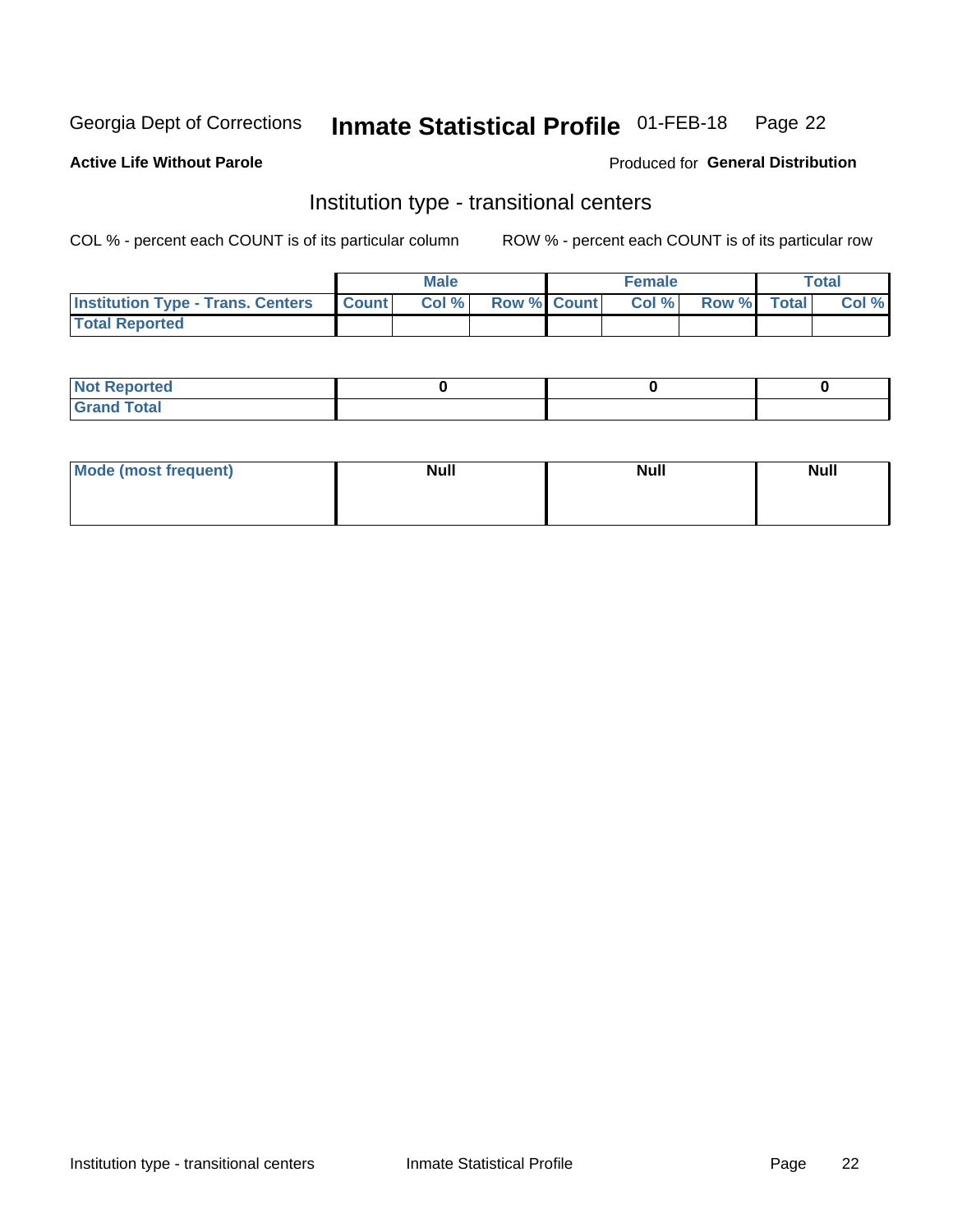#### **Inmate Statistical Profile 01-FEB-18** Page 23

**Active Life Without Parole** 

Produced for General Distribution

### Institution type - county prisons

COL % - percent each COUNT is of its particular column

|                                                    | <b>Male</b> |  | <b>Female</b>            |             | <b>Total</b> |
|----------------------------------------------------|-------------|--|--------------------------|-------------|--------------|
| <b>Institution Type - County Prisons   Count  </b> | Col %       |  | <b>Row % Count Col %</b> | Row % Total | Col %        |
| <b>Total Reported</b>                              |             |  |                          |             |              |

| <b>Not Reported</b>   |  |  |
|-----------------------|--|--|
| <b>Total</b><br>Granc |  |  |

| Mode (most frequent) | <b>Null</b> | <b>Null</b><br><b>Null</b> |
|----------------------|-------------|----------------------------|
|                      |             |                            |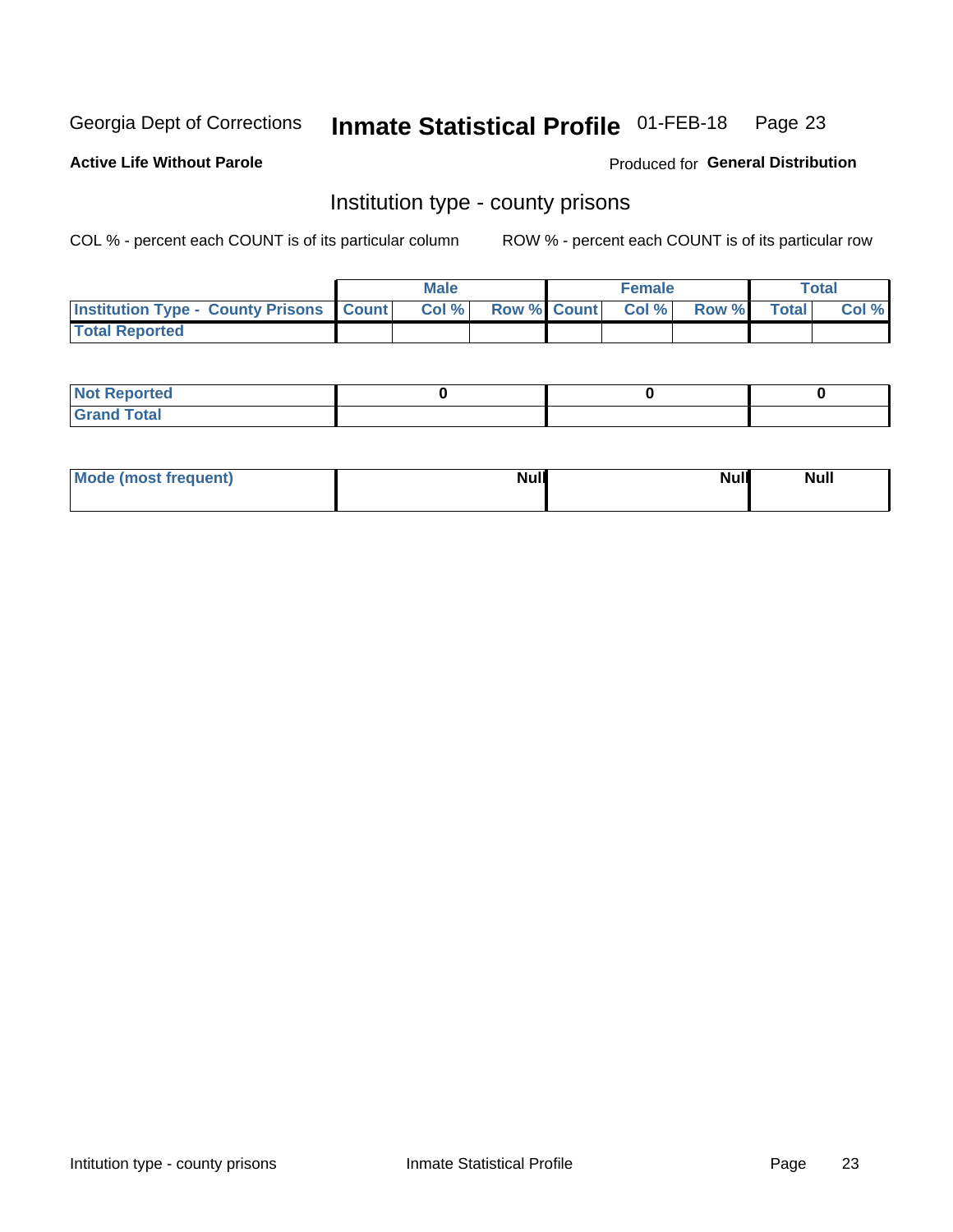#### Inmate Statistical Profile 01-FEB-18 Page 24

### **Active Life Without Parole**

#### Produced for General Distribution

### Institution type - state prisons

COL % - percent each COUNT is of its particular column

|                                         | <b>Male</b>               |        |                             |                 | <b>Female</b> |                                     | <b>Total</b> |        |
|-----------------------------------------|---------------------------|--------|-----------------------------|-----------------|---------------|-------------------------------------|--------------|--------|
| <b>Institution Type - State Prisons</b> | <b>Count</b>              | Col %  | Row %                       | <b>Count</b>    | Col %         | Row %                               | <b>Total</b> | Col %  |
| <b>Arrendale State Prison</b>           |                           |        |                             | 23              | 47.92%        | 100.00%                             | 23           | 1.67%  |
| <b>Augusta State Med. Prison</b>        | 53                        | 3.98%  | 100.00%                     |                 |               |                                     | 53           | 3.84%  |
| <b>Autry State Prison</b>               |                           | .08%   | 100.00%                     |                 |               |                                     |              | .07%   |
| <b>Baldwin State Prison</b>             | 50                        | 3.76%  | 100.00%                     |                 |               |                                     | 50           | 3.63%  |
| <b>Central State Prison</b>             | 6                         | .45%   | 100.00%                     |                 |               |                                     | 6            | .44%   |
| <b>Coastal State Prison</b>             | 5                         | .38%   | 100.00%                     |                 |               |                                     | 5            | .36%   |
| <b>Ga Diag Class Prison</b>             | 49                        | 3.68%  | 100.00%                     |                 |               |                                     | 49           | 3.55%  |
| <b>Ga State Prison</b>                  | 32                        | 2.40%  | 100.00%                     |                 |               |                                     | 32           | 2.32%  |
| <b>Hancock State Prison</b>             | 148                       | 11.12% | 100.00%                     |                 |               |                                     | 148          | 10.73% |
| <b>Hays State Prison</b>                | 120                       | 9.02%  | 100.00%                     |                 |               |                                     | 120          | 8.70%  |
| <b>Macon State Prison</b>               | 263                       | 19.76% | 100.00%                     |                 |               |                                     | 263          | 19.07% |
| <b>Phillips State Prison</b>            | 23                        | 1.73%  | 100.00%                     |                 |               |                                     | 23           | 1.67%  |
| <b>Pulaski State Prison</b>             |                           |        |                             | 25              | 52.08%        | 100.00%                             | 25           | 1.81%  |
| <b>Smith State Prison</b>               | 178                       | 13.37% | 100.00%                     |                 |               |                                     | 178          | 12.91% |
| <b>Telfair State Prison</b>             | 180                       | 13.52% | 100.00%                     |                 |               |                                     | 180          | 13.05% |
| <b>Valdosta State Prison</b>            | 108                       | 8.11%  | 100.00%                     |                 |               |                                     | 108          | 7.83%  |
| <b>Ware State Prison</b>                | 115                       | 8.64%  | 100.00%                     |                 |               |                                     | 115          | 8.34%  |
| <b>Total Reported</b>                   | 1,331                     | 100%   | 96.52%                      | 48              | 100%          | 3.48%                               | 1,379        | 100%   |
| <b>Not Reported</b>                     | $\bf{0}$                  |        | 0                           |                 |               | 0                                   |              |        |
| <b>Grand Total</b>                      |                           | 1,331  |                             | $\overline{48}$ |               |                                     | 1,379        |        |
| <b>Mode (most frequent)</b>             | <b>Macon State Prison</b> |        | <b>Pulaski State Prison</b> |                 |               | <b>Macon State</b><br><b>Prison</b> |              |        |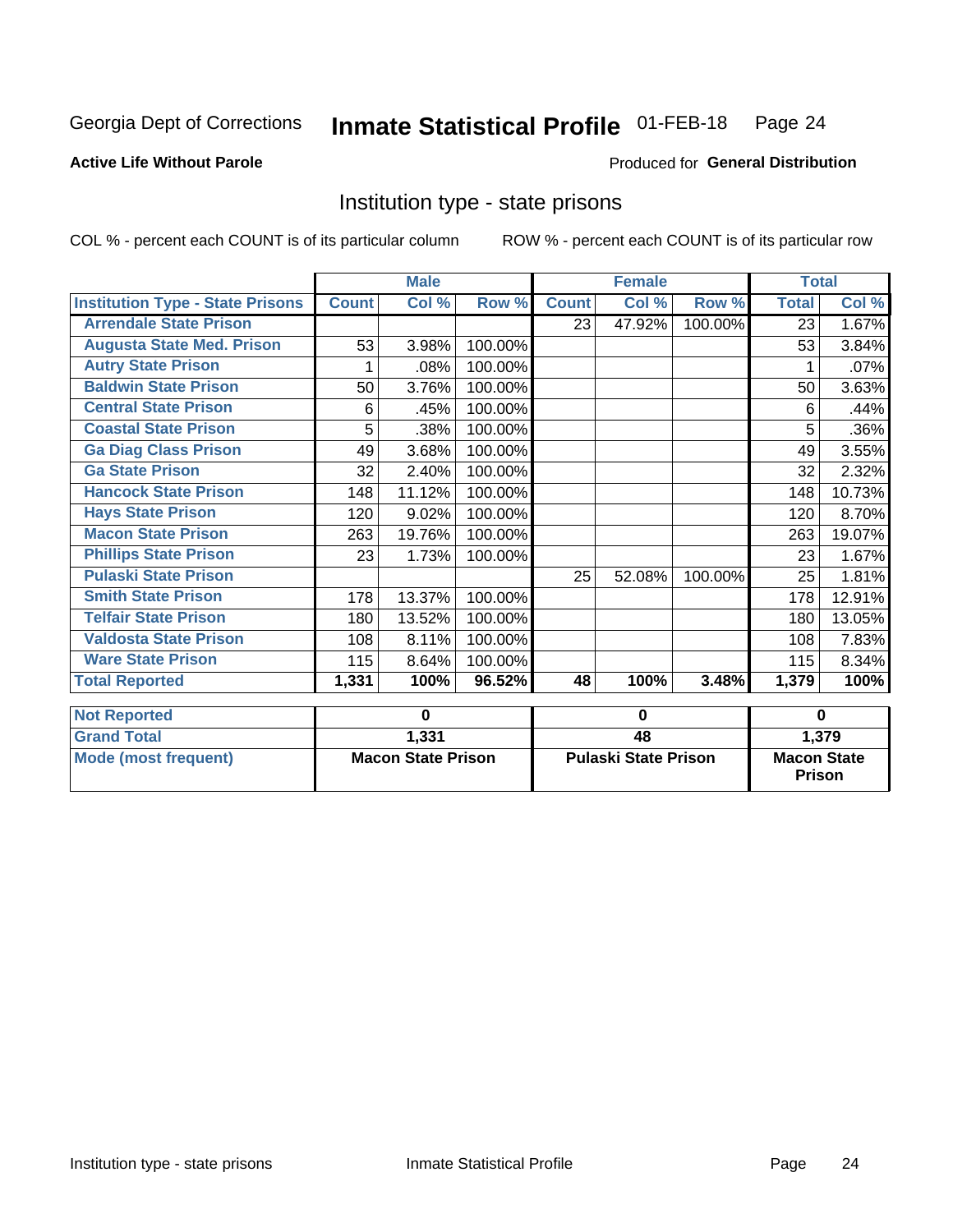# Inmate Statistical Profile 01-FEB-18 Page 25

#### **Active Life Without Parole**

#### Produced for General Distribution

# Institution type - private prisons

COL % - percent each COUNT is of its particular column

|                                                     | <b>Male</b> |                    | <b>Female</b> |             | <b>Total</b> |
|-----------------------------------------------------|-------------|--------------------|---------------|-------------|--------------|
| <b>Institution Type - Private Prisons   Count  </b> | Col%        | <b>Row % Count</b> | Col %         | Row % Total | Col %        |
| <b>Total Reported</b>                               |             |                    |               |             |              |

| Not Reported          |  |  |
|-----------------------|--|--|
| <b>Cotal</b><br>_____ |  |  |

| <b>Mo</b><br>frequent) | <b>Null</b> | <b>Null</b> | . . I *<br><b>IVUII</b> |
|------------------------|-------------|-------------|-------------------------|
|                        |             |             |                         |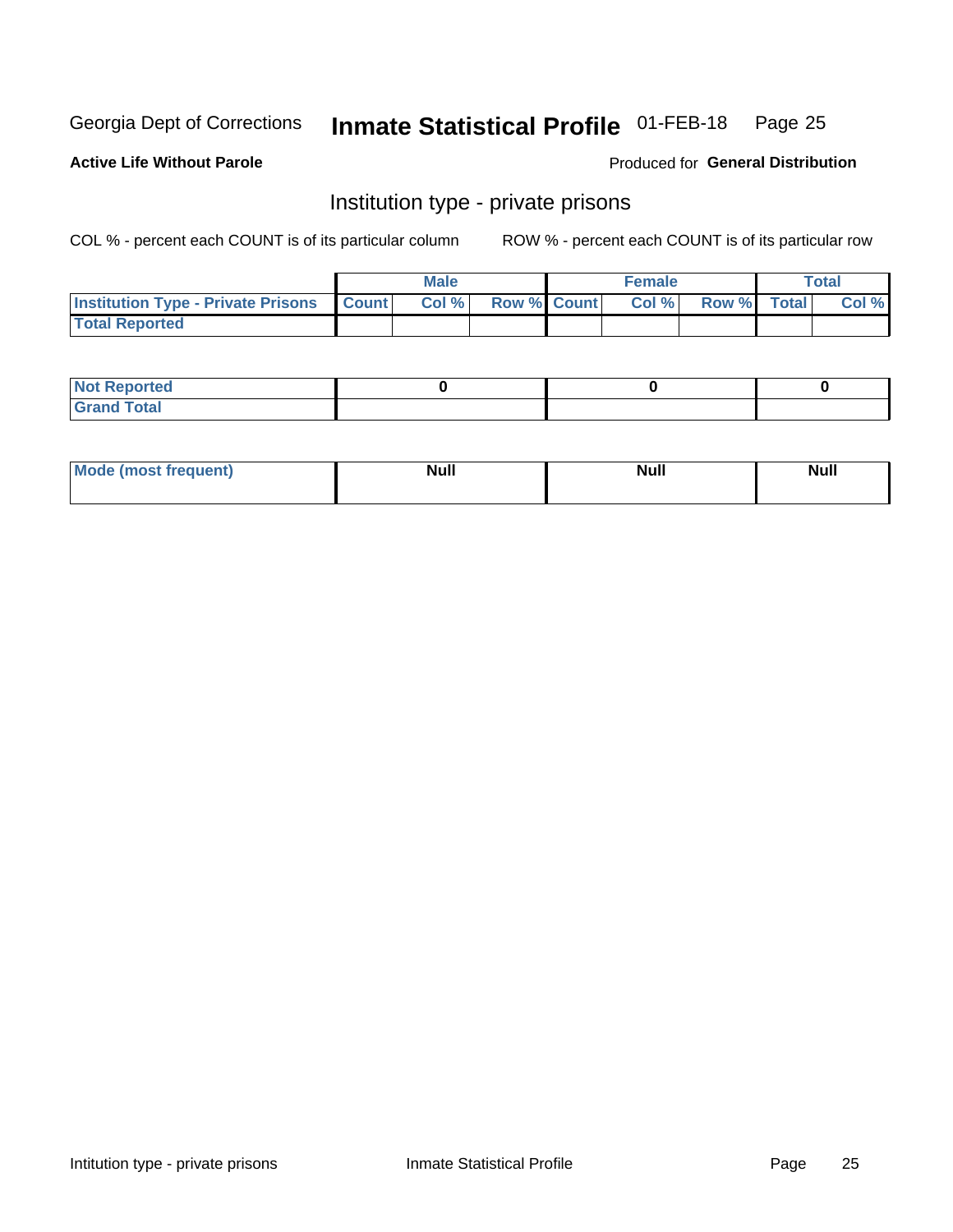#### Inmate Statistical Profile 01-FEB-18 Page 26

#### **Active Life Without Parole**

### Produced for General Distribution

# Institution type - inmate boot camp

COL % - percent each COUNT is of its particular column

|                                      | <b>Male</b>  |       |               |              | <b>Female</b> | <b>Total</b> |  |       |
|--------------------------------------|--------------|-------|---------------|--------------|---------------|--------------|--|-------|
| <b>Institution Type - Boot Camps</b> | <b>Count</b> | Col % | <b>Row %I</b> | <b>Count</b> | Col %         | Row % Total  |  | Col % |
| <b>Total Rported</b>                 |              |       |               |              |               |              |  |       |

| <b>Not Reported</b>            |  |  |
|--------------------------------|--|--|
| <b>Total</b><br>C <sub>r</sub> |  |  |

| Mod<br>uamo | Nul.<br>$- - - - - -$ | <b>Null</b> | <br>uu.<br>------ |
|-------------|-----------------------|-------------|-------------------|
|             |                       |             |                   |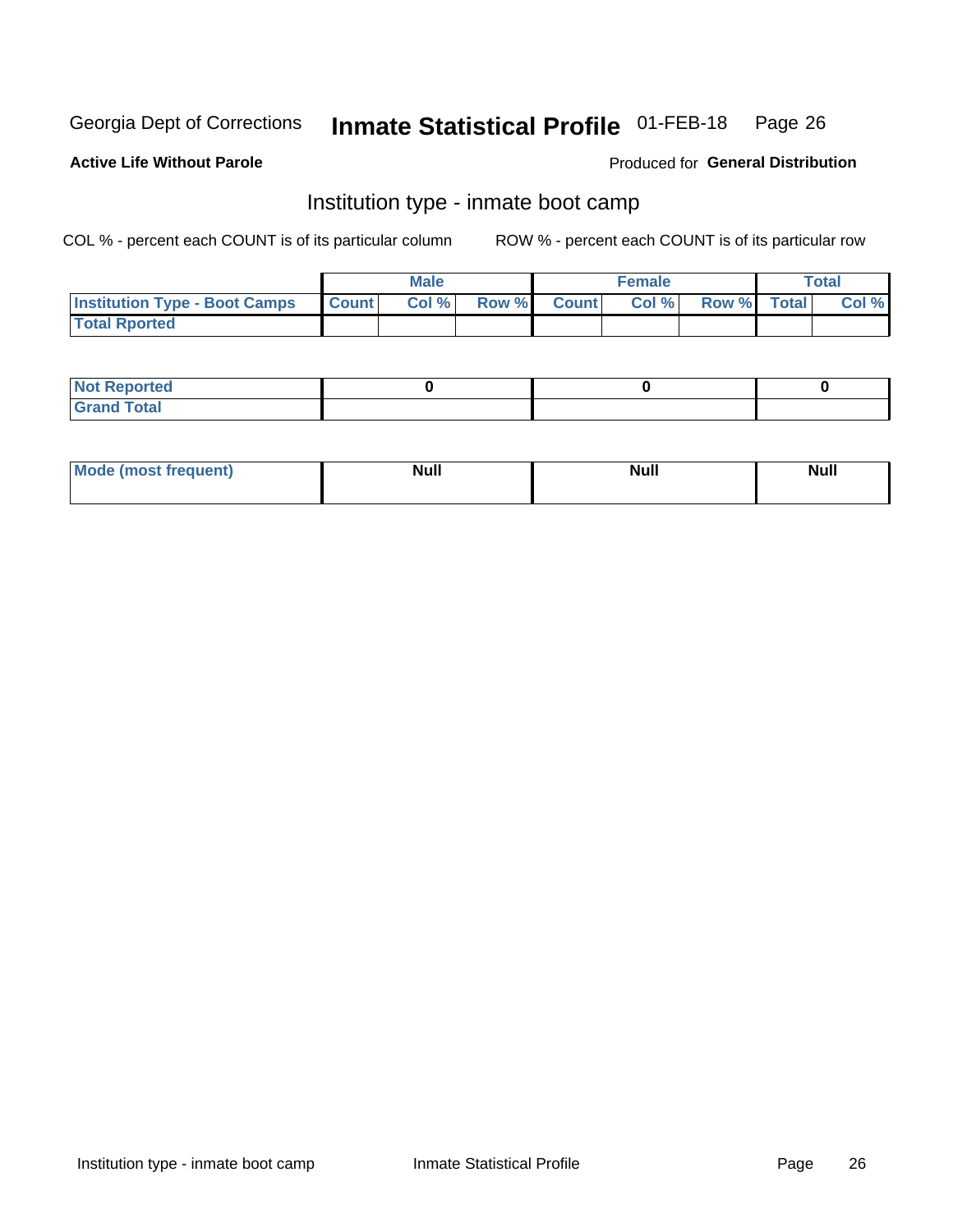#### Inmate Statistical Profile 01-FEB-18 Page 27

**Active Life Without Parole** 

**Produced for General Distribution** 

# Number of disciplinary reports

COL % - percent each COUNT is of its particular column

|                                       | <b>Male</b>  |        |             |    | <b>Female</b> | <b>Total</b> |              |        |
|---------------------------------------|--------------|--------|-------------|----|---------------|--------------|--------------|--------|
| <b>Number of Disciplinary Reports</b> | <b>Count</b> | Col %  | Row % Count |    | Col %         | Row %        | <b>Total</b> | Col %  |
|                                       | 348          | 26.15% | 95.60%      | 16 | 33.33%        | 4.40%        | 364          | 26.40% |
|                                       | 178          | 13.37% | 96.22%      | 7  | 14.58%        | 3.78%        | 185          | 13.42% |
| $\mathbf{2}$                          | 124          | 9.32%  | 91.85%      | 11 | 22.92%        | $8.15\%$     | 135          | 9.79%  |
| 3                                     | 105          | 7.89%  | 97.22%      | 3  | 6.25%         | 2.78%        | 108          | 7.83%  |
|                                       | 73           | 5.48%  | 96.05%      | 3  | 6.25%         | 3.95%        | 76           | 5.51%  |
| 5                                     | 64           | 4.81%  | 98.46%      |    | 2.08%         | 1.54%        | 65           | 4.71%  |
| <b>More Than 5</b>                    | 439          | 32.98% | 98.43%      | 7  | 14.58%        | 1.57%        | 446          | 32.34% |
| <b>Total Reported</b>                 | 1,331        | 100%   | 96.52%      | 48 | 100%          | 3.48%        | 1,379        | 100%   |

| ted.<br>NO |                |    |      |
|------------|----------------|----|------|
| Total      | - 221<br>، دد, | 46 | 379ء |

| Mean (average)       | 7.05 | 4.27 | 6.96 |
|----------------------|------|------|------|
| Median (middle)      |      |      |      |
| Mode (most frequent) |      |      |      |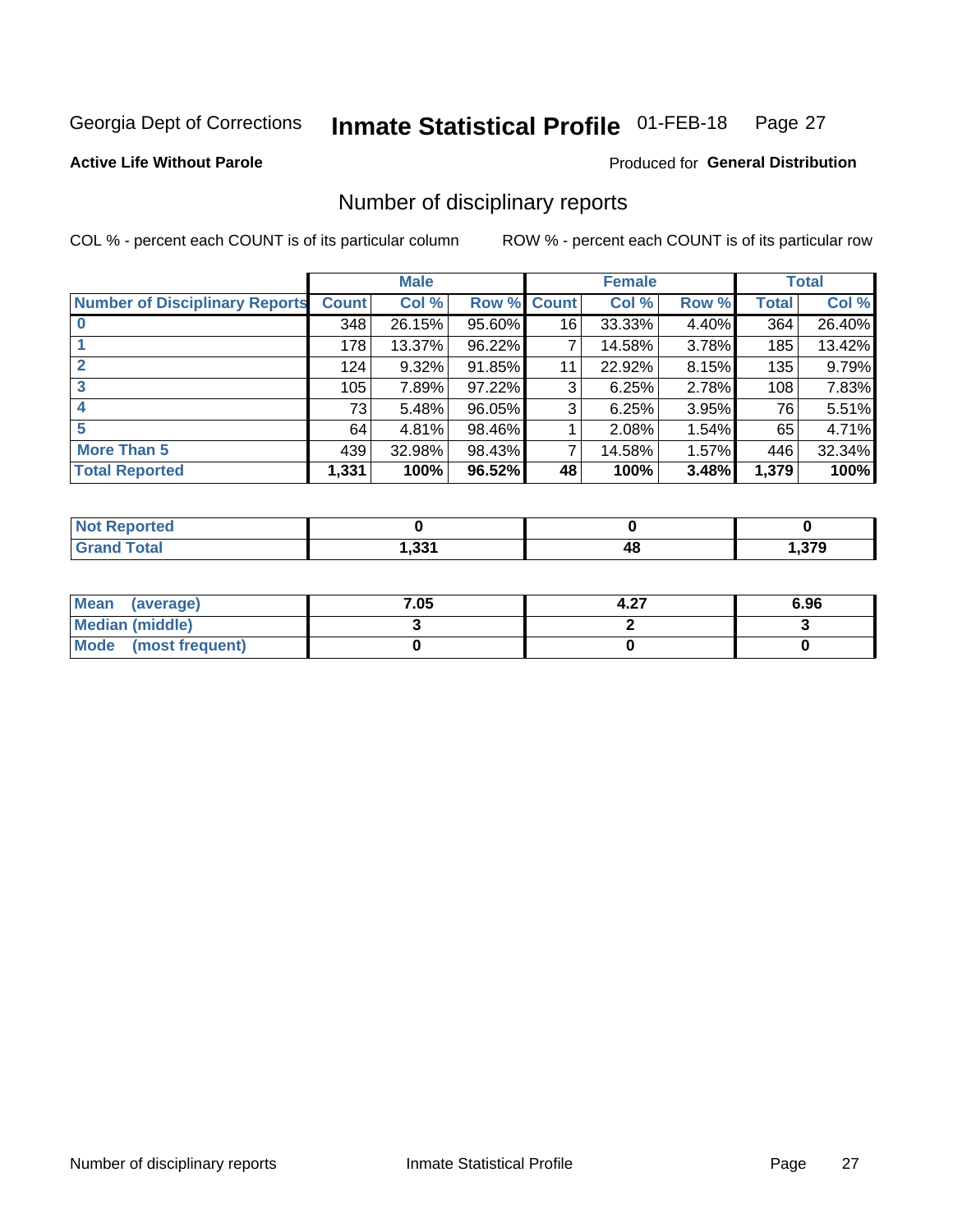#### **Inmate Statistical Profile 01-FEB-18** Page 28

**Active Life Without Parole** 

**Produced for General Distribution** 

# Number of transfers

COL % - percent each COUNT is of its particular column

|                            |         | <b>Male</b> |        |                 | <b>Female</b> |        |              | <b>Total</b> |
|----------------------------|---------|-------------|--------|-----------------|---------------|--------|--------------|--------------|
| <b>Number of Transfers</b> | Count l | Col %       | Row %  | <b>Count</b>    | Col %         | Row %  | <b>Total</b> | Col %        |
|                            | 27      | 2.03%       | 79.41% | 7               | 14.58%        | 20.59% | 34           | 2.47%        |
|                            | 359     | 26.97%      | 94.23% | 22              | 45.83%        | 5.77%  | 381          | 27.63%       |
| 2                          | 202     | 15.18%      | 95.28% | 10 <sup>1</sup> | 20.83%        | 4.72%  | 212          | 15.37%       |
| 3                          | 132     | $9.92\%$    | 97.78% | 3               | 6.25%         | 2.22%  | 135          | 9.79%        |
|                            | 95      | 7.14%       | 98.96% |                 | 2.08%         | 1.04%  | 96           | 6.96%        |
| 5                          | 62      | 4.66%       | 98.41% |                 | 2.08%         | 1.59%  | 63           | 4.57%        |
| <b>More Than 5</b>         | 454     | 34.11%      | 99.13% | 4               | 8.33%         | 0.87%  | 458          | 33.21%       |
| <b>Total Reported</b>      | 1,331   | 100%        | 96.52% | 48              | 100%          | 3.48%  | 1,379        | 100%         |

| <b>Not Reported</b> |                 |    |        |
|---------------------|-----------------|----|--------|
| 「otal               | - 221<br>ا دد,⊧ | 48 | .379،، |

| Mean (average)       | 5.83 | <b>1.85</b> | 5.70 |
|----------------------|------|-------------|------|
| Median (middle)      |      |             |      |
| Mode (most frequent) |      |             |      |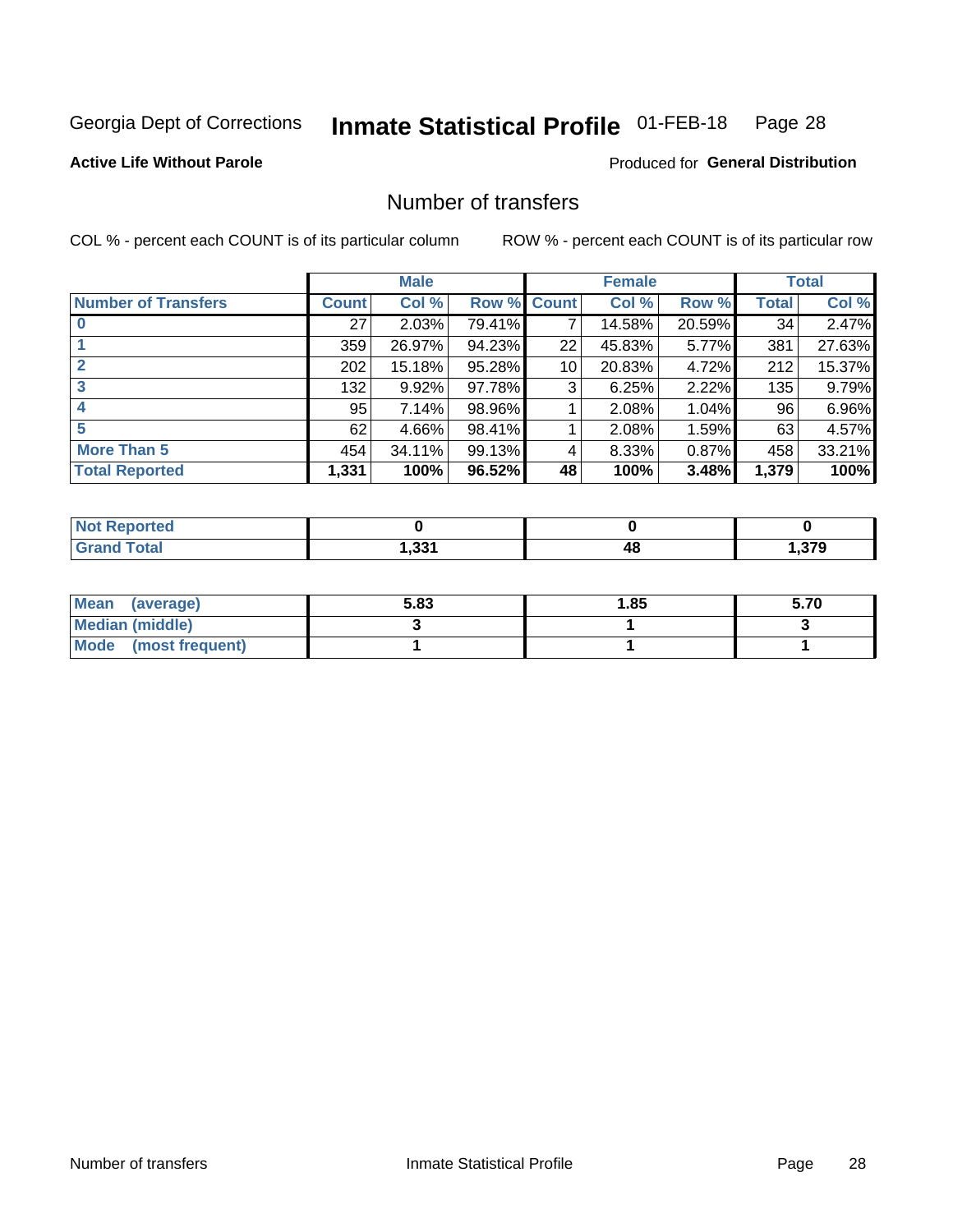#### **Inmate Statistical Profile 01-FEB-18** Page 29

**Active Life Without Parole** 

Produced for General Distribution

# Number of escapes

COL % - percent each COUNT is of its particular column

|                          | <b>Male</b>  |        |                    | <b>Female</b> |         |       | Total |        |
|--------------------------|--------------|--------|--------------------|---------------|---------|-------|-------|--------|
| <b>Number of Escapes</b> | <b>Count</b> | Col %  | <b>Row % Count</b> |               | Col %   | Row % | Total | Col %  |
|                          | 1,328        | 99.77% | 96.51%             | 48            | 100.00% | 3.49% | 1,376 | 99.78% |
|                          |              | 0.08%  | $100.00\%$         |               |         |       |       | 0.07%  |
|                          |              | 0.15%  | $100.00\%$         |               |         |       |       | 0.15%  |
| <b>Total Reported</b>    | 1,331        | 100%   | 96.52%             | 48            | 100%    | 3.48% | 1,379 | 100%   |

| <b>Not Reported</b>      |       |    |              |
|--------------------------|-------|----|--------------|
| Total<br>Gr <sup>o</sup> | 1,331 | 4۵ | 270<br>J / J |

| Mean (average)       |  |  |
|----------------------|--|--|
| Median (middle)      |  |  |
| Mode (most frequent) |  |  |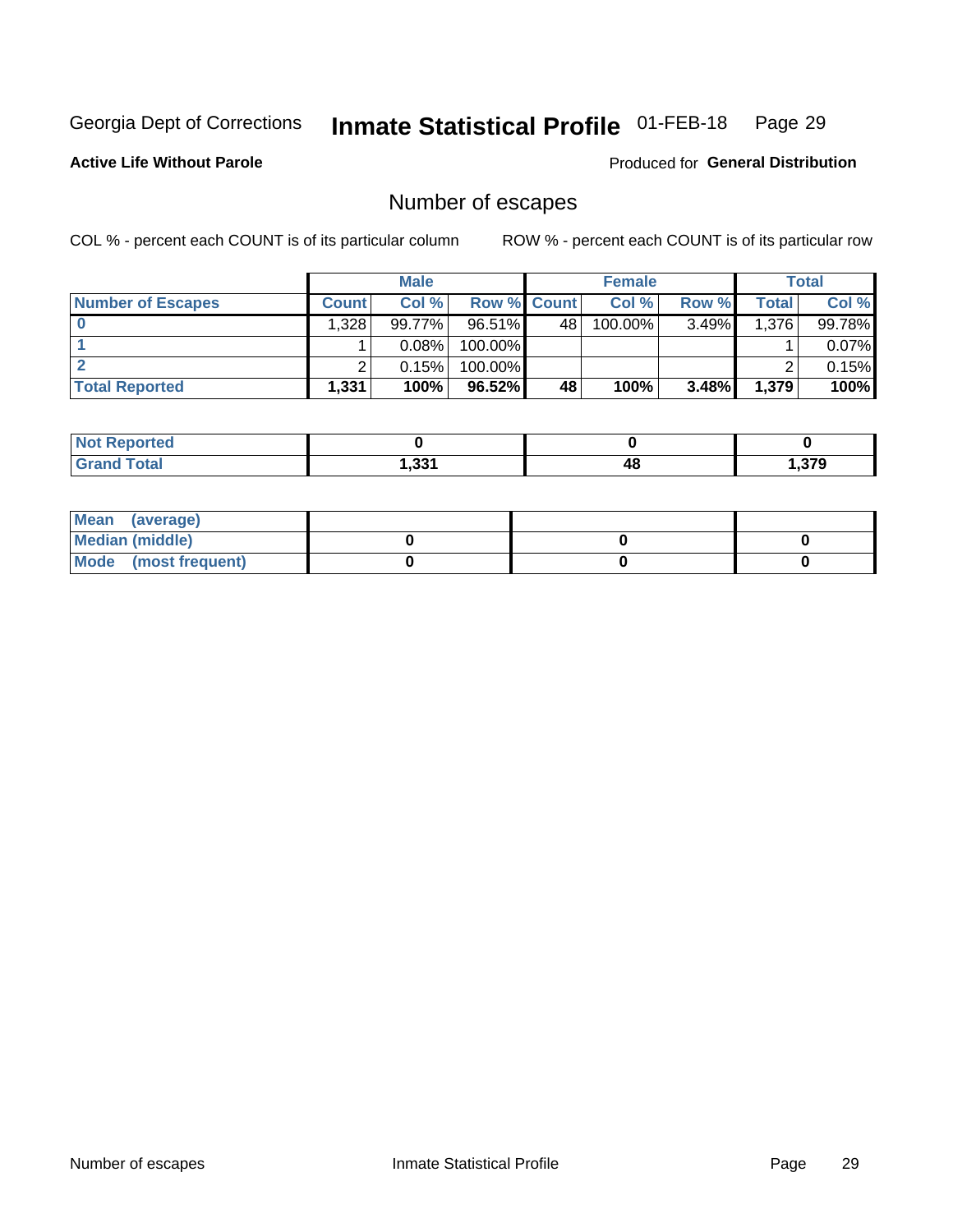### **Active Life Without Parole**

### Produced for General Distribution

### Time served in current (or last) institution

COL % - percent each COUNT is of its particular column

|                            |              | <b>Male</b> |         |                | <b>Female</b> | <b>Total</b> |              |        |
|----------------------------|--------------|-------------|---------|----------------|---------------|--------------|--------------|--------|
| <b>Time In Institution</b> | <b>Count</b> | Col %       | Row %   | <b>Count</b>   | Col %         | Row %        | <b>Total</b> | Col %  |
| 0 to 3 months              | 177          | 13.30%      | 97.79%  | 4              | 8.33%         | 2.21%        | 181          | 13.13% |
| <b>3.01 to 6 months</b>    | 97           | 7.29%       | 97.98%  | $\overline{2}$ | 4.17%         | 2.02%        | 99           | 7.18%  |
| 6.01 to 9 months           | 105          | 7.89%       | 98.13%  | 2              | 4.17%         | 1.87%        | 107          | 7.76%  |
| 9.01 to 12 months          | 85           | 6.39%       | 100.00% |                |               |              | 85           | 6.16%  |
| 12.01 to 18 months         | 142          | 10.67%      | 98.61%  | 2              | 4.17%         | 1.39%        | 144          | 10.44% |
| <b>18.01 to 24 months</b>  | 117          | 8.79%       | 91.41%  | 11             | 22.92%        | 8.59%        | 128          | 9.28%  |
| $2.01$ to 3 years          | 171          | 12.85%      | 96.07%  | 7              | 14.58%        | 3.93%        | 178          | 12.91% |
| $3.01$ to 4 years          | 112          | 8.41%       | 94.12%  | 7              | 14.58%        | 5.88%        | 119          | 8.63%  |
| 4.01 to 5 years            | 86           | 6.46%       | 94.51%  | 5              | 10.42%        | 5.49%        | 91           | 6.60%  |
| 5.01 to 6 years            | 64           | 4.81%       | 100.00% |                |               |              | 64           | 4.64%  |
| 6.01 to 7 years            | 40           | 3.01%       | 85.11%  | $\overline{7}$ | 14.58%        | 14.89%       | 47           | 3.41%  |
| 7.01 to 8 years            | 31           | 2.33%       | 100.00% |                |               |              | 31           | 2.25%  |
| 8.01 to 9 years            | 30           | 2.25%       | 100.00% |                |               |              | 30           | 2.18%  |
| 9.01 to 10 years           | 17           | 1.28%       | 100.00% |                |               |              | 17           | 1.23%  |
| Over 10 years              | 57           | 4.28%       | 98.28%  | 1              | 2.08%         | 1.72%        | 58           | 4.21%  |
| <b>Total Reported</b>      | 1,331        | 100%        | 96.52%  | 48             | 100%          | 3.48%        | 1,379        | 100.0% |

| Reported<br>INOT F     |           |    |      |
|------------------------|-----------|----|------|
| $f \wedge f \wedge f'$ | ີ<br>. აა | тu | .379 |

| <b>Mean</b><br>(average) | 34 months | 37 months | 34 months |
|--------------------------|-----------|-----------|-----------|
| Median (middle)          | 21 months | 29 months | 22 months |
| Mode (most frequent)     | 0 months  | 3 months  | 1 months  |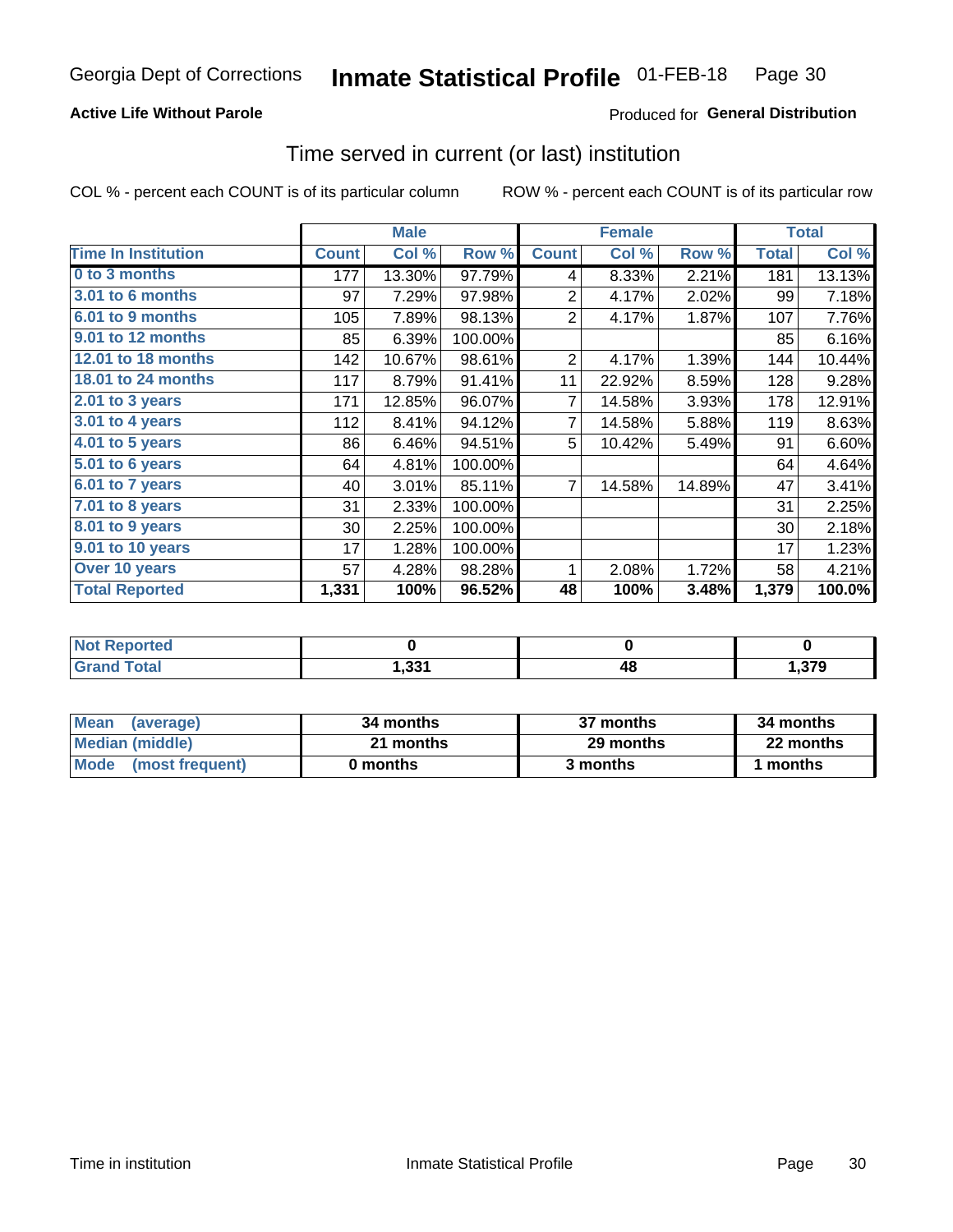#### Inmate Statistical Profile 01-FEB-18 Page 31

#### **Active Life Without Parole**

#### Produced for General Distribution

# Highest grade level attained

COL % - percent each COUNT is of its particular column

|                              |                | <b>Male</b> |         |                 | <b>Female</b> |        |                | <b>Total</b> |
|------------------------------|----------------|-------------|---------|-----------------|---------------|--------|----------------|--------------|
| <b>Grade Level</b>           | <b>Count</b>   | Col %       | Row %   | <b>Count</b>    | Col %         | Row %  | <b>Total</b>   | Col %        |
| No school at all             | 2              | 0.19%       | 100.00% |                 |               |        | $\overline{2}$ | 0.19%        |
| <b>Grade 1</b>               | 1              | 0.10%       | 100.00% |                 |               |        | 1              | 0.09%        |
| <b>Grade 2</b>               | 1              | 0.10%       | 100.00% |                 |               |        | 1              | 0.09%        |
| <b>Grade 3</b>               | $\overline{2}$ | 0.19%       | 100.00% |                 |               |        | $\overline{2}$ | 0.19%        |
| Grade 4                      | 3              | 0.29%       | 100.00% |                 |               |        | 3              | 0.28%        |
| Grade 5                      | 1              | 0.10%       | 100.00% |                 |               |        | 1              | 0.09%        |
| Grade 6                      | 9              | 0.87%       | 100.00% |                 |               |        | 9              | 0.85%        |
| Grade 7                      | 36             | 3.48%       | 100.00% |                 |               |        | 36             | 3.41%        |
| <b>Grade 8</b>               | 71             | 6.87%       | 98.61%  | 1               | 4.17%         | 1.39%  | 72             | 6.81%        |
| Grade 9                      | 132            | 12.78%      | 97.78%  | 3               | 12.50%        | 2.22%  | 135            | 12.77%       |
| Grade 10                     | 198            | 19.17%      | 97.06%  | 6               | 25.00%        | 2.94%  | 204            | 19.30%       |
| Grade 11                     | 176            | 17.04%      | 98.32%  | 3               | 12.50%        | 1.68%  | 179            | 16.93%       |
| <b>Grade 12 or GED</b>       | 255            | 24.69%      | 97.33%  | 7               | 29.17%        | 2.67%  | 262            | 24.79%       |
| Some tech school             | 14             | 1.36%       | 93.33%  | 1               | 4.17%         | 6.67%  | 15             | 1.42%        |
| <b>Completed tech school</b> | 15             | 1.45%       | 100.00% |                 |               |        | 15             | 1.42%        |
| College, 1 year              | 38             | 3.68%       | 97.44%  | 1               | 4.17%         | 2.56%  | 39             | 3.69%        |
| College, 2 year              | 38             | 3.68%       | 97.44%  | 1               | 4.17%         | 2.56%  | 39             | 3.69%        |
| College, 3 year              | 17             | 1.65%       | 100.00% |                 |               |        | 17             | 1.61%        |
| <b>Bachelor's degree</b>     | 17             | 1.65%       | 100.00% |                 |               |        | 17             | 1.61%        |
| <b>Master's degree</b>       | 4              | 0.39%       | 100.00% |                 |               |        | 4              | 0.38%        |
| Ph.D. degree                 | 1              | 0.10%       | 50.00%  | 1               | 4.17%         | 50.00% | $\overline{2}$ | 0.19%        |
| Law degree                   | $\overline{2}$ | 0.19%       | 100.00% |                 |               |        | $\overline{2}$ | 0.19%        |
| <b>Total Reported</b>        | 1,033          | 100%        | 97.73%  | $\overline{24}$ | 100.0%        | 2.27%  | 1,057          | 100%         |

| rtea<br>NO | 298            |    | $\sim$<br>JLL |
|------------|----------------|----|---------------|
|            | -224<br>ו ככ.ו | 48 | ,379          |

| <b>Mean</b><br>(average) | 10.79           | 11.33           | 10.80           |
|--------------------------|-----------------|-----------------|-----------------|
| Median (middle)          | Grade 11        | Grade 11        | Grade 11        |
| Mode<br>(most frequent)  | Grade 12 or GED | Grade 12 or GED | Grade 12 or GED |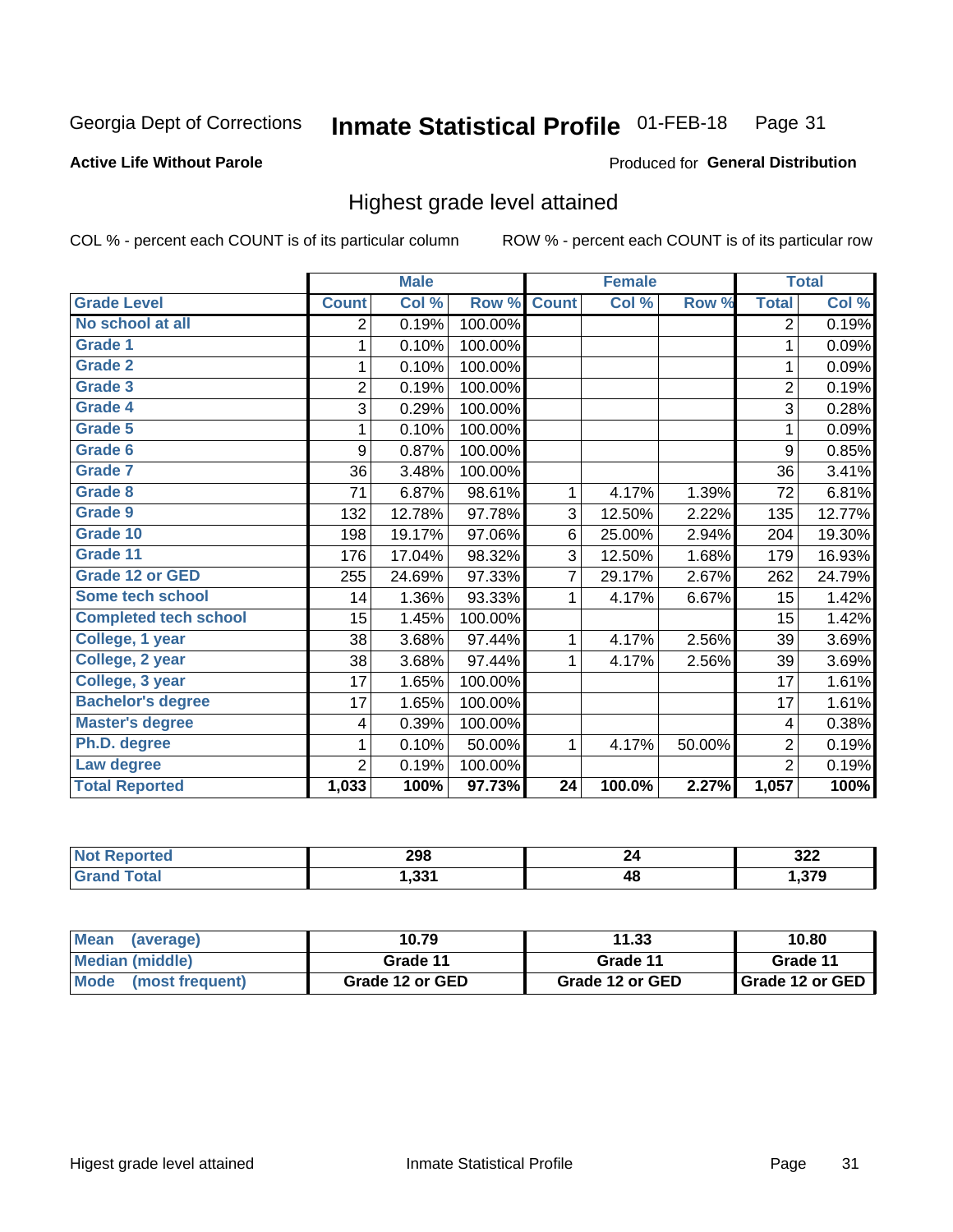#### **Inmate Statistical Profile 01-FEB-18** Page 32

#### **Active Life Without Parole**

### **Produced for General Distribution**

# Culture fair IQ scores

COL % - percent each COUNT is of its particular column

|                       |                | <b>Male</b> |        |                | <b>Female</b> |        |              | <b>Total</b> |
|-----------------------|----------------|-------------|--------|----------------|---------------|--------|--------------|--------------|
| <b>IQ Scores</b>      | <b>Count</b>   | Col %       | Row %  | Count          | Col %         | Row %  | <b>Total</b> | Col %        |
| $60 - 69$             | 41             | 3.53%       | 97.62% |                | 2.70%         | 2.38%  | 42           | 3.51%        |
| $70 - 79$             | 89             | 7.67%       | 97.80% | 2              | 5.41%         | 2.20%  | 91           | 7.60%        |
| $80 - 89$             | 160            | 13.78%      | 96.39% | 6              | 16.22%        | 3.61%  | 166          | 13.86%       |
| $90 - 99$             | 296            | 25.50%      | 94.87% | 16             | 43.24%        | 5.13%  | 312          | 26.04%       |
| $100 - 109$           | 325            | 27.99%      | 98.19% | 6              | 16.22%        | 1.81%  | 331          | 27.63%       |
| $110 - 119$           | 208            | 17.92%      | 98.58% | 3              | 8.11%         | 1.42%  | 211          | 17.61%       |
| $120 - 129$           | 40 l           | 3.45%       | 95.24% | $\overline{2}$ | 5.41%         | 4.76%  | 42           | 3.51%        |
| $130 - 139$           | $\overline{2}$ | 0.17%       | 66.67% | 1              | 2.70%         | 33.33% | 3            | 0.25%        |
| <b>Total Reported</b> | 1,161          | 100%        | 96.91% | 37             | 100.0%        | 3.09%  | 1,198        | 100.0%       |

| <b>Not Reported</b>  | 154   |    | 161   |
|----------------------|-------|----|-------|
| Not Valid (under 60) | 16    |    | 20    |
| <b>Grand Total</b>   | 1,331 | 48 | 1,379 |

| Mean<br>(average)      | 98 |    | 98 |
|------------------------|----|----|----|
| <b>Median (middle)</b> | 99 | 94 | 99 |
| Mode (most frequent)   | 99 |    | 99 |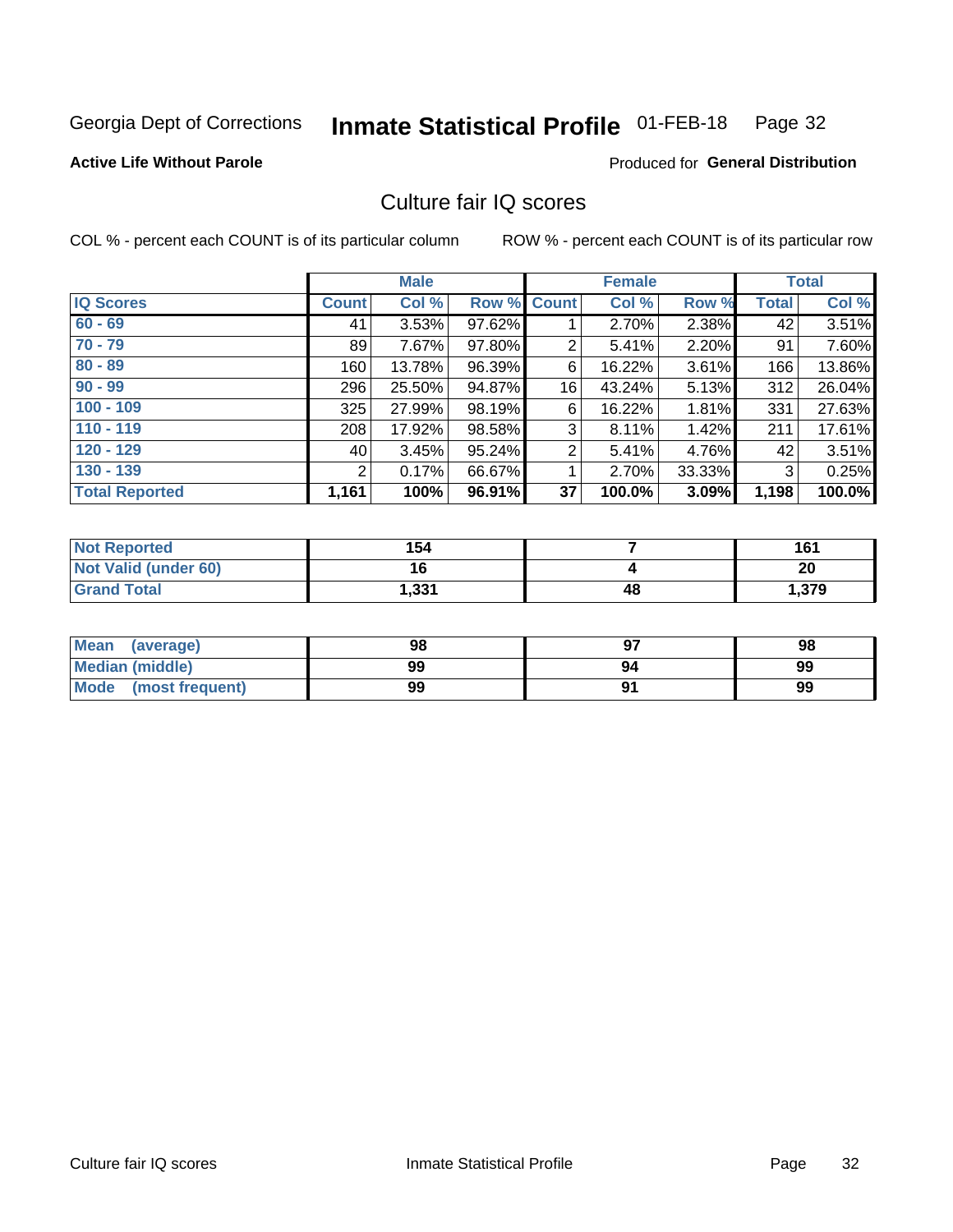#### **Inmate Statistical Profile 01-FEB-18** Page 33

#### **Active Life Without Parole**

### Produced for General Distribution

# Wide Range Achievement Test (WRAT) reading score

COL % - percent each COUNT is of its particular column

|                           |              | <b>Male</b> |         |                | <b>Female</b> |       |              | <b>Total</b> |
|---------------------------|--------------|-------------|---------|----------------|---------------|-------|--------------|--------------|
| <b>WRAT Reading Score</b> | <b>Count</b> | Col %       | Row %   | <b>Count</b>   | Col %         | Row % | <b>Total</b> | Col %        |
| $0.1$ to $0.9$            | 26           | 2.13%       | 100.00% |                |               |       | 26           | 2.07%        |
| 1.0 to 1.9                | 18           | 1.48%       | 100.00% |                |               |       | 18           | 1.43%        |
| 2.0 to 2.9                | 41           | 3.37%       | 95.35%  | $\overline{2}$ | 4.88%         | 4.65% | 43           | 3.42%        |
| 3.0 to 3.9                | 75           | 6.16%       | 96.15%  | 3              | 7.32%         | 3.85% | 78           | 6.20%        |
| 4.0 to 4.9                | 97           | 7.96%       | 96.04%  | 4              | 9.76%         | 3.96% | 101          | 8.02%        |
| 5.0 to 5.9                | 119          | 9.77%       | 98.35%  | $\sqrt{2}$     | 4.88%         | 1.65% | 121          | 9.61%        |
| 6.0 to 6.9                | 105          | 8.62%       | 98.13%  | 2              | 4.88%         | 1.87% | 107          | 8.50%        |
| 7.0 to 7.9                | 32           | 2.63%       | 100.00% |                |               |       | 32           | 2.54%        |
| 8.0 to 8.9                | 96           | 7.88%       | 97.96%  | $\overline{2}$ | 4.88%         | 2.04% | 98           | 7.78%        |
| 9.0 to 9.9                | 67           | 5.50%       | 97.10%  | $\sqrt{2}$     | 4.88%         | 2.90% | 69           | 5.48%        |
| 10.0 to 10.9              | 67           | 5.50%       | 98.53%  | 1              | 2.44%         | 1.47% | 68           | 5.40%        |
| 11.0 to 11.9              | 123          | 10.10%      | 95.35%  | 6              | 14.63%        | 4.65% | 129          | 10.25%       |
| 12.0 to 12.9              | 298          | 24.47%      | 95.51%  | 14             | 34.15%        | 4.49% | 312          | 24.78%       |
| 13                        | 54           | 4.43%       | 94.74%  | 3              | 7.32%         | 5.26% | 57           | 4.53%        |
| <b>Total Reported</b>     | 1,218        | 100%        | 96.74%  | 41             | 100.0%        | 3.26% | 1,259        | 100.0%       |
|                           |              |             |         |                |               |       |              |              |
| <b>Not Reported</b>       |              | 113         |         | $\overline{7}$ |               |       | 120          |              |
| <b>Grand Total</b>        |              | 1,331       |         |                | 48            |       |              | 1,379        |

| <b>Mean</b><br>(average) | 8.59 | 9.52        | 8.62 |
|--------------------------|------|-------------|------|
| Median (middle)          | 8.95 | 112<br>. ∠. | 9.2  |
| Mode<br>(most frequent)  | 12.9 | 12.9        | 12.9 |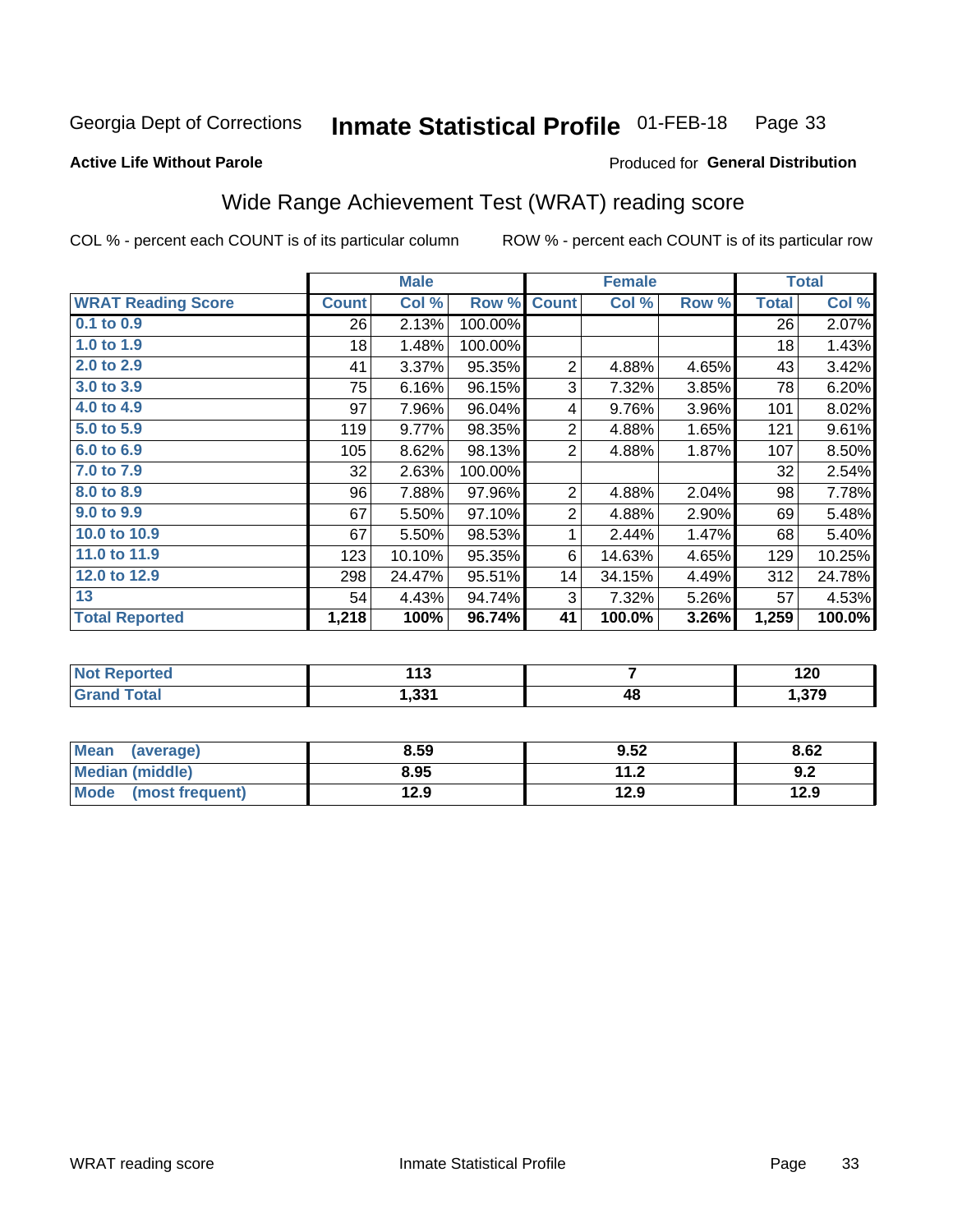#### **Inmate Statistical Profile 01-FEB-18** Page 34

#### **Active Life Without Parole**

### Produced for General Distribution

# Wide Range Achievement Test (WRAT) math score

COL % - percent each COUNT is of its particular column

ROW % - percent each COUNT is of its particular row

 $\overline{48}$ 

|                              |              | <b>Male</b> |         |                | <b>Female</b> |        |              | <b>Total</b> |
|------------------------------|--------------|-------------|---------|----------------|---------------|--------|--------------|--------------|
| <b>WRAT Mathematic Score</b> | <b>Count</b> | Col %       | Row %   | <b>Count</b>   | Col %         | Row %  | <b>Total</b> | Col %        |
| 0.1 to 0.9                   | 2            | 0.16%       | 100.00% |                |               |        | 2            | 0.16%        |
| 1.0 to 1.9                   | 8            | 0.66%       | 100.00% |                |               |        | 8            | 0.64%        |
| 2.0 to 2.9                   | 29           | 2.38%       | 96.67%  | 1              | 2.44%         | 3.33%  | 30           | 2.38%        |
| 3.0 to 3.9                   | 66           | 5.42%       | 97.06%  | $\overline{2}$ | 4.88%         | 2.94%  | 68           | 5.40%        |
| 4.0 to 4.9                   | 138          | 11.33%      | 97.18%  | 4              | 9.76%         | 2.82%  | 142          | 11.28%       |
| 5.0 to 5.9                   | 168          | 13.79%      | 98.25%  | 3              | 7.32%         | 1.75%  | 171          | 13.58%       |
| 6.0 to 6.9                   | 265          | 21.76%      | 97.43%  | 7              | 17.07%        | 2.57%  | 272          | 21.60%       |
| 7.0 to 7.9                   | 115          | 9.44%       | 96.64%  | 4              | 9.76%         | 3.36%  | 119          | 9.45%        |
| 8.0 to 8.9                   | 123          | 10.10%      | 97.62%  | 3              | 7.32%         | 2.38%  | 126          | 10.01%       |
| 9.0 to 9.9                   | 93           | 7.64%       | 94.90%  | 5              | 12.20%        | 5.10%  | 98           | 7.78%        |
| 10.0 to 10.9                 | 26           | 2.13%       | 100.00% |                |               |        | 26           | 2.07%        |
| 11.0 to 11.9                 | 46           | 3.78%       | 97.87%  | 1              | 2.44%         | 2.13%  | 47           | 3.73%        |
| 12.0 to 12.9                 | 132          | 10.84%      | 92.96%  | 10             | 24.39%        | 7.04%  | 142          | 11.28%       |
| 13                           | 7            | 0.57%       | 87.50%  | 1              | 2.44%         | 12.50% | 8            | 0.64%        |
| <b>Total Reported</b>        | 1,218        | 100%        | 96.74%  | 41             | 100.0%        | 3.26%  | 1,259        | 100%         |
|                              |              |             |         |                |               |        |              |              |
| <b>Not Reported</b>          |              | 113         |         |                | 7             |        |              | 120          |

| Mean<br>(average)       | 7.35 | 8.39 | 7.39 |
|-------------------------|------|------|------|
| <b>Median (middle)</b>  | 6.9  | ه. ا | 6.9  |
| Mode<br>(most frequent) | 12.9 | 12.9 | 12.9 |

 $1,331$ 

**Grand Total** 

1,379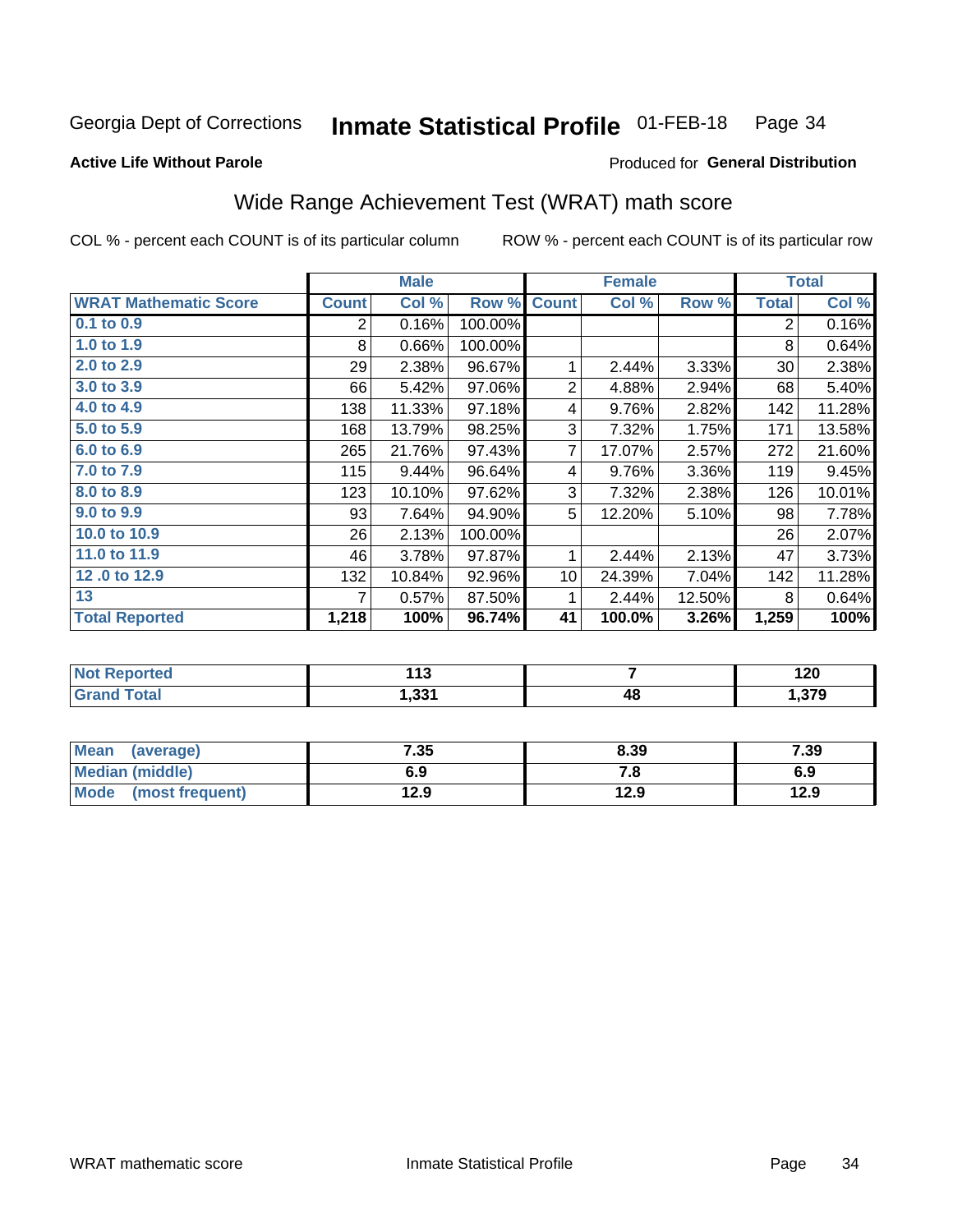#### **Inmate Statistical Profile 01-FEB-18** Page 35

#### **Active Life Without Parole**

#### Produced for General Distribution

# Wide Range Achievement Test (WRAT) spelling score

COL % - percent each COUNT is of its particular column

|                            |              | <b>Male</b> |         |                | <b>Female</b>  |       |              | <b>Total</b> |
|----------------------------|--------------|-------------|---------|----------------|----------------|-------|--------------|--------------|
| <b>WRAT Spelling Score</b> | <b>Count</b> | Col %       | Row %   | <b>Count</b>   | Col %          | Row % | <b>Total</b> | Col %        |
| 0.1 to 0.9                 | 20           | 1.64%       | 100.00% |                |                |       | 20           | 1.59%        |
| 1.0 to 1.9                 | 36           | 2.96%       | 100.00% |                |                |       | 36           | 2.86%        |
| 2.0 to 2.9                 | 51           | 4.19%       | 96.23%  | $\overline{2}$ | 4.88%          | 3.77% | 53           | 4.22%        |
| 3.0 to 3.9                 | 71           | 5.84%       | 97.26%  | $\overline{c}$ | 4.88%          | 2.74% | 73           | 5.81%        |
| 4.0 to 4.9                 | 75           | 6.17%       | 97.40%  | $\overline{2}$ | 4.88%          | 2.60% | 77           | 6.13%        |
| 5.0 to 5.9                 | 138          | 11.35%      | 99.28%  | 1              | 2.44%          | 0.72% | 139          | 11.06%       |
| 6.0 to 6.9                 | 107          | 8.80%       | 99.07%  | 1              | 2.44%          | 0.93% | 108          | 8.59%        |
| 7.0 to 7.9                 | 108          | 8.88%       | 97.30%  | 3              | 7.32%          | 2.70% | 111          | 8.83%        |
| 8.0 to 8.9                 | 108          | 8.88%       | 97.30%  | 3              | 7.32%          | 2.70% | 111          | 8.83%        |
| 9.0 to 9.9                 | 65           | 5.35%       | 100.00% |                |                |       | 65           | 5.17%        |
| 10.0 to 10.9               | 57           | 4.69%       | 100.00% |                |                |       | 57           | 4.53%        |
| 11.0 to 11.9               | 87           | 7.15%       | 93.55%  | 6              | 14.63%         | 6.45% | 93           | 7.40%        |
| 12.0 to 12.9               | 264          | 21.71%      | 92.96%  | 20             | 48.78%         | 7.04% | 284          | 22.59%       |
| 13                         | 29           | 2.38%       | 96.67%  | 1              | 2.44%          | 3.33% | 30           | 2.39%        |
| <b>Total Reported</b>      | 1,216        | 100%        | 96.74%  | 41             | 100.0%         | 3.26% | 1,257        | 100%         |
|                            |              |             |         |                |                |       |              |              |
| <b>Not Reported</b>        |              | 115         |         |                | $\overline{7}$ |       |              | 122          |
| <b>Grand Total</b>         |              | 1,331       |         |                | 48             |       |              | 1,379        |
|                            |              |             |         |                |                |       |              |              |
| $M = m \times L = 1$       |              | 0.44        |         |                | 10.10          |       |              | 0.24         |

| Mean (average)         | 8.14 | 10.18 | 8.21 |
|------------------------|------|-------|------|
| <b>Median (middle)</b> | 8.15 | 12.3  | 8.3  |
| Mode (most frequent)   | 12.9 | 12.9  | 12.9 |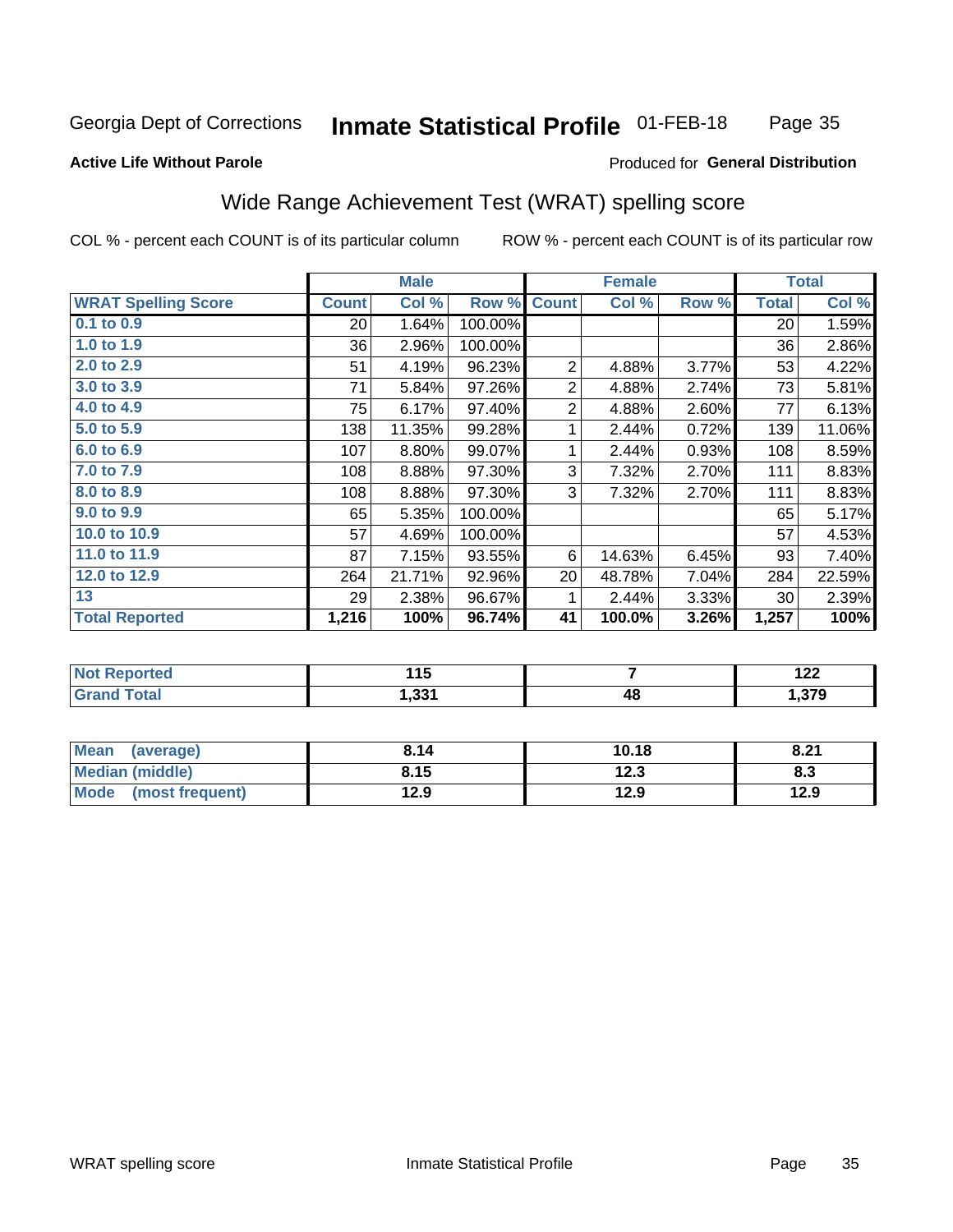#### **Inmate Statistical Profile 01-FEB-18** Page 36

#### **Active Life Without Parole**

### **Produced for General Distribution**

# Current / last mental health treatment level

COL % - percent each COUNT is of its particular column

|                                    |              | <b>Male</b> |           |                    | <b>Female</b> |        |                 | <b>Total</b> |
|------------------------------------|--------------|-------------|-----------|--------------------|---------------|--------|-----------------|--------------|
| <b>Mental Health Treatment Lev</b> | <b>Count</b> | Col %       | Row %     | Count <sup>1</sup> | Col%          | Row %  | <b>Total</b>    | Col %        |
| 1 No problem at current time       | 255          | 43.59%      | 95.86%    | 11                 | 26.83%        | 4.14%  | 266             | 42.49%       |
| 2 Receiving outpatient             | 248          | 42.39%      | 89.86%    | 28                 | 68.29%        | 10.14% | 276             | 44.09%       |
| <b>Treatment</b>                   |              |             |           |                    |               |        |                 |              |
| 3 Inpatient, moderate              | 69           | 11.79%      | $97.18\%$ | 2                  | 4.88%         | 2.82%  | 71              | 11.34%       |
| <b>Treatment</b>                   |              |             |           |                    |               |        |                 |              |
| 4 Inpatient, intensive             | 13           | $2.22\%$    | 100.00%   |                    |               |        | 13 <sub>1</sub> | 2.08%        |
| Treatment                          |              |             |           |                    |               |        |                 |              |
| <b>Total Evaluated</b>             | 585          | 100%        | 93.45%    | 41                 | 100%          | 6.55%  | 626             | 100%         |

| Never had MH evaluation | 746               |    | 753    |
|-------------------------|-------------------|----|--------|
| <b>Total</b>            | بە 10.<br>ا دد. ا | 4۵ | .379.، |

| <b>Median (middle)</b>         | <b>Receiving outpatient</b><br>treatment | <b>Receiving outpatient</b><br>treatment | <b>Receiving</b><br>outpatient<br>treatment |
|--------------------------------|------------------------------------------|------------------------------------------|---------------------------------------------|
| <b>Mode</b><br>(most frequent) | No problem at current time               | <b>Receiving outpatient</b><br>treatment | Receiving<br>outpatient<br>treatment        |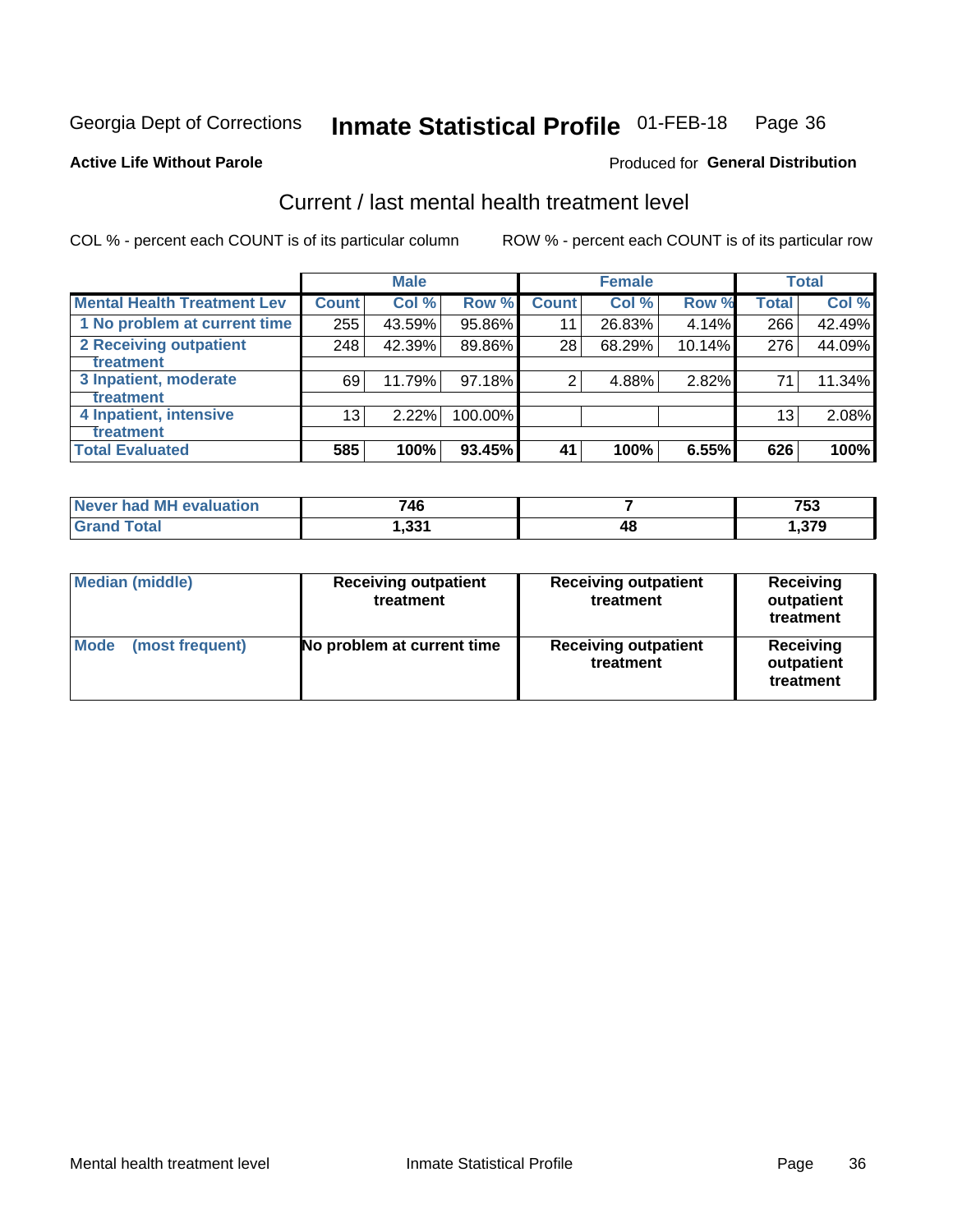#### Inmate Statistical Profile 01-FEB-18 Page 37

### **Active Life Without Parole**

### Produced for General Distribution

# PULHESDWIT medical scale - 'P' overall condition ('P'hysical)

COL % - percent each COUNT is of its particular column

|                                  |                | <b>Male</b> |             |    | <b>Female</b> |       |              | <b>Total</b> |
|----------------------------------|----------------|-------------|-------------|----|---------------|-------|--------------|--------------|
| 'P' Overall Condition            | <b>Count</b>   | Col %       | Row % Count |    | Col %         | Row % | <b>Total</b> | Col %        |
| 1 No medical illness             | 917            | 74.98%      | 97.35%      | 25 | 52.08%        | 2.65% | 942          | 74.11%       |
| 2 Well-controlled chronic        | 282            | 23.06%      | 92.76%      | 22 | 45.83%        | 7.24% | 304          | 23.92%       |
| <b>illness</b>                   |                |             |             |    |               |       |              |              |
| 3 Poorly-controlled chronic      | 22             | 1.80%       | 95.65%      |    | 2.08%         | 4.35% | 23           | 1.81%        |
| <b>illness</b>                   |                |             |             |    |               |       |              |              |
| 4 Significant problems requiring | 2 <sub>1</sub> | 0.16%       | 100.00%     |    |               |       | 2            | 0.16%        |
| special housing                  |                |             |             |    |               |       |              |              |
| <b>Total Reported</b>            | 1,223          | 100%        | 96.22%      | 48 | 100%          | 3.78% | 1,271        | 100%         |

| ៱៱៱<br>l V.C |    | 108       |
|--------------|----|-----------|
| 224<br>,JJ   | 48 | 0.70<br>. |

| <b>Mode</b> | (most frequent) | 1 No medical illness | 1 No medical illness | 1 No medical<br>illness |
|-------------|-----------------|----------------------|----------------------|-------------------------|
|-------------|-----------------|----------------------|----------------------|-------------------------|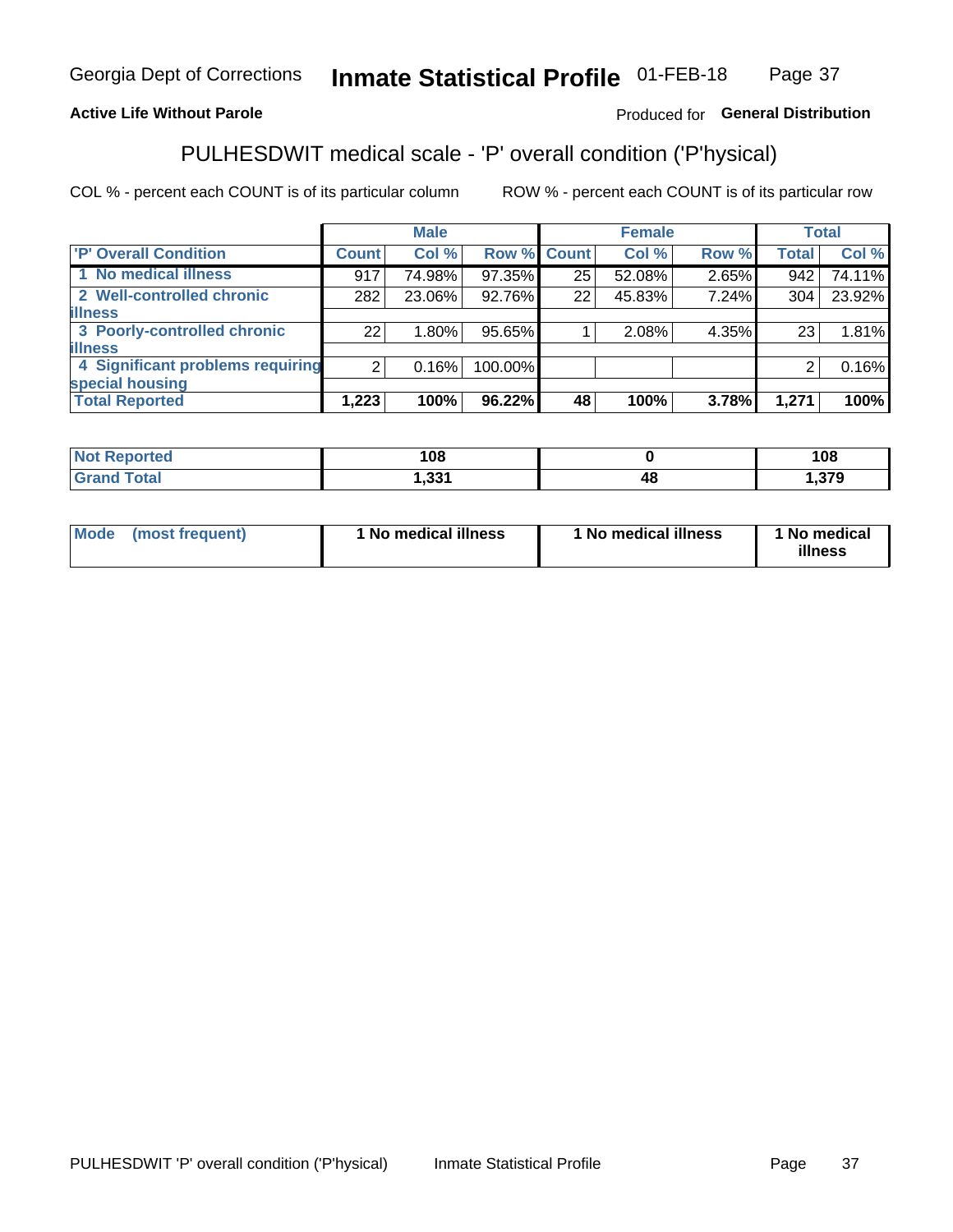### **Active Life Without Parole**

### Produced for General Distribution

# PULHESDWIT medical scale - 'U' upper body

COL % - percent each COUNT is of its particular column

|                              |              | <b>Male</b> |         |              | <b>Female</b> |       |              | <b>Total</b> |
|------------------------------|--------------|-------------|---------|--------------|---------------|-------|--------------|--------------|
| <b>'U' Upper Body</b>        | <b>Count</b> | Col %       | Row %   | <b>Count</b> | Col %         | Row % | <b>Total</b> | Col %        |
| 1 Upper bones, joints,       | 1,157        | 94.68%      | 96.34%  | 44           | 91.67%        | 3.66% | 1,201        | 94.57%       |
| muscles all OK               |              |             |         |              |               |       |              |              |
| 2 One or both arms minimally | 58           | 4.75%       | 93.55%  | 4            | 8.33%         | 6.45% | 62           | 4.88%        |
| limited                      |              |             |         |              |               |       |              |              |
| 3 One or both arms           | 5            | 0.41%       | 100.00% |              |               |       | 5            | 0.39%        |
| <b>moderately limited</b>    |              |             |         |              |               |       |              |              |
| 4 One arm disabled,          | 2            | 0.16%       | 100.00% |              |               |       | 2            | 0.16%        |
| paralyzed, or amputated      |              |             |         |              |               |       |              |              |
| <b>Total Reported</b>        | 1,222        | 100%        | 96.22%  | 48           | 100%          | 3.78% | 1,270        | 100%         |

| <b>Not Reported</b> | 109            |    | 109    |
|---------------------|----------------|----|--------|
| <b>Total</b>        | 500 -<br>ו טט, | 4٤ | .379.ء |

| Mode | (most frequent) | 1 Upper bones, joints,<br>muscles all OK | 1 Upper bones, joints,<br>muscles all OK | 1 Upper bones,<br>ljoints, muscles all<br>OK |
|------|-----------------|------------------------------------------|------------------------------------------|----------------------------------------------|
|------|-----------------|------------------------------------------|------------------------------------------|----------------------------------------------|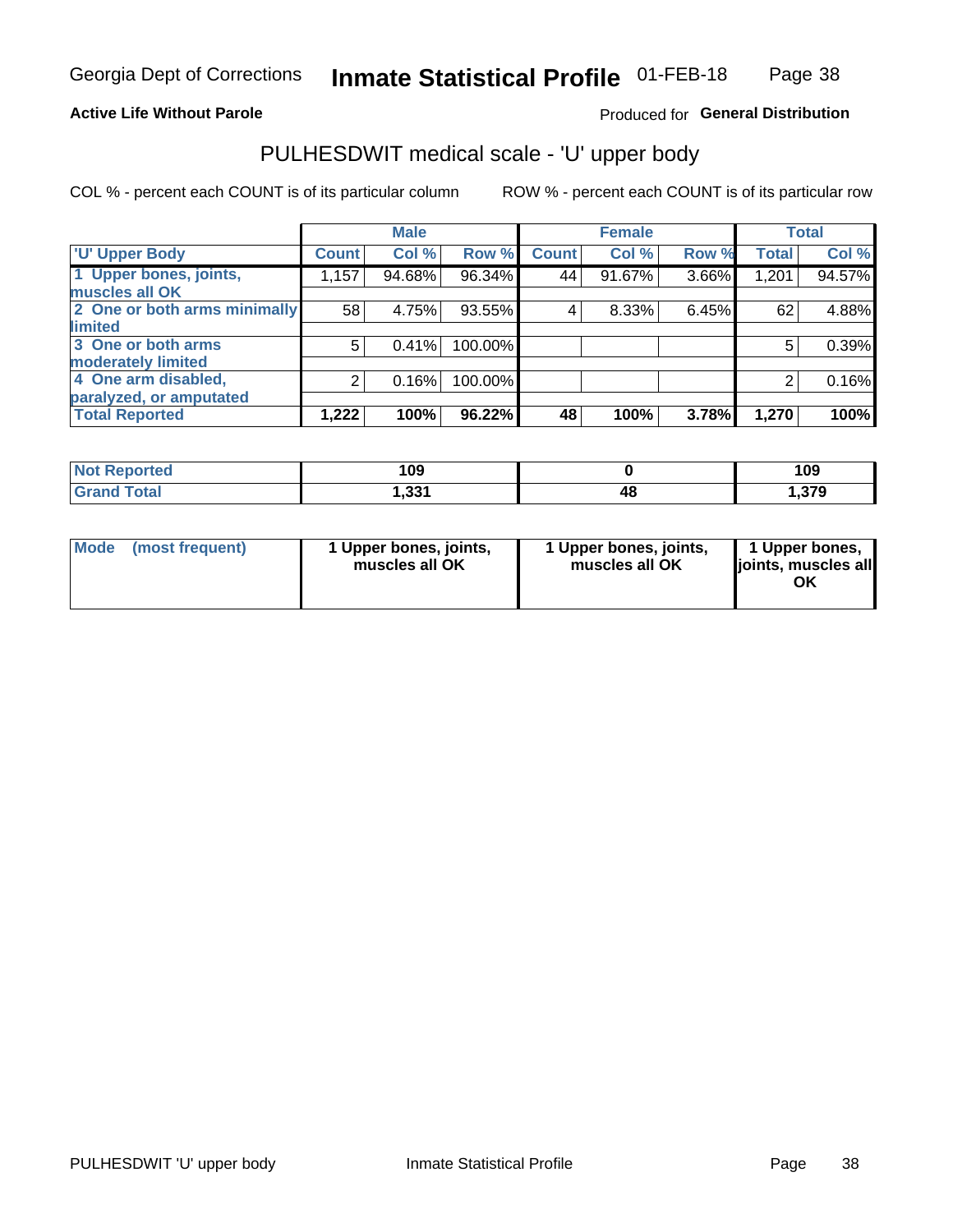### **Active Life Without Parole**

### Produced for General Distribution

# PULHESDWIT medical scale - 'L' lower body

COL % - percent each COUNT is of its particular column

|                                |                 | <b>Male</b> |           |              | <b>Female</b> |       |                 | <b>Total</b> |
|--------------------------------|-----------------|-------------|-----------|--------------|---------------|-------|-----------------|--------------|
| 'L' Lower Body                 | <b>Count</b>    | Col %       | Row %     | <b>Count</b> | Col %         | Row % | <b>Total</b>    | Col %        |
| 1 Lower bones, joints,         | 1,055           | 86.33%      | $96.35\%$ | 40           | 83.33%        | 3.65% | 1,095           | 86.22%       |
| muscles all OK                 |                 |             |           |              |               |       |                 |              |
| 2 One or both legs minimally   | 149             | 12.19%      | 95.51%    | 7            | 14.58%        | 4.49% | 156             | 12.28%       |
| limited                        |                 |             |           |              |               |       |                 |              |
| 3 One or both legs             | 14 <sub>1</sub> | 1.15%       | 93.33%    |              | 2.08%         | 6.67% | 15 <sub>1</sub> | 1.18%        |
| moderately limited             |                 |             |           |              |               |       |                 |              |
| 4 One leg disabled, paralyzed, | 4               | 0.33%       | 100.00%   |              |               |       | 4               | 0.31%        |
| or amputated                   |                 |             |           |              |               |       |                 |              |
| <b>Total Reported</b>          | 1,222           | 100%        | 96.22%    | 48           | 100%          | 3.78% | 1,270           | 100%         |

| <b>Not Reported</b> | 109            |    | 109          |
|---------------------|----------------|----|--------------|
| <b>Grand Total</b>  | 221<br>ا دد, ا | 4٤ | 270<br>ט וכו |

|  | Mode (most frequent) | 1 Lower bones, joints,<br>muscles all OK | 1 Lower bones, joints,<br>muscles all OK | 1 Lower bones,<br>ljoints, muscles all<br>OK |
|--|----------------------|------------------------------------------|------------------------------------------|----------------------------------------------|
|--|----------------------|------------------------------------------|------------------------------------------|----------------------------------------------|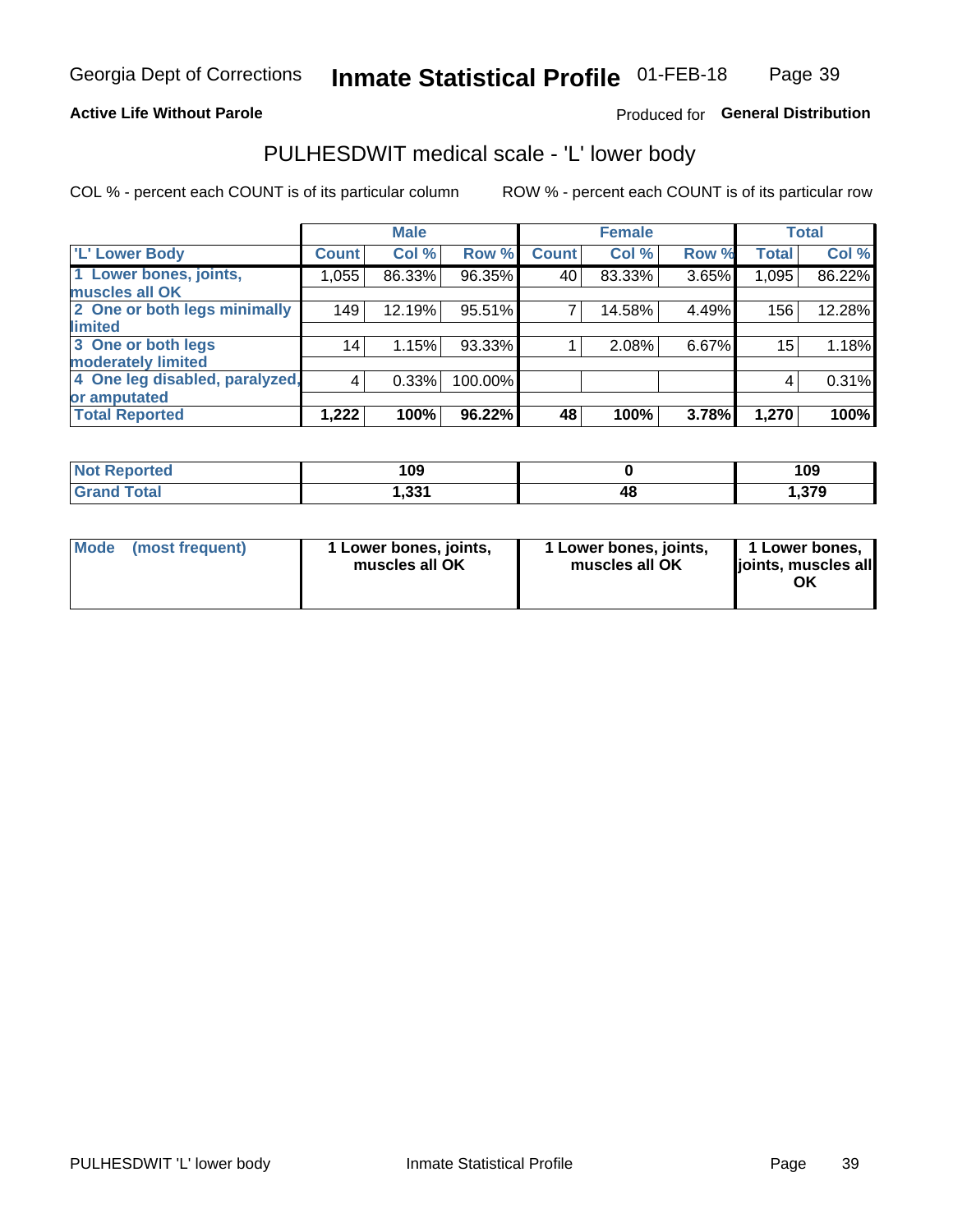### **Active Life Without Parole**

Produced for General Distribution

# PULHESDWIT medical scale - 'H' hearing

COL % - percent each COUNT is of its particular column

|                                                               |              | <b>Male</b> |             |    | <b>Female</b> |       | <b>Total</b> |        |
|---------------------------------------------------------------|--------------|-------------|-------------|----|---------------|-------|--------------|--------|
| <b>H' Hearing</b>                                             | <b>Count</b> | Col %       | Row % Count |    | Col%          | Row % | <b>Total</b> | Col %  |
| 1 Normal hearing both ears                                    | 1,203        | 98.61%      | 96.16%      | 48 | 100.00%       | 3.84% | 1,251        | 98.66% |
| 2 Some loss in one ear with<br>other OK, or mild loss in both | 12           | 0.98%       | 100.00%     |    |               |       | 12           | 0.95%  |
| 3 Total loss in one ear with<br>mild loss in other            | 5            | $0.41\%$    | 100.00%     |    |               |       | 5            | 0.39%  |
| <b>Total Reported</b>                                         | 1,220        | 100%        | 96.21%      | 48 | 100%          | 3.79% | 1,268        | 100%   |

| Reported     | .          |    | 447   |
|--------------|------------|----|-------|
| <b>NOT</b>   |            |    |       |
| <b>Total</b> | ີ<br>ו טטו | 4۵ | 1,379 |

| Mode (most frequent) | 1 Normal hearing both ears 1 Normal hearing both ears 1 Normal hearing | both ears |
|----------------------|------------------------------------------------------------------------|-----------|
|----------------------|------------------------------------------------------------------------|-----------|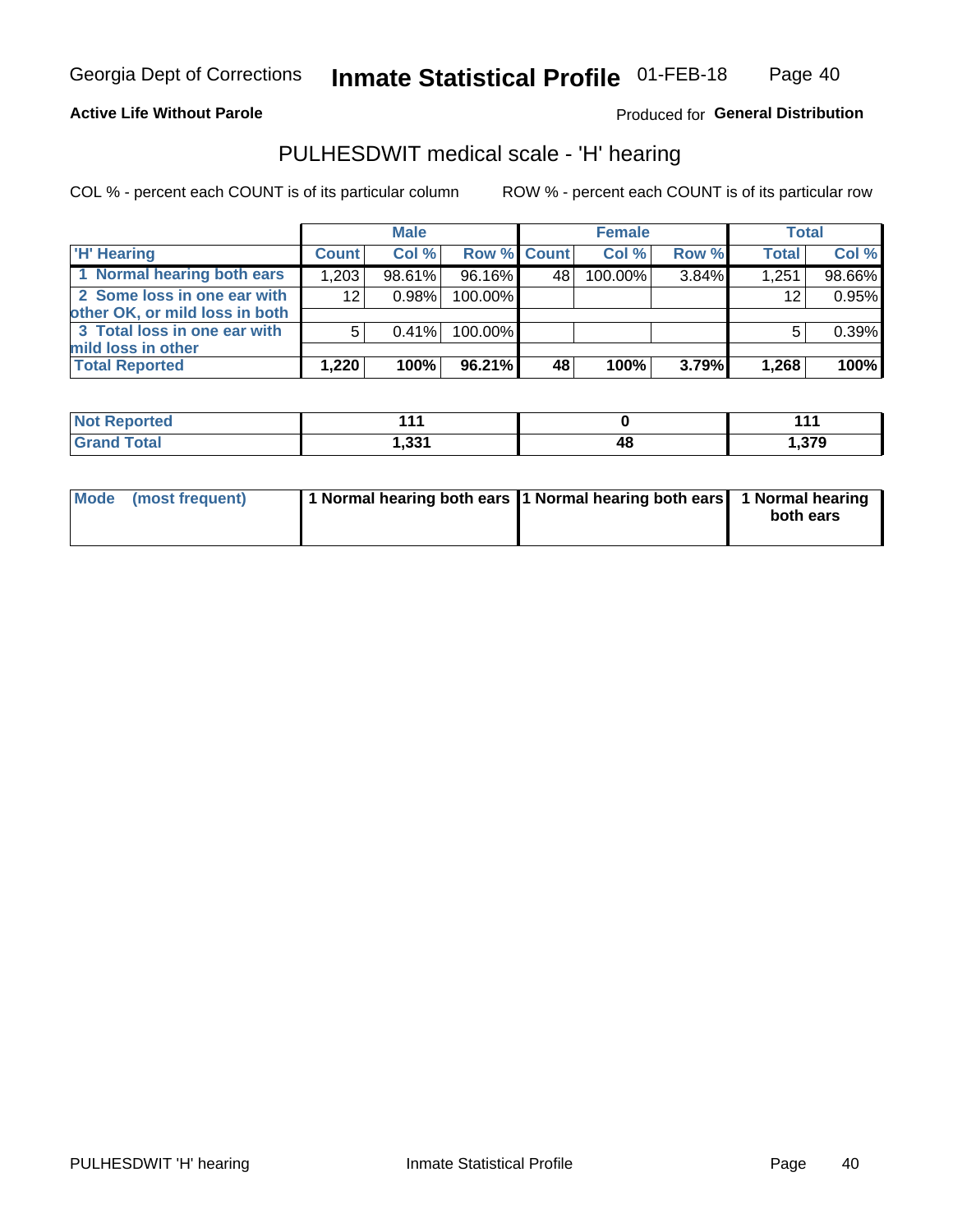### **Active Life Without Parole**

### Produced for General Distribution

# PULHESDWIT medical scale - 'E' vision

COL % - percent each COUNT is of its particular column

|                                |              | <b>Male</b> |             |    | <b>Female</b> |       |              | <b>Total</b> |
|--------------------------------|--------------|-------------|-------------|----|---------------|-------|--------------|--------------|
| <b>E' Vision</b>               | <b>Count</b> | Col %       | Row % Count |    | Col %         | Row % | <b>Total</b> | Col %        |
| 1 Correctable to 20/40 in both | 899          | 76.12%      | 97.51%      | 23 | 52.27%        | 2.49% | 922          | 75.27%       |
| eyes                           |              |             |             |    |               |       |              |              |
| 2 Correctable to 20/70 in one  | 258          | 21.85%      | 92.81%      | 20 | 45.45%        | 7.19% | 278          | 22.69%       |
| eye, may be blind in other     |              |             |             |    |               |       |              |              |
| 3 Correctable to 20/200 in one | 21           | 1.78%       | 95.45%      |    | 2.27%         | 4.55% | 22           | 1.80%        |
| eye, may be blind in other     |              |             |             |    |               |       |              |              |
| 4 One eye not correctable to   | 3            | 0.25%       | 100.00%     |    |               |       | 3            | 0.24%        |
| 20/200, other may be blind     |              |             |             |    |               |       |              |              |
| <b>Total Reported</b>          | 1,181        | 100%        | 96.41%      | 44 | 100%          | 3.59% | 1,225        | 100%         |

| <b>Not Reported</b> | 150              |    | 154  |
|---------------------|------------------|----|------|
| Total               | - 221<br>ו ככ, ו | 48 | -270 |

| Mode (most frequent) | 1 Correctable to 20/40 in both<br>eves | 1 Correctable to 20/40 in   1 Correctable to<br>both eves | 20/40 in both eyes |  |  |
|----------------------|----------------------------------------|-----------------------------------------------------------|--------------------|--|--|
|                      |                                        |                                                           |                    |  |  |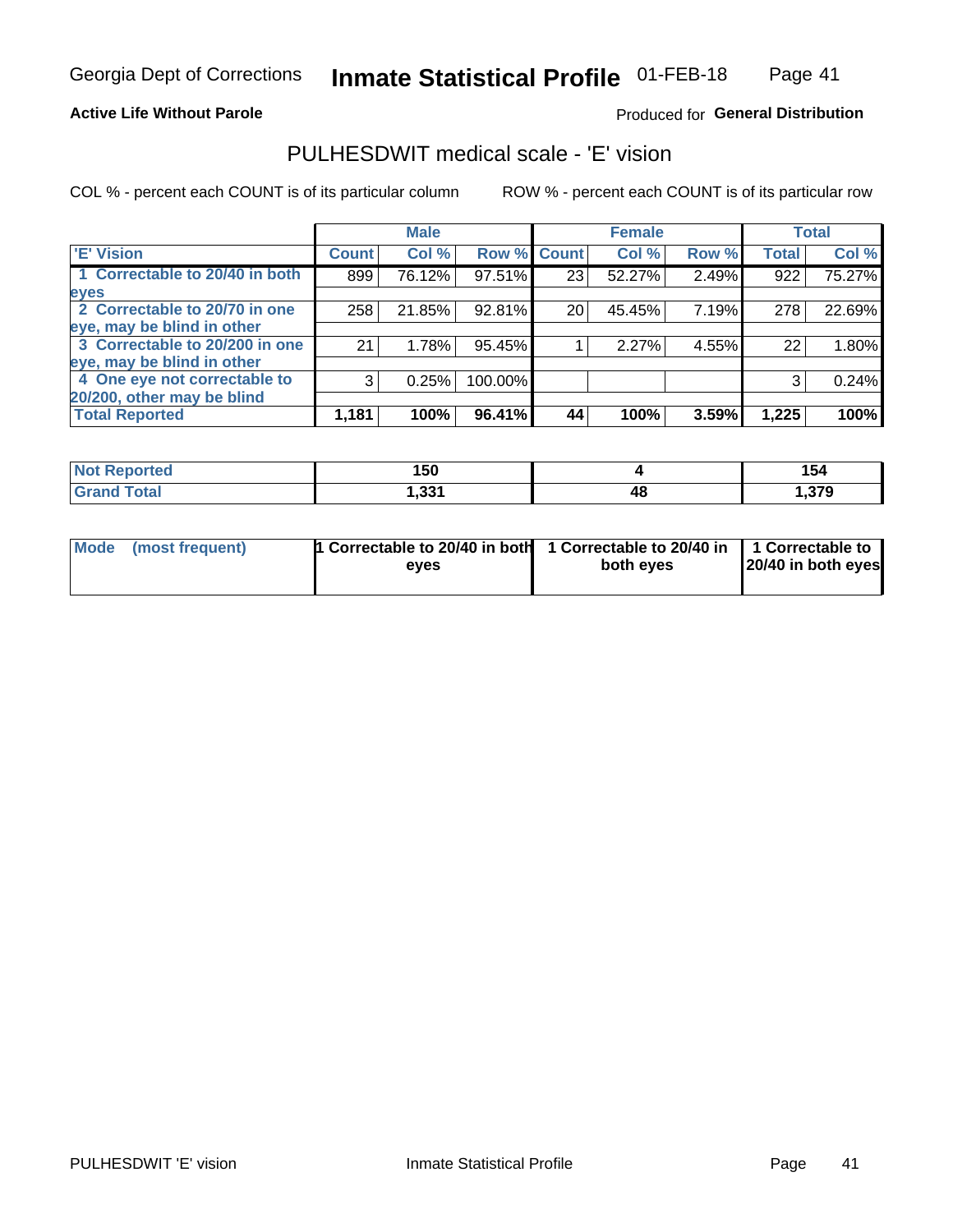### **Active Life Without Parole**

### Produced for General Distribution

# PULHESDWIT medical scale - 'S' pSychiatric

COL % - percent each COUNT is of its particular column

|                                        |              | <b>Male</b> |                    |    | <b>Female</b> |        |              | <b>Total</b> |
|----------------------------------------|--------------|-------------|--------------------|----|---------------|--------|--------------|--------------|
| 'S' pSychiatric                        | <b>Count</b> | Col %       | <b>Row % Count</b> |    | Col %         | Row %  | <b>Total</b> | Col %        |
| 1 No impairment or disorders           | 1,039        | 82.53%      | 98.95%             | 11 | 31.43%        | 1.05%  | 1,050        | 81.14%       |
| 2 Stable, or in remission, or          | 161          | 12.79%      | 87.50%             | 23 | 65.71%        | 12.50% | 184          | 14.22%       |
| mild impairment or retardation         |              |             |                    |    |               |        |              |              |
| 3 Requires moderate inpatient          | 48           | 3.81%       | 97.96%             |    | 2.86%         | 2.04%  | 49           | 3.79%        |
| treatment                              |              |             |                    |    |               |        |              |              |
| 4 Requires intensive inpatient         | 9            | 0.71%       | 100.00%            |    |               |        | 9            | 0.70%        |
| treatment                              |              |             |                    |    |               |        |              |              |
| <b>5 Requires Crisis Stabilization</b> |              | 0.16%       | 100.00%            |    |               |        | 2            | 0.15%        |
| Unit (CSU) inpatient care              |              |             |                    |    |               |        |              |              |
| <b>Total Reported</b>                  | 1,259        | 100%        | 97.30%             | 35 | 100%          | 2.70%  | 1,294        | 100%         |

| <b>Not Reported</b>          | $\rightarrow$    |    | 85    |
|------------------------------|------------------|----|-------|
| <b>Total</b><br><b>Grand</b> | - 221<br>ا دد, ا | 48 | 1,379 |

| Mode (most frequent) | <b>1 No impairment or disorders</b> 2 Stable, or in remission, 11 No impairment or |                       |           |
|----------------------|------------------------------------------------------------------------------------|-----------------------|-----------|
|                      |                                                                                    | or mild impairment or | disorders |
|                      |                                                                                    | retardation           |           |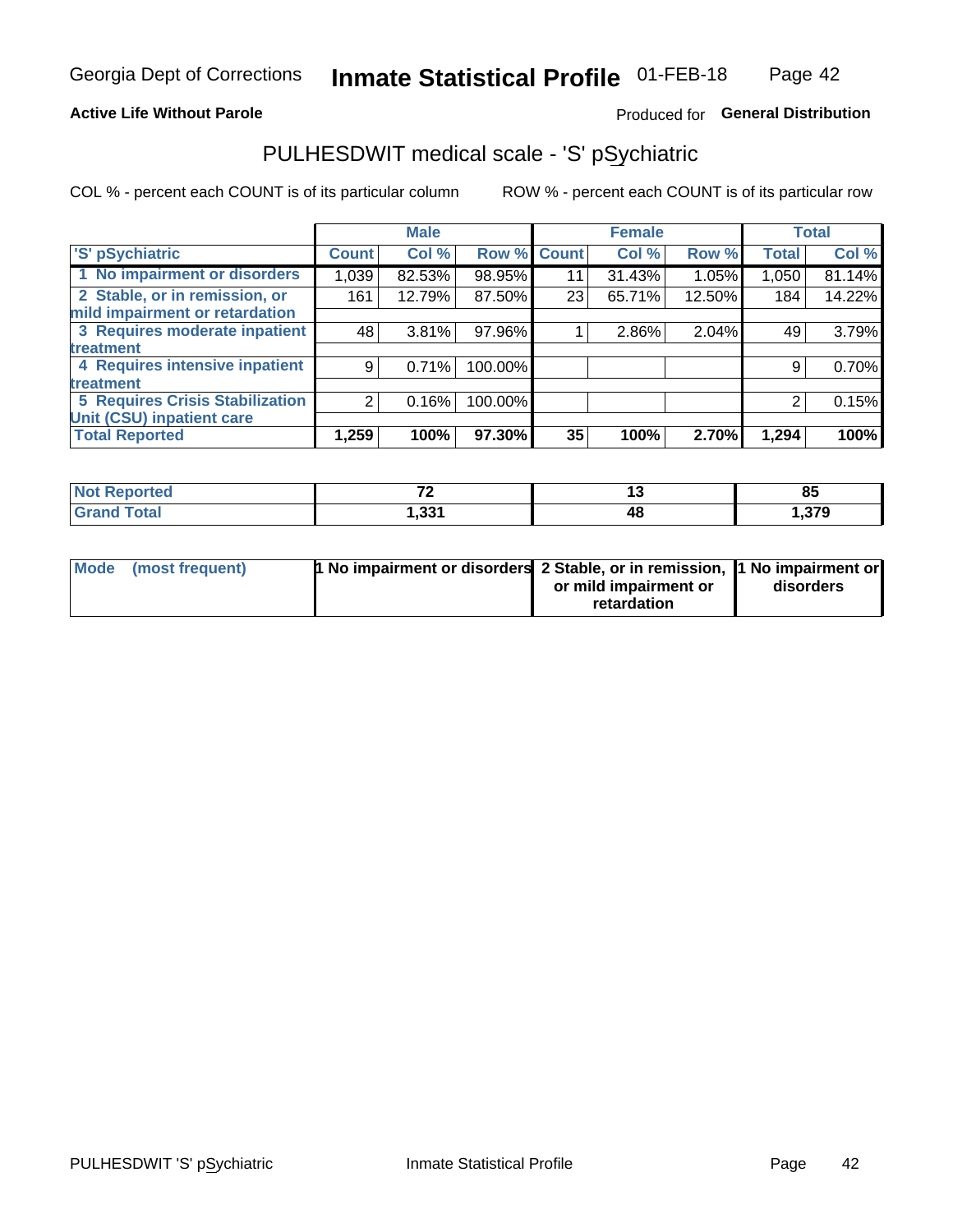### **Active Life Without Parole**

### Produced for General Distribution

# PULHESDWIT medical scale - 'D' dental

COL % - percent each COUNT is of its particular column

|                                 |              | <b>Male</b> |         |              | <b>Female</b> |       |              | <b>Total</b> |
|---------------------------------|--------------|-------------|---------|--------------|---------------|-------|--------------|--------------|
| <b>D'</b> Dental                | <b>Count</b> | Col %       | Row %   | <b>Count</b> | Col %         | Row % | <b>Total</b> | Col %        |
| 1 Minimal routine dental health | 849          | 73.06%      | 95.72%  | 38           | 88.37%        | 4.28% | 887          | 73.61%       |
| <b>needs</b>                    |              |             |         |              |               |       |              |              |
| 2 Moderate cavities and/or gum  | 269          | 23.15%      | 98.90%  | 3            | 6.98%         | 1.10% | 272          | 22.57%       |
| disease                         |              |             |         |              |               |       |              |              |
| 3 Extensive gum disease         | 43           | 3.70%       | 95.56%  |              | 4.65%         | 4.44% | 45           | 3.73%        |
| and/or widespread decay         |              |             |         |              |               |       |              |              |
| 4 Urgent need for dental        |              | 0.09%       | 100.00% |              |               |       |              | 0.08%        |
| <b>services</b>                 |              |             |         |              |               |       |              |              |
| <b>Total Reported</b>           | 1,162        | 100%        | 96.43%  | 43           | 100%          | 3.57% | 1,205        | 100%         |

| <b>Not Reported</b> | 169              |    | - -  |
|---------------------|------------------|----|------|
| Total               | - 221<br>ו ככ, ו | 48 | -270 |

| Mode<br>(most frequent) | <b>Minimal routine dental</b><br>health needs | 1 Minimal routine dental<br>health needs | 1 Minimal routine<br>dental health<br>needs |
|-------------------------|-----------------------------------------------|------------------------------------------|---------------------------------------------|
|-------------------------|-----------------------------------------------|------------------------------------------|---------------------------------------------|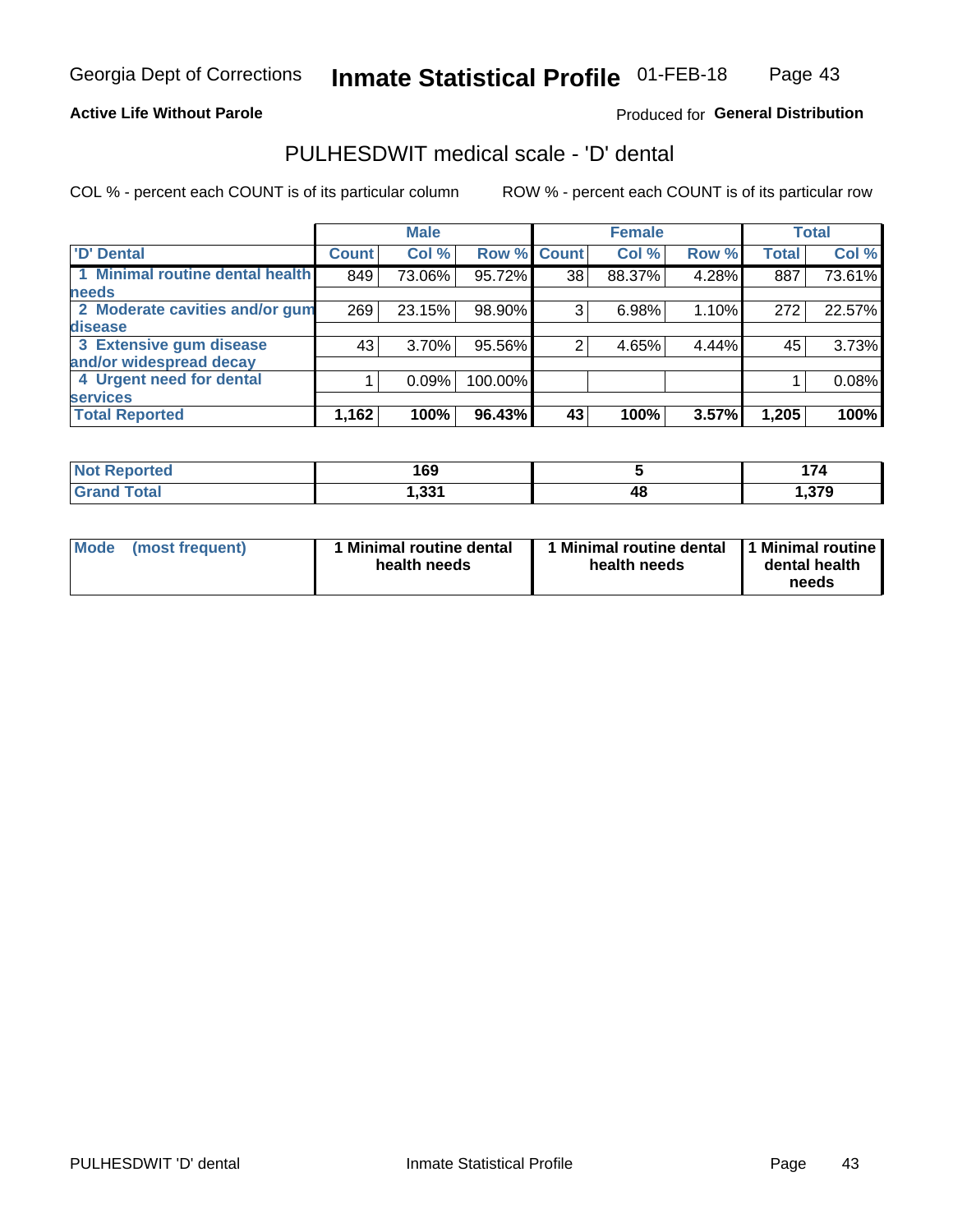### **Active Life Without Parole**

### Produced for General Distribution

### PULHESDWIT medical scale - 'W' work ability

COL % - percent each COUNT is of its particular column

|                                 |              | <b>Male</b> |         |             | <b>Female</b> |       |              | <b>Total</b> |
|---------------------------------|--------------|-------------|---------|-------------|---------------|-------|--------------|--------------|
| <b>W' work ability</b>          | <b>Count</b> | Col %       |         | Row % Count | Col %         | Row % | <b>Total</b> | Col %        |
| 1 Unrestricted work or activity | 1,020        | 83.47%      | 96.87%  | 33          | 68.75%        | 3.13% | 1,053        | 82.91%       |
| 2 Minor restrictions on type of | 156          | 12.77%      | 91.23%  | 15          | 31.25%        | 8.77% | 171          | 13.46%       |
| <b>work</b>                     |              |             |         |             |               |       |              |              |
| 3 Moderate restrictions on type | 27           | 2.21%       | 100.00% |             |               |       | 27           | 2.13%        |
| lof work                        |              |             |         |             |               |       |              |              |
| 4 Major restrictions on type of | 15           | 1.23%       | 100.00% |             |               |       | 15           | 1.18%        |
| <b>work</b>                     |              |             |         |             |               |       |              |              |
| 5 Cannot work under any         | 4            | 0.33%       | 100.00% |             |               |       | 4            | 0.31%        |
| <b>circumstances</b>            |              |             |         |             |               |       |              |              |
| <b>Total Reported</b>           | 1,222        | 100%        | 96.22%  | 48          | 100%          | 3.78% | 1,270        | 100%         |

| <b>Not Reported</b> | 109   |    | 109           |
|---------------------|-------|----|---------------|
| <b>Grand Total</b>  | 331,ا | 40 | 270<br>1.JI J |

| Mode            | 1 Unrestricted work or | 1 Unrestricted work or | 1 Unrestricted   |
|-----------------|------------------------|------------------------|------------------|
| (most frequent) | activity               | activity               | work or activity |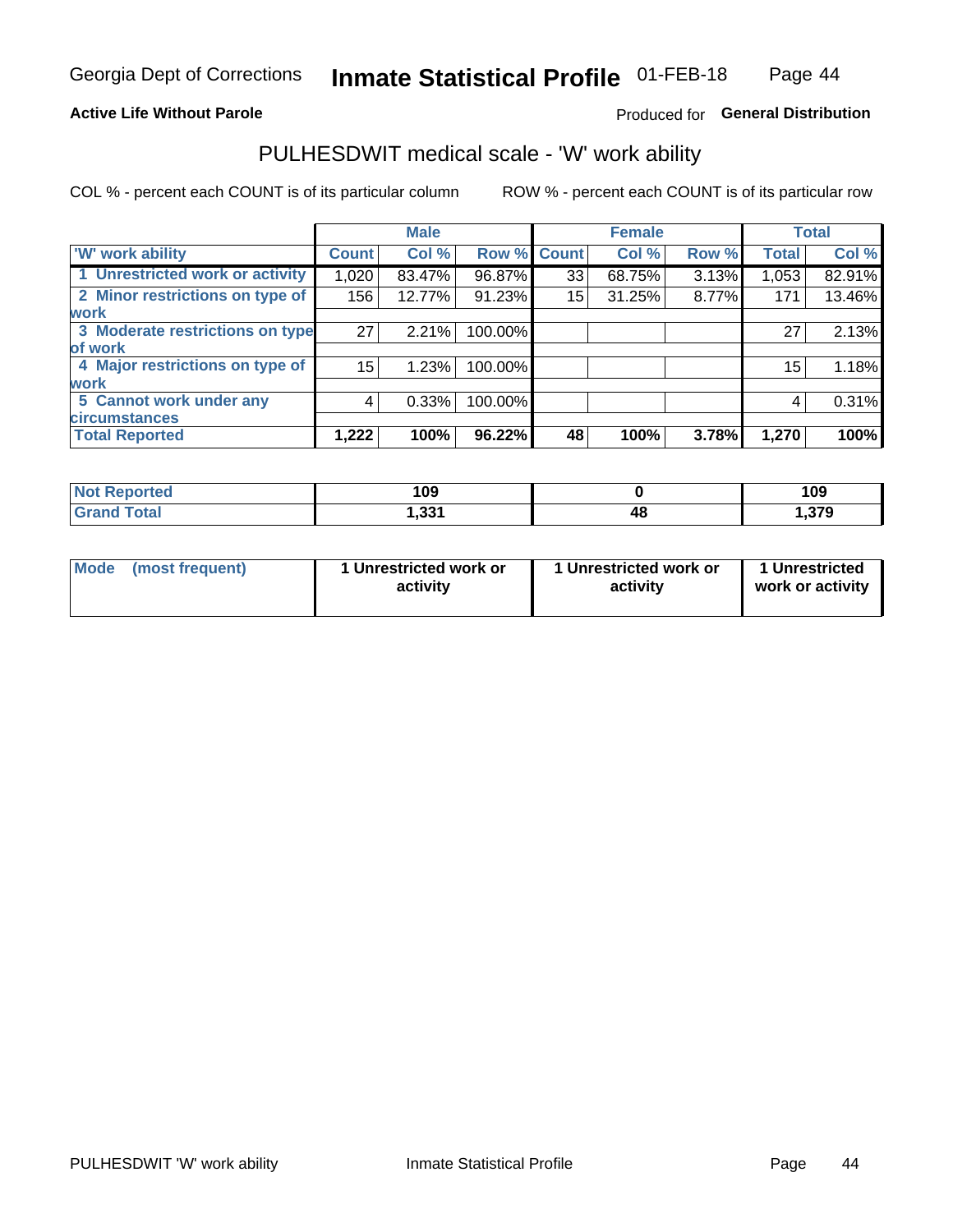### **Active Life Without Parole**

### Produced for General Distribution

# PULHESDWIT medical scale - 'I' impairment

|                                                              |              | <b>Male</b> |                    | <b>Female</b> |         |       | <b>Total</b> |        |
|--------------------------------------------------------------|--------------|-------------|--------------------|---------------|---------|-------|--------------|--------|
| <b>T' Impairment</b>                                         | <b>Count</b> | Col %       | <b>Row % Count</b> |               | Col %   | Row % | <b>Total</b> | Col %  |
| 1 No impairments or<br>disabilities                          | 1,206        | 98.77%      | 96.17%             | 48            | 100.00% | 3.83% | 1,254        | 98.82% |
| 2 Wheelchair-bound but                                       | 5            | 0.41%       | 100.00%            |               |         |       | 5            | 0.39%  |
| otherwise OK<br><b>3 Needs low-level Assisted</b>            | 5            | 0.41%       | 100.00%            |               |         |       | 5            | 0.39%  |
| Living (level I)<br>4 Needs moderate Assisted                | 3            | 0.25%       | 100.00%            |               |         |       |              | 0.24%  |
| <b>Living (level II)</b>                                     |              |             |                    |               |         |       |              |        |
| <b>5 Needs maximal Assisted</b><br><b>Living (level III)</b> | 2            | 0.16%       | 100.00%            |               |         |       |              | 0.16%  |
| <b>Total Reported</b>                                        | 1,221        | 100%        | 96.22%             | 48            | 100%    | 3.78% | 1,269        | 100%   |

| Reported     | 110   | 110   |
|--------------|-------|-------|
| <b>Total</b> | 331.ا | 1,379 |

| <b>Mode</b> | (most frequent) | <b>No impairments or</b><br>disabilities | 1 No impairments or<br>disabilities | 1 No impairments<br>or disabilities |
|-------------|-----------------|------------------------------------------|-------------------------------------|-------------------------------------|
|-------------|-----------------|------------------------------------------|-------------------------------------|-------------------------------------|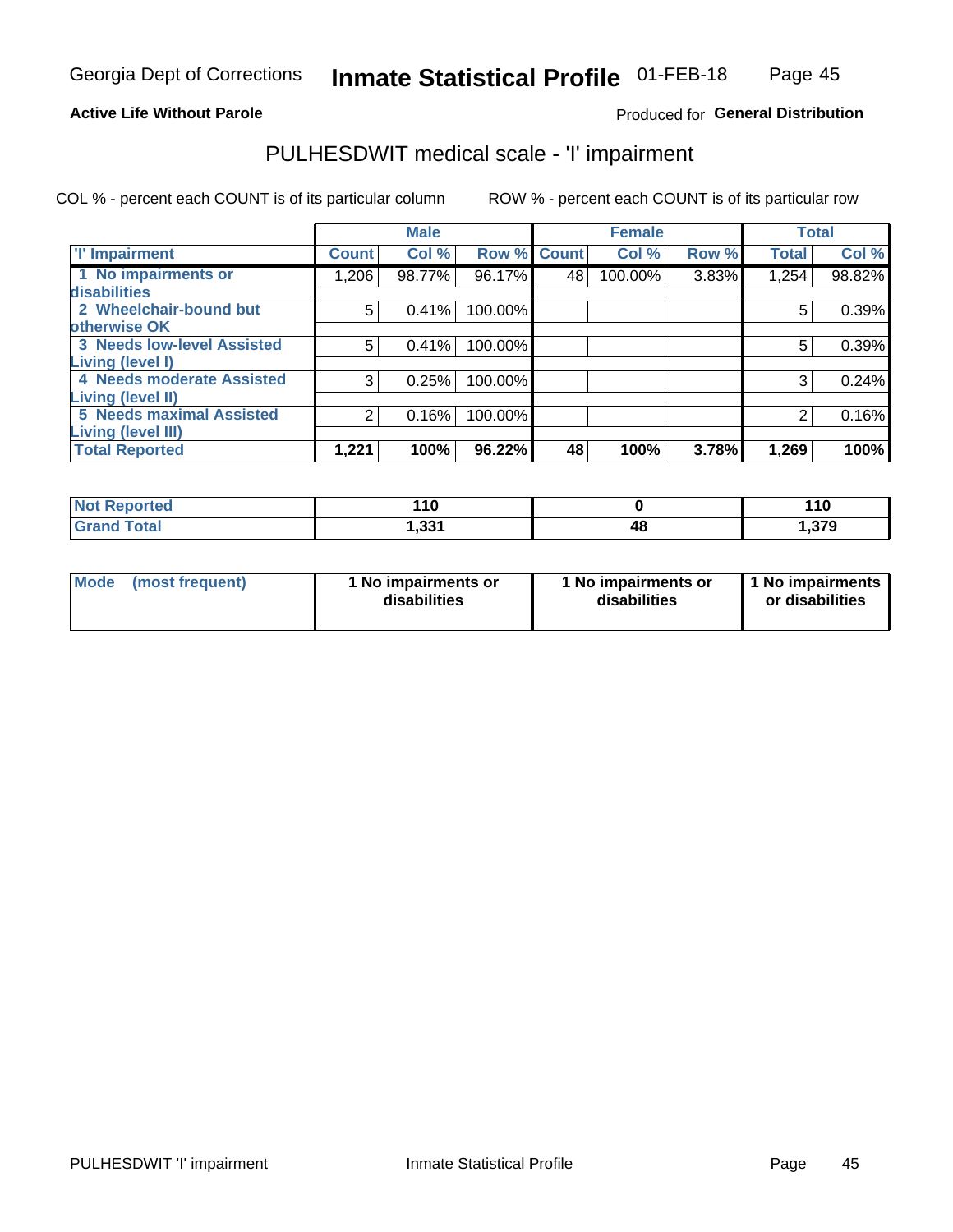### **Active Life Without Parole**

### Produced fo General Distribution

# PULHESDWIT medical scale - 'T' transportability

COL % - percent each COUNT is of its particular column

|                             |              | <b>Male</b> |             |    | <b>Female</b> |       |              | <b>Total</b> |
|-----------------------------|--------------|-------------|-------------|----|---------------|-------|--------------|--------------|
| <b>TT Transportability</b>  | <b>Count</b> | Col %       | Row % Count |    | Col %         | Row % | <b>Total</b> | Col %        |
| 1 Can be transported in any | 1,221        | 99.51%      | 96.22%      | 48 | 100.00%       | 3.78% | 1,269        | 99.53%       |
| ordinary approved vehicle   |              |             |             |    |               |       |              |              |
| 2 Wheelchair-bound, not     |              | 0.08%       | 100.00%     |    |               |       |              | 0.08%        |
| needing special vehicle     |              |             |             |    |               |       |              |              |
| 5 Requires ambulance        | 5            | 0.41%       | 100.00%     |    |               |       |              | 0.39%        |
| transport                   |              |             |             |    |               |       |              |              |
| <b>Total Reported</b>       | 1,227        | 100%        | $96.24\%$   | 48 | 100%          | 3.76% | 1,275        | 100%         |

| <b>eported</b> | 104   |    | 104   |
|----------------|-------|----|-------|
| <b>Total</b>   | 1,331 | 4Ł | 1,379 |

| Mode (most frequent) | 1 Can be transported in any 1 Can be transported in any | ordinary approved vehicle   ordinary approved vehicle   transported in any | 1 Can be<br>ordinary approved<br>vehicle |
|----------------------|---------------------------------------------------------|----------------------------------------------------------------------------|------------------------------------------|
|                      |                                                         |                                                                            |                                          |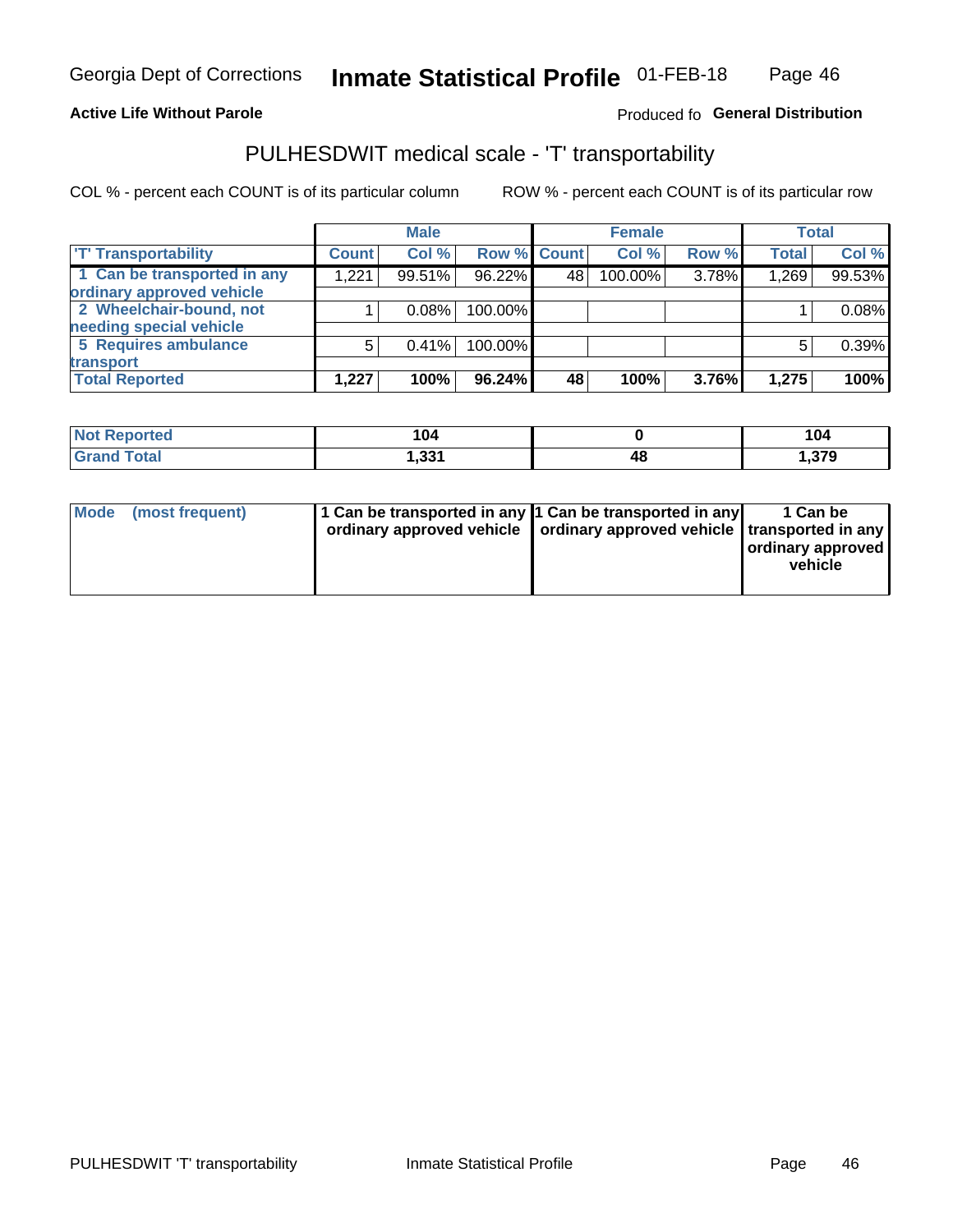#### Inmate Statistical Profile 01-FEB-18 Page 47

#### **Active Life Without Parole**

### Produced for General Distribution

# Number of prior Georgia incarcerations

COL % - percent each COUNT is of its particular column

|                                       |       | <b>Male</b> |             |    | <b>Female</b> | <b>Total</b> |       |        |
|---------------------------------------|-------|-------------|-------------|----|---------------|--------------|-------|--------|
| <b>Num of Prior GA Incarcerations</b> | Count | Col %       | Row % Count |    | Col %         | Row %        | Total | Col %  |
| $\bf{0}$                              | 673   | 50.56%      | 94.66%      | 38 | 79.17%        | 5.34%        | 711   | 51.56% |
|                                       | 267   | 20.06%      | 98.16%      | 5  | 10.42%        | 1.84%        | 272   | 19.72% |
|                                       | 166   | 12.47%      | 98.81%      | 2  | 4.17%         | 1.19%        | 168   | 12.18% |
| 3                                     | 107   | 8.04%       | 98.17%      | 2  | 4.17%         | 1.83%        | 109   | 7.90%  |
| 4                                     | 58    | 4.36%       | 100.00%     |    |               |              | 58    | 4.21%  |
| 5                                     | 36    | 2.70%       | 100.00%     |    |               |              | 36    | 2.61%  |
| <b>More Than 5</b>                    | 24    | 1.80%       | $96.00\%$   |    | 2.08%         | 4.00%        | 25    | 1.81%  |
| <b>Total Reported</b>                 | 1,331 | 100%        | 96.52%      | 48 | 100.0%        | 3.48%        | 1,379 | 100%   |

| eported<br>n Nov<br>$\sim$ |     |    |      |
|----------------------------|-----|----|------|
| <b>Total</b>               | 224 | 48 | ,379 |

| Mean (average)       | - 42 | .46 | 1.10 |
|----------------------|------|-----|------|
| Median (middle)      |      |     |      |
| Mode (most frequent) |      |     |      |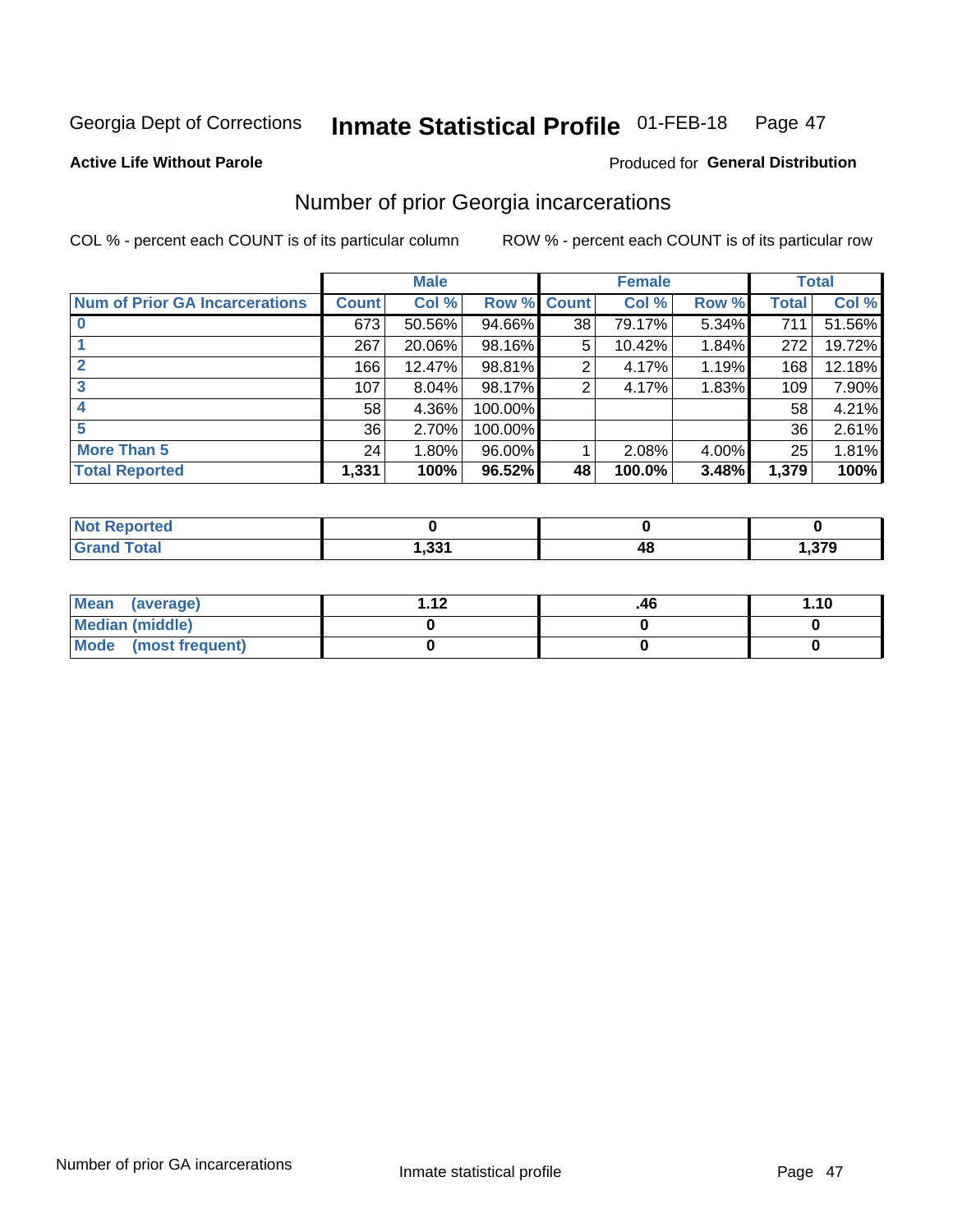#### Inmate Statistical Profile 01-FEB-18 Page 48

**Active Life Without Parole** 

Produced for General Distribution

### Prison sentence in years

COL % - percent each COUNT is of its particular column

ROW % - percent each COUNT is of its particular row

|                                 | <b>Male</b>  |        |                    | <b>Female</b> |         |       | $\tau$ otal  |           |
|---------------------------------|--------------|--------|--------------------|---------------|---------|-------|--------------|-----------|
| <b>Prison Sentence In Years</b> | <b>Count</b> | Col %  | <b>Row % Count</b> |               | Col %   | Row % | <b>Total</b> | Col %     |
| <b>Life Without Parole</b>      | 1.329        | 99.85% | 96.51%             | 48            | 100.00% | 3.49% | 1.377        | $99.85\%$ |
| <b>Death</b>                    |              | 0.15%  | 100.00%            |               |         |       |              | $0.15\%$  |
| <b>Total Reported</b>           | 1.331        | 100%   | 96.52%             | 48            | 100%    | 3.48% | 1.379        | 100%      |

| ported<br><b>NOT</b> |       |           |        |
|----------------------|-------|-----------|--------|
| <b>Total</b>         | 1,331 | ,,,<br>-- | 379. ا |

#### **Determinate (numeric) sentences only**

| ' Mea<br><b>Service</b> A<br>ЯМА. |  |  |  |
|-----------------------------------|--|--|--|
|                                   |  |  |  |

All sentences (including determinate), with life, life without parole, and death sentences figured at 45 years

| l Mea<br>חר<br> | ᠇៶<br>$\sim$ | $\sim$ | ╌ |
|-----------------|--------------|--------|---|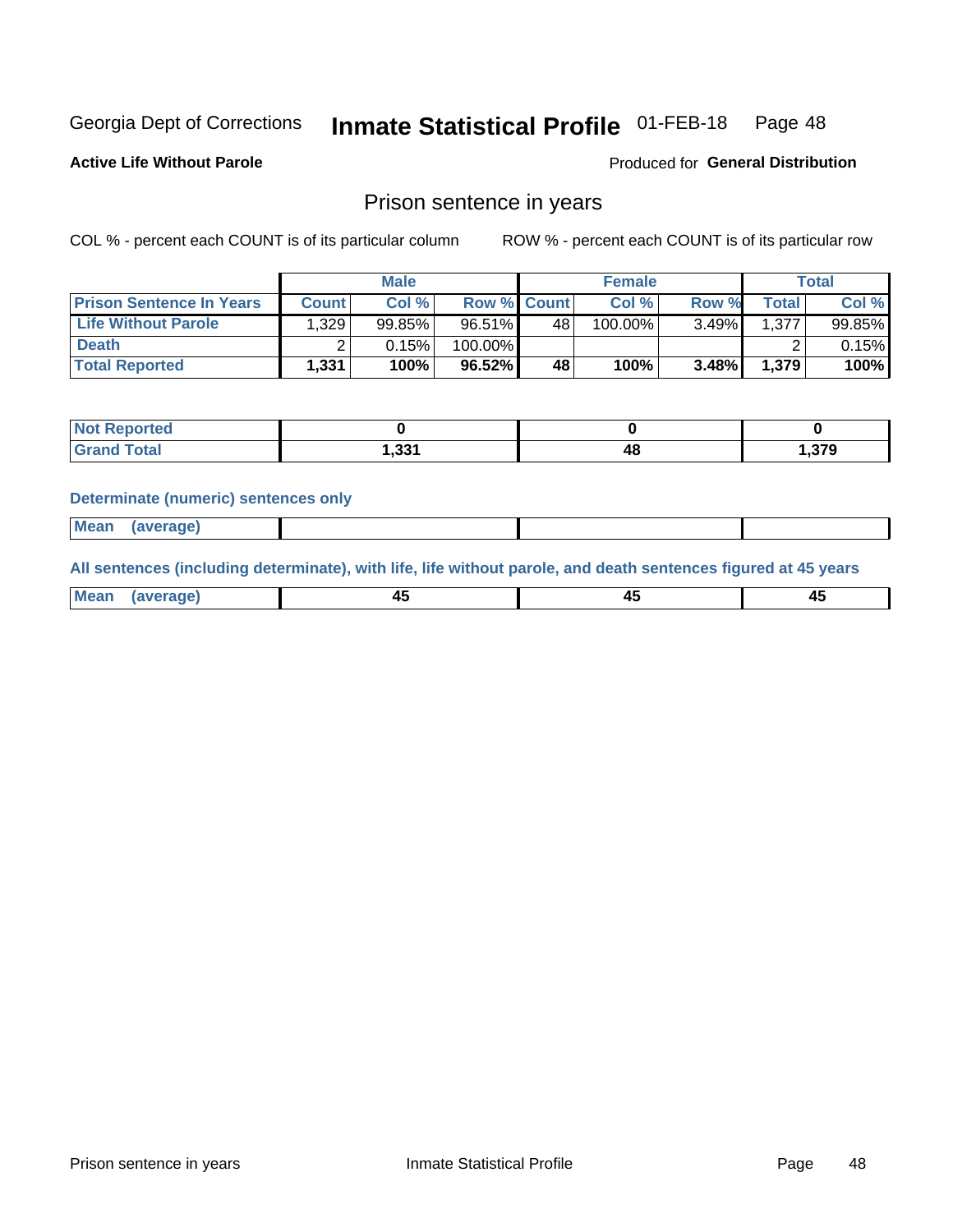#### Inmate Statistical Profile 01-FEB-18 Georgia Dept of Corrections Page 49

#### **Active Life Without Parole**

#### Produced for General Distribution

# Primary offense, broken out into felonies vs misdemeanors

COL % - percent each COUNT is of its particular column

|                                  |              | <b>Male</b> |                    |      | <b>Female</b> |       |                    | Total   |
|----------------------------------|--------------|-------------|--------------------|------|---------------|-------|--------------------|---------|
| <b>Felonies and Misdemeanors</b> | <b>Count</b> | Col%        | <b>Row % Count</b> |      | Col%          | Row % | Total <sub>1</sub> | Col %   |
| <b>Felonies</b>                  | 1,327        | 100.00%     | 96.65%             | 46 l | 100.00%       | 3.35% | 1,373              | 100.00% |
| <b>Total Reported</b>            | ,327         | $100\%$     | 96.65%             | 46   | 100%          | 3.35% | 1,373              | 100%    |

| <b>Not Reported</b>          |               |       |        |
|------------------------------|---------------|-------|--------|
| <b>Total</b><br><b>Grand</b> | 224<br>. CC I | 1,329 | 379, ا |

| <b>Mode</b><br>frequent)<br>nies<br>≧ (most tr.<br>. | onies<br>. | lonies<br>ею<br>____ |
|------------------------------------------------------|------------|----------------------|
|------------------------------------------------------|------------|----------------------|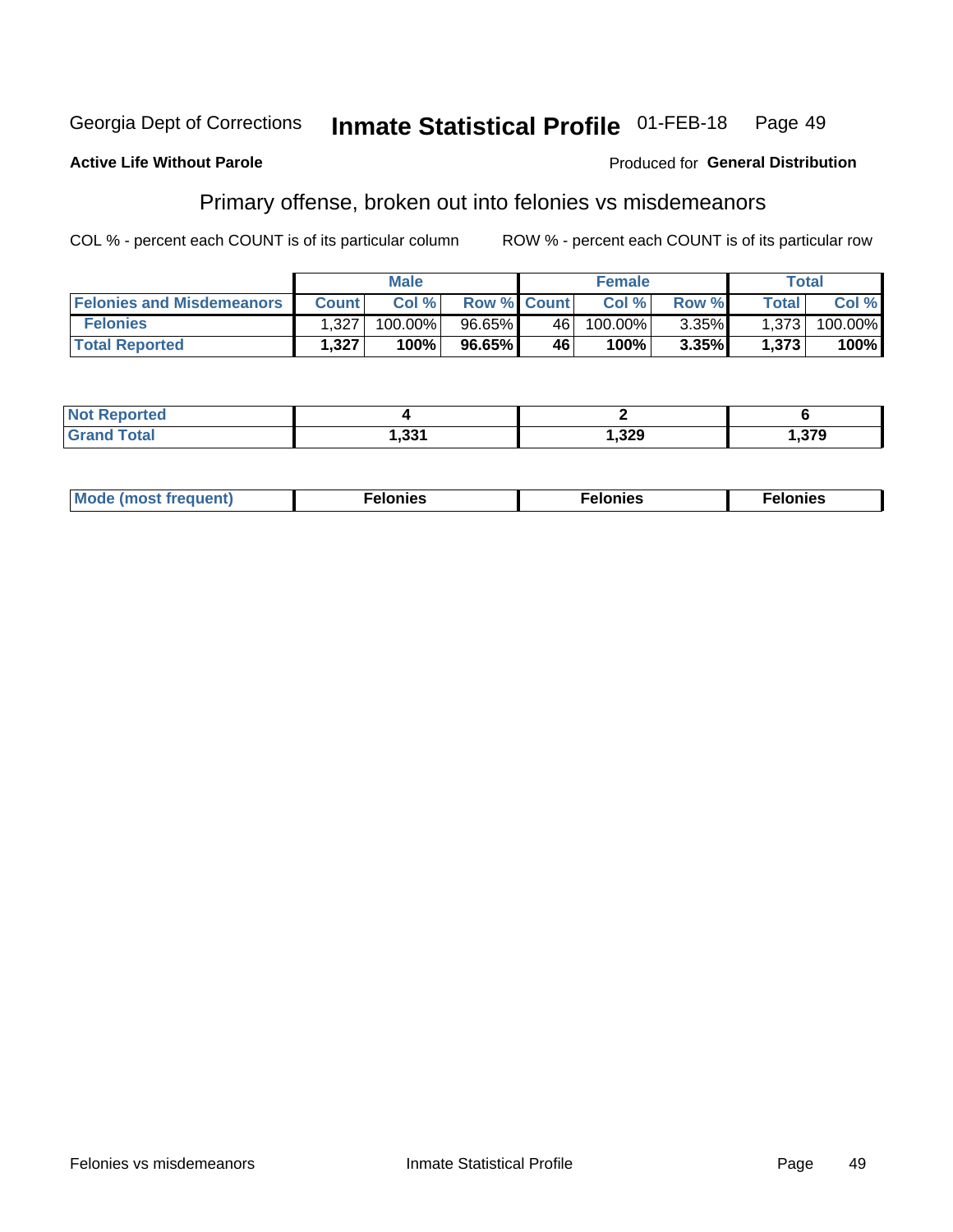#### **Inmate Statistical Profile 01-FEB-18** Page 50

### **Active Life Without Parole**

#### Produced for General Distribution

# Primary offense, broken out into six broad crime categories

COL % - percent each COUNT is of its particular column

|                         |                     | <b>Male</b> |           |             | <b>Female</b> |       |              | <b>Total</b> |
|-------------------------|---------------------|-------------|-----------|-------------|---------------|-------|--------------|--------------|
| <b>Crime Categories</b> | <b>Count</b>        | Col %       |           | Row % Count | Col %         | Row % | <b>Total</b> | Col %        |
| <b>Violent</b>          | $.145$ <sup>1</sup> | 86.09%      | 96.06%    | 47          | $97.92\%$     | 3.94% | 1,192        | 86.50%       |
| <b>Sex Crime</b>        | 176                 | 13.23%      | 99.44%    |             | 2.08%         | .56%  | 177          | 12.84%       |
| <b>Drug</b><br>4        |                     | .53%        | 100.00%   |             | .00%          |       |              | $.51\%$      |
| <b>Other</b><br>6       | ົ                   | .15%        | 100.00%   |             | .00%          |       |              | .15%         |
| <b>Total Reported</b>   | 1,330               | 100%        | $96.52\%$ | 48          | 100%          | 3.48% | 1,378        | 100%         |

| <b>Not Reported</b> |            |    |       |
|---------------------|------------|----|-------|
| $T0+0'$             | <b>موم</b> | 4C | 1,379 |

| Mode (most frequent) | <br>∕iolent | Violent | Violent |
|----------------------|-------------|---------|---------|
|                      |             |         |         |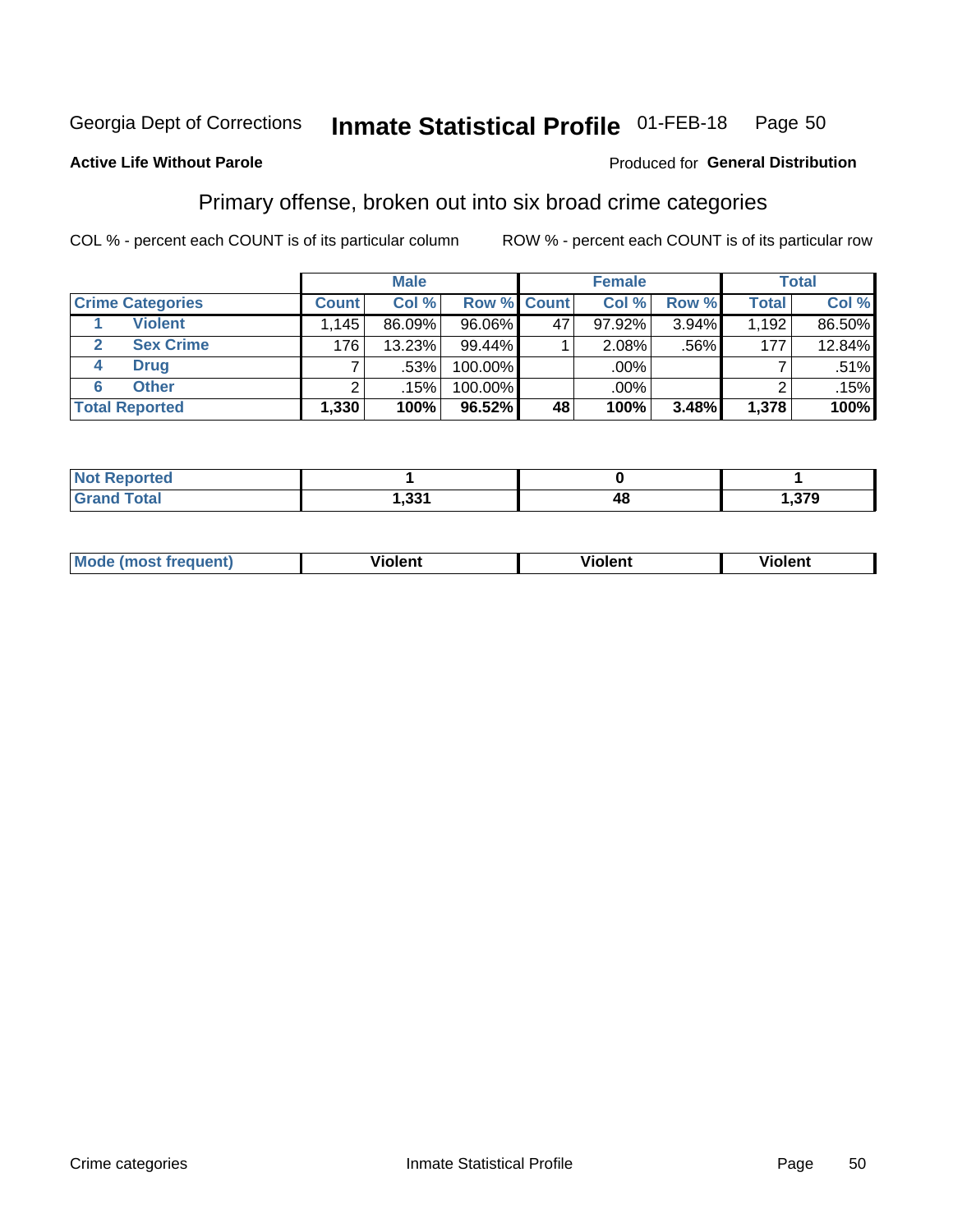#### **Inmate Statistical Profile 01-FEB-18** Page 51

#### **Active Life Without Parole**

#### Produced for General Distribution

# Primary offense, detailed offense code

COL % - percent each COUNT is of its particular column

|                                            |                | <b>Male</b>                |         |              | <b>Female</b> |       |                | <b>Total</b> |
|--------------------------------------------|----------------|----------------------------|---------|--------------|---------------|-------|----------------|--------------|
| <b>Primary Offense</b>                     | <b>Count</b>   | $\overline{\text{Col }^9}$ | Row %   | <b>Count</b> | Col %         | Row % | <b>Total</b>   | Col %        |
| <b>Agg Sex Battery Atmpt (2099)</b>        |                | .08%                       | 100.00% |              |               |       | 1              | $.07\%$      |
| <b>Aggrav Child Molestation (2021)</b>     | 26             | 1.95%                      | 100.00% |              |               |       | 26             | 1.89%        |
| <b>Aggrav Sexual Battery (2009)</b>        | 7              | .53%                       | 100.00% |              |               |       | 7              | .51%         |
| <b>Aggrav Sodomy (2003)</b>                | 9              | .68%                       | 100.00% |              |               |       | 9              | .65%         |
| <b>Armed Robbery (1902)</b>                | 150            | 11.28%                     | 99.34%  | 1            | 2.08%         | .66%  | 151            | 10.96%       |
| <b>Child Molestation (2019)</b>            | 5              | .38%                       | 100.00% |              |               |       | 5              | .36%         |
| <b>False Imprisonment (1308)</b>           |                | .08%                       | 100.00% |              |               |       |                | .07%         |
| <b>Hijacking Motor Vehicle (1911)</b>      |                | .08%                       | 100.00% |              |               |       |                | .07%         |
| Kidnapping (1311)                          | 89             | 6.69%                      | 100.00% |              |               |       | 89             | 6.46%        |
| <b>Murder (1101)</b>                       | 902            | 67.82%                     | 95.15%  | 46           | 95.83%        | 4.85% | 948            | 68.80%       |
| <b>Poss Firearm Convct Felon</b>           | 2              | .15%                       | 100.00% |              |               |       | $\overline{2}$ | .15%         |
| (2914)                                     |                |                            |         |              |               |       |                |              |
| Poss Of Cocaine (4022)                     |                | .08%                       | 100.00% |              |               |       | 1              | .07%         |
| <b>Poss Of Firearm Dur Crime</b><br>(2910) | 1              | .08%                       | 100.00% |              |               |       | 1              | .07%         |
| Poss W Int Dist Cocaine (4050)             |                | .08%                       | 100.00% |              |               |       |                | .07%         |
| Rape (2001)                                | 128            | 9.62%                      | 99.22%  |              | 2.08%         | .78%  | 129            | 9.36%        |
| S/D Cont Sub Public (4017)                 |                | .08%                       | 100.00% |              |               |       |                | .07%         |
| S/D Cont Sub School (4018)                 |                | .08%                       | 100.00% |              |               |       | 1              | .07%         |
| <b>Traf Cocaine 401+ Gm (4103)</b>         | $\overline{2}$ | .15%                       | 100.00% |              |               |       | $\overline{2}$ | .15%         |
| <b>Traf Methamph 28-199 Gm</b>             | 1              | .08%                       | 100.00% |              |               |       | 1              | .07%         |
| (4140)                                     |                |                            |         |              |               |       |                |              |
| <b>Traffick Sexual Servitude (1331)</b>    |                | .08%                       | 100.00% |              |               |       |                | .07%         |
| <b>Total Rported</b>                       | 1,330          | 100%                       | 96.52%  | 48           | 100%          | 3.48% | 1,378          | 100%         |

| чнес |     |    |               |
|------|-----|----|---------------|
|      | .22 | 40 | 270<br>I.JI J |

| Mode (most frequent) | 1101 Murder | 1101 Murder | 1101 Murder |
|----------------------|-------------|-------------|-------------|
|                      |             |             |             |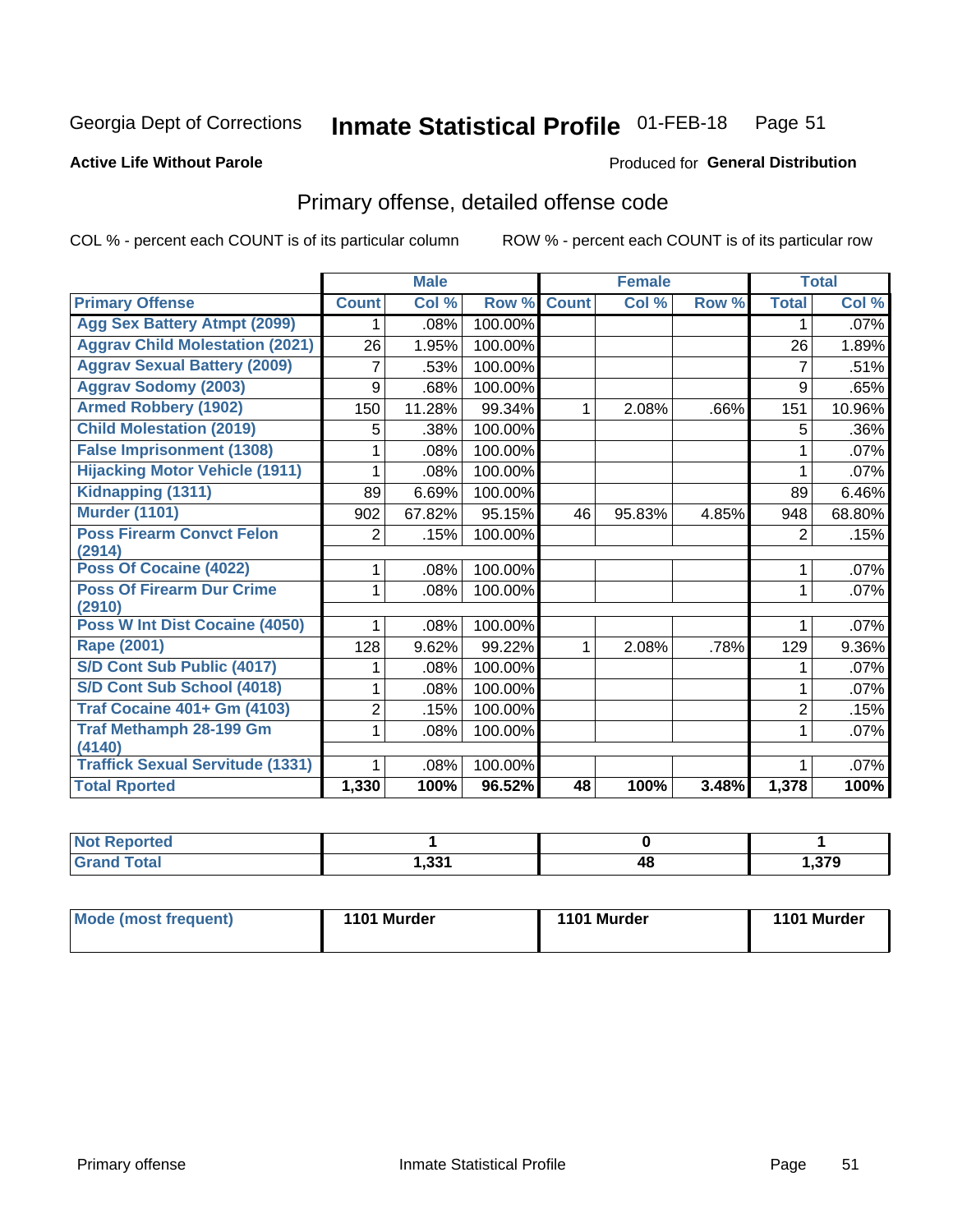#### Inmate Statistical Profile 01-FEB-18 Page 52

### **Active Life Without Parole**

#### Produced for General Distribution

# County of conviction of primary offense

COL % - percent each COUNT is of its particular column

|                                |                | <b>Male</b> |         |                | <b>Female</b> |        |                | <b>Total</b> |
|--------------------------------|----------------|-------------|---------|----------------|---------------|--------|----------------|--------------|
| <b>County of Conviction</b>    | <b>Count</b>   | Col %       | Row %   | <b>Count</b>   | Col %         | Row %  | <b>Total</b>   | Col %        |
| 000<br><b>Unknown</b>          | 4              | .30%        | 66.67%  | $\overline{2}$ | 4.17%         | 33.33% | 6              | .44%         |
| <b>Appling County</b><br>001   | 4              | .30%        | 100.00% |                |               |        | 4              | .29%         |
| <b>Atkinson County</b><br>002  | $\overline{c}$ | .15%        | 100.00% |                |               |        | $\overline{c}$ | .15%         |
| <b>Bacon County</b><br>003     | 4              | .30%        | 100.00% |                |               |        | 4              | .29%         |
| <b>Baker County</b><br>004     | 1              | .08%        | 100.00% |                |               |        | 1              | .07%         |
| <b>Baldwin County</b><br>005   | 4              | .30%        | 100.00% |                |               |        | 4              | .29%         |
| <b>Banks County</b><br>006     | $\overline{c}$ | .15%        | 100.00% |                |               |        | $\overline{2}$ | .15%         |
| <b>Barrow County</b><br>007    | 7              | .53%        | 100.00% |                |               |        | $\overline{7}$ | .51%         |
| <b>Bartow County</b><br>008    | 7              | .53%        | 87.50%  | 1              | 2.08%         | 12.50% | 8              | .58%         |
| <b>Ben Hill County</b><br>009  | 8              | .60%        | 100.00% |                |               |        | 8              | .58%         |
| <b>Berrien County</b><br>010   | $\overline{c}$ | .15%        | 100.00% |                |               |        | $\overline{2}$ | .15%         |
| <b>Bibb County</b><br>011      | 40             | 3.01%       | 95.24%  | $\overline{2}$ | 4.17%         | 4.76%  | 42             | 3.05%        |
| <b>Bleckley County</b><br>012  | 1              | .08%        | 100.00% |                |               |        | 1              | .07%         |
| <b>Brantley County</b><br>013  | 1              | .08%        | 100.00% |                |               |        | 1              | .07%         |
| <b>Brooks County</b><br>014    | $\overline{c}$ | .15%        | 100.00% |                |               |        | $\overline{2}$ | .15%         |
| <b>Bryan County</b><br>015     | 1              | .08%        | 100.00% |                |               |        | 1              | .07%         |
| <b>Bulloch County</b><br>016   | 6              | .45%        | 85.71%  | 1              | 2.08%         | 14.29% | $\overline{7}$ | .51%         |
| <b>Burke County</b><br>017     | 12             | .90%        | 100.00% |                |               |        | 12             | .87%         |
| <b>Butts County</b><br>018     | $\overline{5}$ | .38%        | 100.00% |                |               |        | 5              | .36%         |
| <b>Camden County</b><br>020    | 6              | .45%        | 100.00% |                |               |        | 6              | .44%         |
| <b>Candler County</b><br>021   | 3              | .23%        | 100.00% |                |               |        | 3              | .22%         |
| <b>Carroll County</b><br>022   | 4              | .30%        | 100.00% |                |               |        | 4              | .29%         |
| <b>Catoosa County</b><br>023   | 4              | .30%        | 80.00%  | 1              | 2.08%         | 20.00% | 5              | .36%         |
| <b>Chatham County</b><br>025   | 51             | 3.83%       | 98.08%  | 1              | 2.08%         | 1.92%  | 52             | 3.77%        |
| <b>Chattooga County</b><br>027 | $\overline{2}$ | .15%        | 100.00% |                |               |        | $\overline{2}$ | .15%         |
| <b>Cherokee County</b><br>028  | 4              | .30%        | 100.00% |                |               |        | 4              | .29%         |
| <b>Clarke County</b><br>029    | 23             | 1.73%       | 95.83%  | 1              | 2.08%         | 4.17%  | 24             | 1.74%        |
| <b>Clay County</b><br>030      | 1              | .08%        | 100.00% |                |               |        | 1              | .07%         |
| <b>Clayton County</b><br>031   | 61             | 4.58%       | 92.42%  | 5              | 10.42%        | 7.58%  | 66             | 4.79%        |
| <b>Clinch County</b><br>032    | 1              | .08%        | 100.00% |                |               |        | 1              | .07%         |
| <b>Cobb County</b><br>033      | 69             | 5.18%       | 98.57%  | 1              | 2.08%         | 1.43%  | 70             | 5.08%        |
| 034<br><b>Coffee County</b>    | 9              | .68%        | 100.00% |                |               |        | 9              | .65%         |
| <b>Colquitt County</b><br>035  | $\overline{2}$ | .15%        | 100.00% |                |               |        | $\overline{2}$ | .15%         |
| <b>Columbia County</b><br>036  | 9              | .68%        | 81.82%  | $\overline{2}$ | 4.17%         | 18.18% | 11             | .80%         |
| <b>Cook County</b><br>037      | $\overline{5}$ | .38%        | 100.00% |                |               |        | 5              | .36%         |
| <b>Coweta County</b><br>038    | 8              | .60%        | 100.00% |                |               |        | 8              | .58%         |
| <b>Crisp County</b><br>040     | 6              | .45%        | 100.00% |                |               |        | 6              | .44%         |
| <b>Dade County</b><br>041      | 1              | .08%        | 100.00% |                |               |        | 1              | .07%         |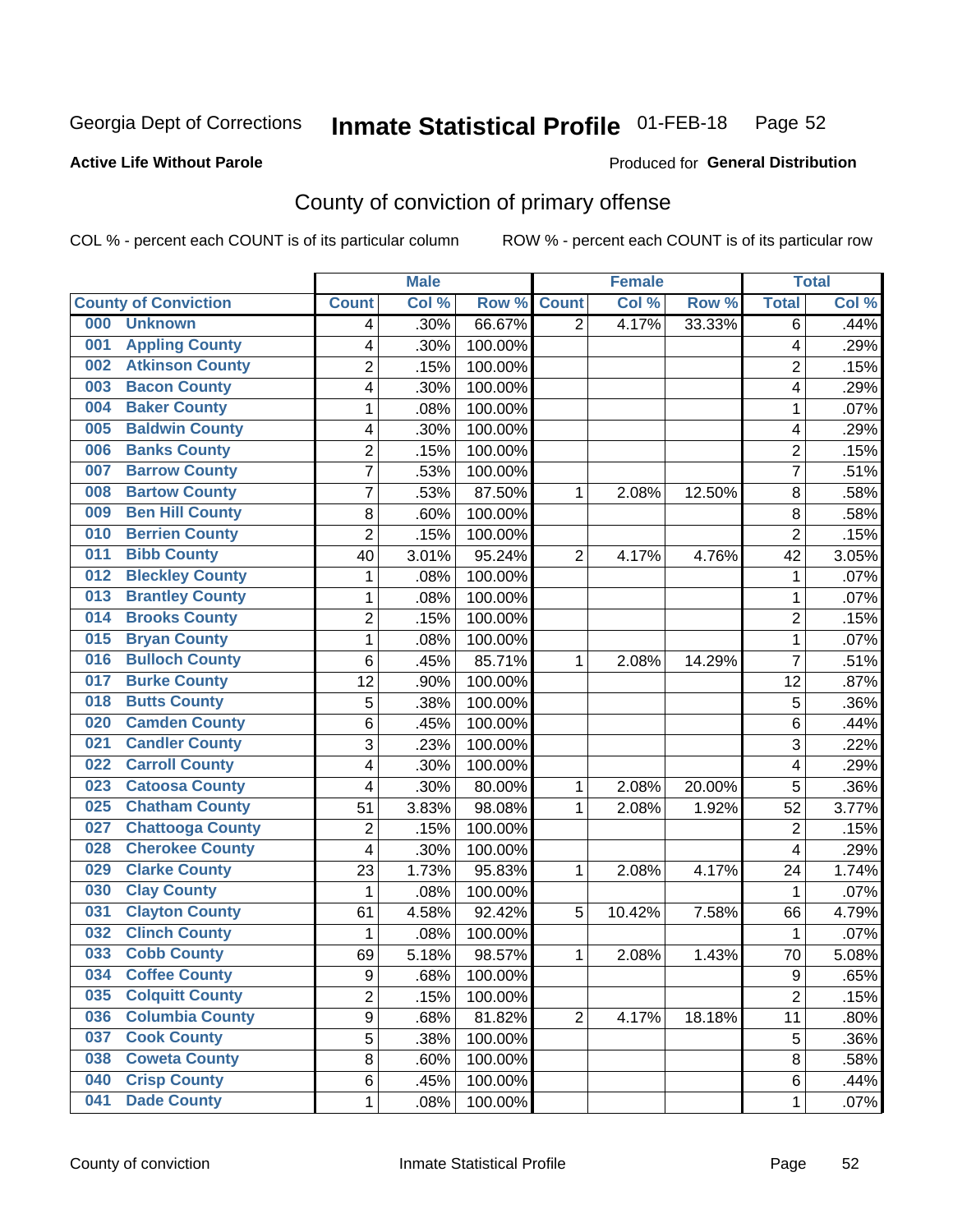#### Inmate Statistical Profile 01-FEB-18 Page 53

### **Active Life Without Parole**

#### Produced for General Distribution

# County of conviction of primary offense

COL % - percent each COUNT is of its particular column

|                                 |                         | <b>Male</b> |         |                | <b>Female</b> |        |                | <b>Total</b> |
|---------------------------------|-------------------------|-------------|---------|----------------|---------------|--------|----------------|--------------|
| <b>County of Conviction</b>     | <b>Count</b>            | Col %       | Row %   | <b>Count</b>   | Col %         | Row %  | <b>Total</b>   | Col %        |
| <b>Dawson County</b><br>042     | 2                       | .15%        | 100.00% |                |               |        | 2              | .15%         |
| <b>Decatur County</b><br>043    | 4                       | .30%        | 100.00% |                |               |        | 4              | .29%         |
| <b>Dekalb County</b><br>044     | 119                     | 8.94%       | 98.35%  | $\overline{2}$ | 4.17%         | 1.65%  | 121            | 8.77%        |
| <b>Dooly County</b><br>046      | $\overline{2}$          | .15%        | 100.00% |                |               |        | 2              | .15%         |
| <b>Dougherty County</b><br>047  | 27                      | 2.03%       | 96.43%  | 1              | 2.08%         | 3.57%  | 28             | 2.03%        |
| <b>Douglas County</b><br>048    | 33                      | 2.48%       | 94.29%  | $\overline{2}$ | 4.17%         | 5.71%  | 35             | 2.54%        |
| <b>Early County</b><br>049      | $\overline{2}$          | .15%        | 100.00% |                |               |        | $\overline{2}$ | .15%         |
| <b>Effingham County</b><br>051  | 5                       | .38%        | 100.00% |                |               |        | 5              | .36%         |
| <b>Elbert County</b><br>052     | 3                       | .23%        | 100.00% |                |               |        | 3              | .22%         |
| <b>Emanuel County</b><br>053    | 8                       | .60%        | 100.00% |                |               |        | 8              | .58%         |
| <b>Fayette County</b><br>056    | 6                       | .45%        | 100.00% |                |               |        | 6              | .44%         |
| <b>Floyd County</b><br>057      | 28                      | 2.10%       | 96.55%  | 1              | 2.08%         | 3.45%  | 29             | 2.10%        |
| <b>Forsyth County</b><br>058    | $\overline{\mathbf{4}}$ | .30%        | 100.00% |                |               |        | 4              | .29%         |
| <b>Franklin County</b><br>059   | 5                       | .38%        | 83.33%  | 1              | 2.08%         | 16.67% | 6              | .44%         |
| <b>Fulton County</b><br>060     | 170                     | 12.77%      | 98.27%  | 3              | 6.25%         | 1.73%  | 173            | 12.55%       |
| <b>Gilmer County</b><br>061     | $\overline{2}$          | .15%        | 100.00% |                |               |        | 2              | .15%         |
| <b>Glynn County</b><br>063      | 21                      | 1.58%       | 100.00% |                |               |        | 21             | 1.52%        |
| <b>Gordon County</b><br>064     | 7                       | .53%        | 100.00% |                |               |        | $\overline{7}$ | .51%         |
| <b>Grady County</b><br>065      | $\overline{2}$          | .15%        | 100.00% |                |               |        | $\overline{2}$ | .15%         |
| <b>Greene County</b><br>066     | $\overline{2}$          | .15%        | 100.00% |                |               |        | $\overline{2}$ | .15%         |
| <b>Gwinnett County</b><br>067   | 56                      | 4.21%       | 94.92%  | 3              | 6.25%         | 5.08%  | 59             | 4.28%        |
| <b>Habersham County</b><br>068  | $\overline{5}$          | .38%        | 100.00% |                |               |        | 5              | .36%         |
| <b>Hall County</b><br>069       | 21                      | 1.58%       | 84.00%  | 4              | 8.33%         | 16.00% | 25             | 1.81%        |
| <b>Hancock County</b><br>070    | 1                       | .08%        | 100.00% |                |               |        | 1              | .07%         |
| <b>Haralson County</b><br>071   | 4                       | .30%        | 100.00% |                |               |        | 4              | .29%         |
| <b>Harris County</b><br>072     | $\overline{c}$          | .15%        | 100.00% |                |               |        | $\overline{2}$ | .15%         |
| <b>Hart County</b><br>073       | $\overline{3}$          | .23%        | 100.00% |                |               |        | $\overline{3}$ | .22%         |
| 075<br><b>Henry County</b>      | 16                      | 1.20%       | 94.12%  | 1              | 2.08%         | 5.88%  | 17             | 1.23%        |
| <b>Houston County</b><br>076    | 18                      | 1.35%       | 100.00% |                |               |        | 18             | 1.31%        |
| <b>Irwin County</b><br>077      | $\overline{2}$          | .15%        | 100.00% |                |               |        | $\overline{2}$ | .15%         |
| <b>Jackson County</b><br>078    | 11                      | .83%        | 100.00% |                |               |        | 11             | .80%         |
| 079<br><b>Jasper County</b>     | 1                       | .08%        | 100.00% |                |               |        | 1              | .07%         |
| <b>Jeff Davis County</b><br>080 | 1                       | .08%        | 100.00% |                |               |        | $\mathbf{1}$   | .07%         |
| <b>Jefferson County</b><br>081  | 5                       | .38%        | 100.00% |                |               |        | 5              | .36%         |
| <b>Jenkins County</b><br>082    | $\overline{3}$          | .23%        | 100.00% |                |               |        | $\overline{3}$ | .22%         |
| <b>Johnson County</b><br>083    | 1                       | .08%        | 100.00% |                |               |        | 1              | .07%         |
| <b>Jones County</b><br>084      | 1                       | .08%        | 50.00%  | 1              | 2.08%         | 50.00% | $\overline{2}$ | .15%         |
| <b>Lanier County</b><br>086     | $\overline{2}$          | .15%        | 100.00% |                |               |        | $\overline{2}$ | .15%         |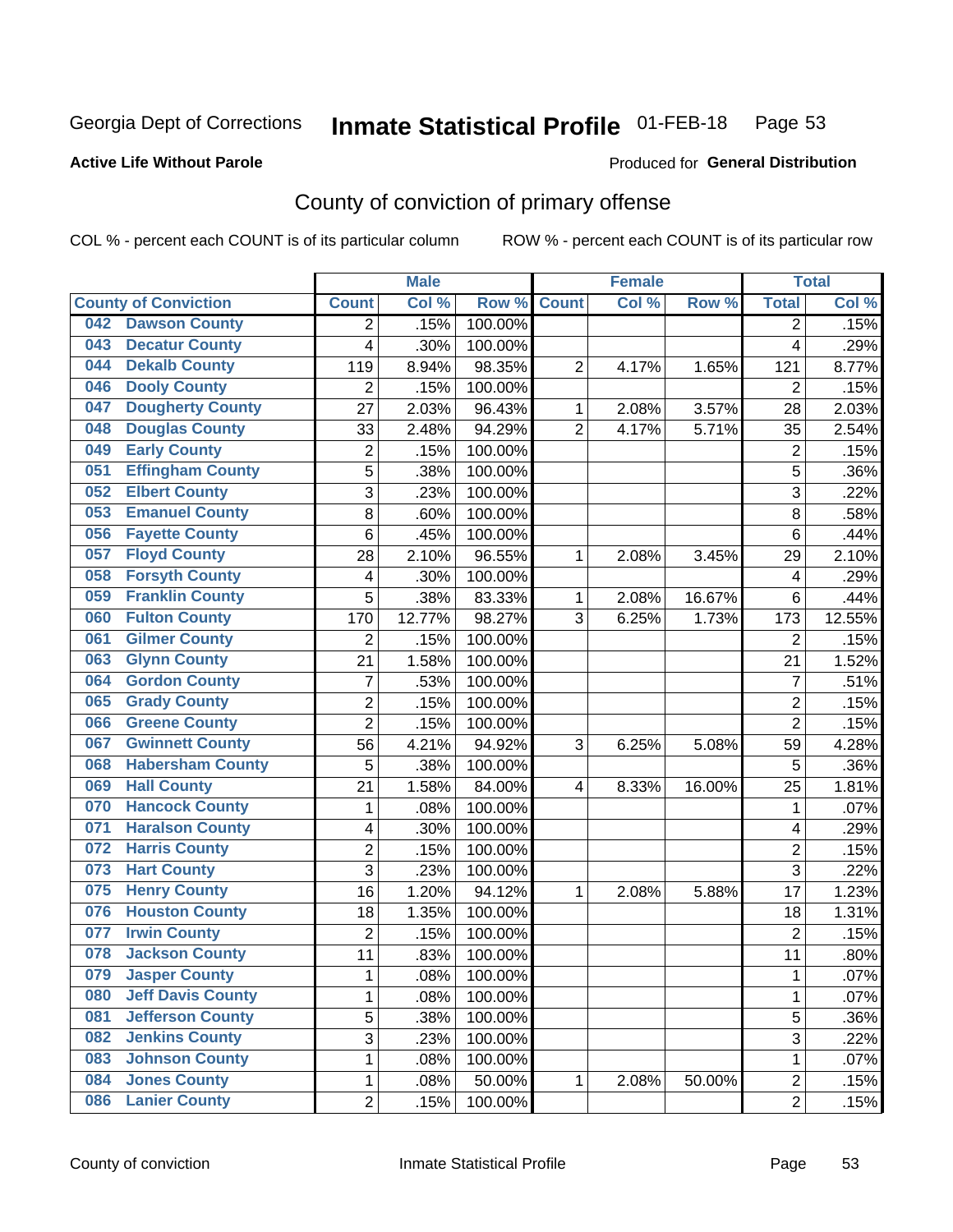#### Inmate Statistical Profile 01-FEB-18 Page 54

### **Active Life Without Parole**

### **Produced for General Distribution**

# County of conviction of primary offense

COL % - percent each COUNT is of its particular column

|                                           |                | <b>Male</b> |         |                | <b>Female</b> |        |                | <b>Total</b> |
|-------------------------------------------|----------------|-------------|---------|----------------|---------------|--------|----------------|--------------|
| <b>County of Conviction</b>               | <b>Count</b>   | Col %       | Row %   | <b>Count</b>   | Col %         | Row %  | <b>Total</b>   | Col %        |
| <b>Laurens County</b><br>087              | 5              | .38%        | 100.00% |                |               |        | 5              | $.36\%$      |
| <b>Lee County</b><br>088                  | 3              | .23%        | 100.00% |                |               |        | 3              | .22%         |
| <b>Liberty County</b><br>089              | 7              | .53%        | 100.00% |                |               |        | $\overline{7}$ | .51%         |
| <b>Long County</b><br>091                 | 6              | .45%        | 100.00% |                |               |        | 6              | .44%         |
| <b>Lowndes County</b><br>092              | 8              | .60%        | 100.00% |                |               |        | 8              | .58%         |
| <b>Lumpkin County</b><br>093              | 1              | .08%        | 100.00% |                |               |        | $\mathbf{1}$   | .07%         |
| <b>Madison County</b><br>095              | $\overline{c}$ | .15%        | 100.00% |                |               |        | $\overline{2}$ | .15%         |
| <b>Marion County</b><br>096               | 1              | .08%        | 100.00% |                |               |        | $\mathbf{1}$   | .07%         |
| <b>Mcduffie County</b><br>097             | 2              | .15%        | 100.00% |                |               |        | $\overline{2}$ | .15%         |
| <b>Miller County</b><br>100               | 1              | .08%        | 100.00% |                |               |        | $\mathbf{1}$   | .07%         |
| <b>Mitchell County</b><br>101             | 1              | .08%        | 100.00% |                |               |        | 1              | .07%         |
| <b>Monroe County</b><br>102               | 7              | .53%        | 100.00% |                |               |        | 7              | .51%         |
| <b>Morgan County</b><br>104               | 1              | .08%        | 100.00% |                |               |        | 1              | .07%         |
| 105<br><b>Murray County</b>               | 3              | .23%        | 100.00% |                |               |        | 3              | .22%         |
| <b>Muscogee County</b><br>106             | 39             | 2.93%       | 97.50%  | 1              | 2.08%         | 2.50%  | 40             | 2.90%        |
| <b>Newton County</b><br>107               | 13             | .98%        | 86.67%  | $\overline{2}$ | 4.17%         | 13.33% | 15             | 1.09%        |
| <b>Oconee County</b><br>108               | 1              | .08%        | 100.00% |                |               |        | 1              | .07%         |
| <b>Oglethorpe County</b><br>109           | 1              | .08%        | 100.00% |                |               |        | $\mathbf{1}$   | .07%         |
| <b>Paulding County</b><br>110             | 3              | .23%        | 100.00% |                |               |        | 3              | .22%         |
| <b>Peach County</b><br>111                | $\overline{3}$ | .23%        | 100.00% |                |               |        | $\overline{3}$ | .22%         |
| <b>Pickens County</b><br>$\overline{112}$ | 2              | .15%        | 100.00% |                |               |        | $\overline{2}$ | .15%         |
| <b>Pierce County</b><br>113               | $\overline{2}$ | .15%        | 100.00% |                |               |        | $\overline{2}$ | .15%         |
| <b>Pike County</b><br>$\overline{114}$    | 3              | .23%        | 60.00%  | $\overline{2}$ | 4.17%         | 40.00% | 5              | .36%         |
| 115<br><b>Polk County</b>                 | 3              | .23%        | 100.00% |                |               |        | 3              | .22%         |
| <b>Pulaski County</b><br>116              | 1              | .08%        | 100.00% |                |               |        | $\mathbf{1}$   | .07%         |
| <b>Putnam County</b><br>117               | 6              | .45%        | 100.00% |                |               |        | 6              | .44%         |
| <b>Rabun County</b><br>119                | 1              | .08%        | 100.00% |                |               |        | 1              | .07%         |
| <b>Randolph County</b><br>120             | $\overline{2}$ | .15%        | 100.00% |                |               |        | $\overline{2}$ | .15%         |
| <b>Richmond County</b><br>121             | 66             | 4.96%       | 97.06%  | $\overline{2}$ | 4.17%         | 2.94%  | 68             | 4.93%        |
| <b>Rockdale County</b><br>122             | 10             | .75%        | 100.00% |                |               |        | 10             | .73%         |
| <b>Seminole County</b><br>125             | 2              | .15%        | 100.00% |                |               |        | $\overline{2}$ | .15%         |
| 126<br><b>Spalding County</b>             | 14             | 1.05%       | 100.00% |                |               |        | 14             | 1.02%        |
| <b>Stephens County</b><br>127             | 3              | .23%        | 100.00% |                |               |        | 3              | .22%         |
| <b>Stewart County</b><br>128              | 1              | .08%        | 100.00% |                |               |        | $\mathbf{1}$   | .07%         |
| <b>Sumter County</b><br>129               | 2              | .15%        | 100.00% |                |               |        | $\overline{c}$ | .15%         |
| <b>Taliaferro County</b><br>131           | 1              | .08%        | 100.00% |                |               |        | $\mathbf{1}$   | .07%         |
| <b>Tattnall County</b><br>132             | 3              | .23%        | 75.00%  | 1              | 2.08%         | 25.00% | 4              | .29%         |
| <b>Taylor County</b><br>$\overline{133}$  | $\overline{2}$ | .15%        | 100.00% |                |               |        | $\overline{2}$ | .15%         |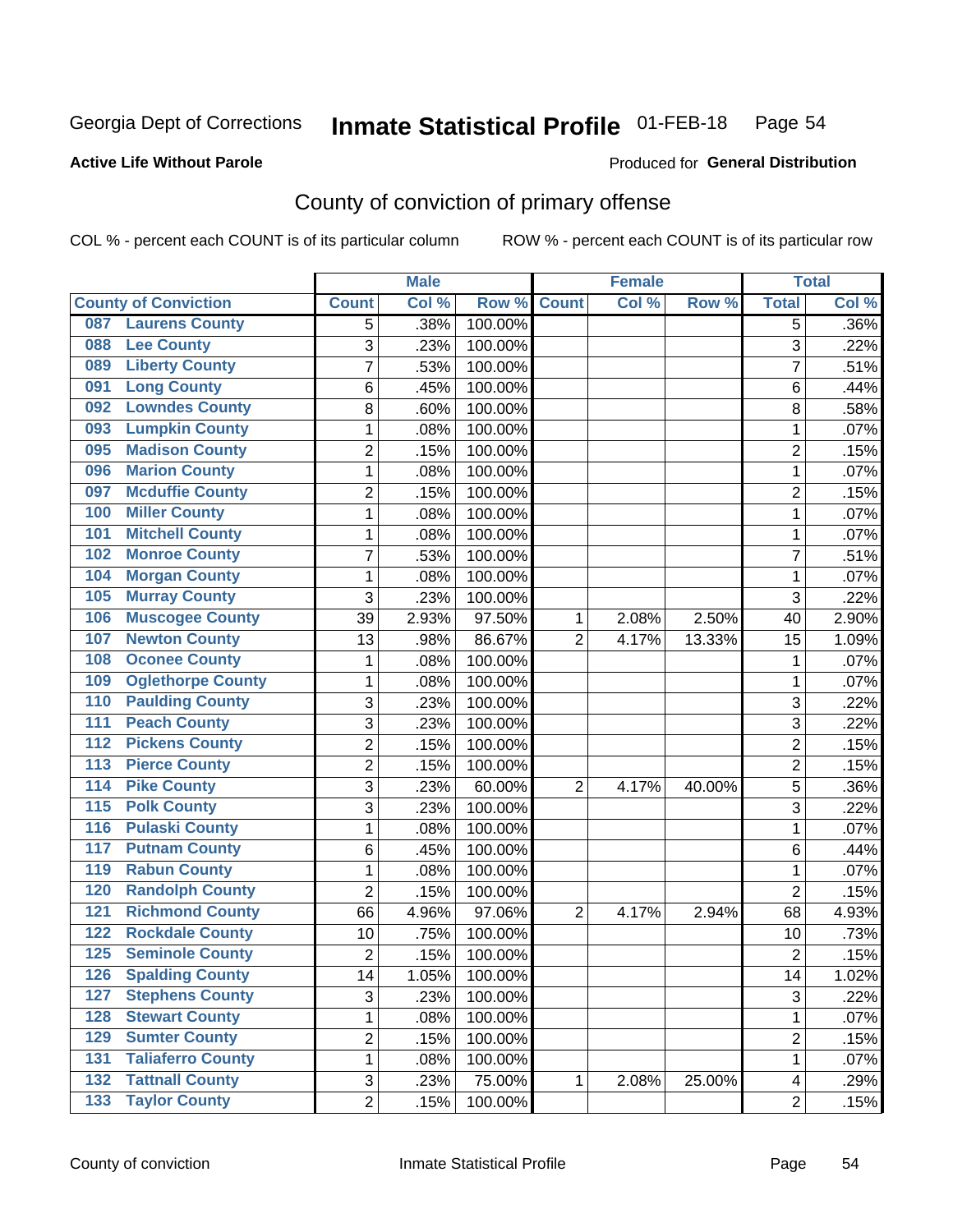#### Inmate Statistical Profile 01-FEB-18 Page 55

#### **Active Life Without Parole**

#### Produced for General Distribution

# County of conviction of primary offense

COL % - percent each COUNT is of its particular column

|                                 |                | <b>Male</b> |         | <b>Female</b> |       |        | <b>Total</b>   |       |
|---------------------------------|----------------|-------------|---------|---------------|-------|--------|----------------|-------|
| <b>County of Conviction</b>     | <b>Count</b>   | Col %       | Row %   | <b>Count</b>  | Col % | Row %  | <b>Total</b>   | Col % |
| <b>Terrell County</b><br>135    | 2              | .15%        | 100.00% |               |       |        | 2              | .15%  |
| <b>Thomas County</b><br>136     | 6              | .45%        | 100.00% |               |       |        | 6              | .44%  |
| <b>Tift County</b><br>137       | 8              | .60%        | 100.00% |               |       |        | 8              | .58%  |
| <b>Toombs County</b><br>138     | 8              | .60%        | 100.00% |               |       |        | 8              | .58%  |
| <b>Towns County</b><br>139      |                | .08%        | 100.00% |               |       |        |                | .07%  |
| <b>Treutlen County</b><br>140   | 5              | .38%        | 100.00% |               |       |        | 5              | .36%  |
| <b>Troup County</b><br>141      | 6              | .45%        | 85.71%  | 1             | 2.08% | 14.29% | 7              | .51%  |
| <b>Turner County</b><br>142     | $\overline{2}$ | .15%        | 100.00% |               |       |        | $\overline{2}$ | .15%  |
| <b>Twiggs County</b><br>143     |                | .08%        | 100.00% |               |       |        |                | .07%  |
| <b>Upson County</b><br>145      | 5              | .38%        | 100.00% |               |       |        | 5              | .36%  |
| <b>Walker County</b><br>146     | 7              | .53%        | 87.50%  | 1             | 2.08% | 12.50% | 8              | .58%  |
| <b>Walton County</b><br>147     | 15             | 1.13%       | 100.00% |               |       |        | 15             | 1.09% |
| <b>Ware County</b><br>148       | 12             | .90%        | 100.00% |               |       |        | 12             | .87%  |
| <b>Warren County</b><br>149     | 2              | .15%        | 66.67%  | 1             | 2.08% | 33.33% | 3              | .22%  |
| <b>Washington County</b><br>150 | 6              | .45%        | 100.00% |               |       |        | 6              | .44%  |
| <b>Wayne County</b><br>151      | 12             | .90%        | 100.00% |               |       |        | 12             | .87%  |
| <b>Whitfield County</b><br>155  | 11             | .83%        | 91.67%  | 1             | 2.08% | 8.33%  | 12             | .87%  |
| <b>Wilkes County</b><br>157     | 2              | .15%        | 100.00% |               |       |        | $\overline{2}$ | .15%  |
| <b>Worth County</b><br>159      | 1              | .08%        | 100.00% |               |       |        |                | .07%  |
| <b>Total Rported</b>            | 1,331          | 100%        | 96.52%  | 48            | 100%  | 3.48%  | 1,379          | 100%  |

| ola (etol<br>N<br>. |     |        |     |
|---------------------|-----|--------|-----|
| <i>i</i> otal       | 224 | 4С     | 270 |
| _____               |     | $\sim$ | - 2 |

| Mode (most frequent) | <b>Fulton County</b> | <b>Clayton County</b> | <b>Fulton County</b> |
|----------------------|----------------------|-----------------------|----------------------|
|                      |                      |                       |                      |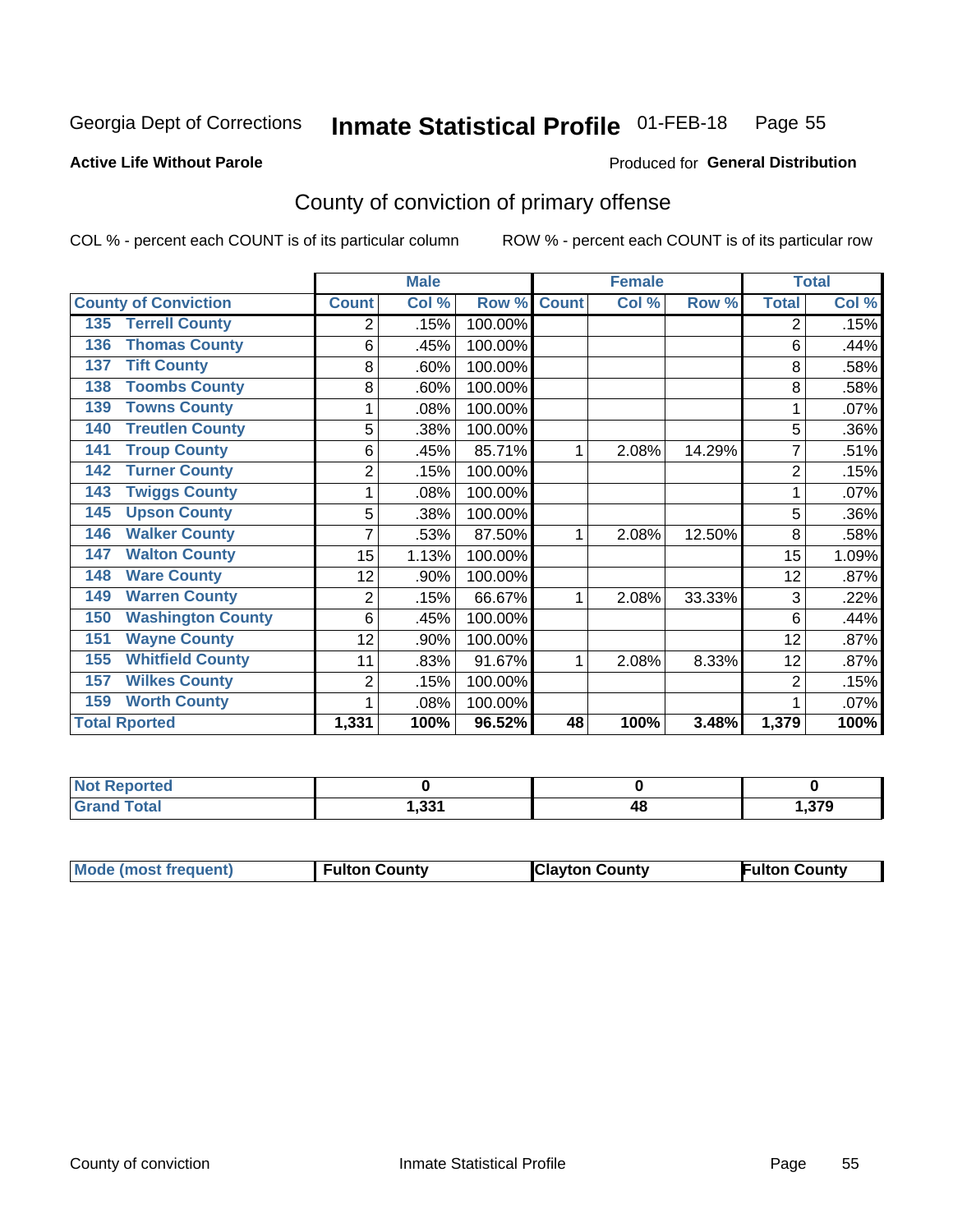### Georgia Dept of Corrections **Active Life Without Parole**

#### Inmate Statistical Profile 01-FEB-18 Page 56

Produced for General Distribution

# Circuit of conviction of primary offense

|                         |                                 |                         | <b>Male</b> |         |                         | <b>Female</b> |        |                         | <b>Total</b> |
|-------------------------|---------------------------------|-------------------------|-------------|---------|-------------------------|---------------|--------|-------------------------|--------------|
|                         | <b>Circuit of Conviction</b>    | <b>Count</b>            | Col %       | Row %   | <b>Count</b>            | Col %         | Row %  | <b>Total</b>            | Col %        |
| 1                       | <b>Alapaha Circuit</b>          | 12                      | .90%        | 100.00% |                         |               |        | 12                      | .87%         |
| $\overline{2}$          | <b>Alcovy Circuit</b>           | 28                      | 2.11%       | 93.33%  | $\overline{2}$          | 4.35%         | 6.67%  | 30                      | 2.18%        |
| $\overline{\mathbf{3}}$ | <b>Atlanta Circuit</b>          | 170                     | 12.81%      | 98.27%  | 3                       | 6.52%         | 1.73%  | 173                     | 12.60%       |
| 4                       | <b>Atlantic Circuit</b>         | 17                      | 1.28%       | 94.44%  | $\mathbf{1}$            | 2.17%         | 5.56%  | 18                      | 1.31%        |
| $\overline{5}$          | <b>Augusta Circuit</b>          | 87                      | 6.56%       | 95.60%  | $\overline{4}$          | 8.70%         | 4.40%  | 91                      | 6.63%        |
| $\overline{6}$          | <b>Blue Ridge Circuit</b>       | $\overline{\mathbf{4}}$ | .30%        | 100.00% |                         |               |        | $\overline{\mathbf{4}}$ | .29%         |
| 7                       | <b>Brunswick Circuit</b>        | 44                      | 3.32%       | 100.00% |                         |               |        | 44                      | 3.20%        |
| 8                       | <b>Chattahoochee Circuit</b>    | 44                      | 3.32%       | 97.78%  | 1                       | 2.17%         | 2.22%  | 45                      | 3.28%        |
| $\overline{9}$          | <b>Cherokee Circuit</b>         | 14                      | 1.06%       | 93.33%  | $\mathbf{1}$            | 2.17%         | 6.67%  | 15                      | 1.09%        |
| 10                      | <b>Clayton Circuit</b>          | 61                      | 4.60%       | 92.42%  | 5                       | 10.87%        | 7.58%  | 66                      | 4.81%        |
| $\overline{11}$         | <b>Cobb Circuit</b>             | 69                      | 5.20%       | 98.57%  | $\mathbf{1}$            | 2.17%         | 1.43%  | 70                      | 5.10%        |
| $\overline{12}$         | <b>Conasauga Circuit</b>        | 14                      | 1.06%       | 93.33%  | $\mathbf{1}$            | 2.17%         | 6.67%  | 15                      | 1.09%        |
| $\overline{13}$         | <b>Cordele Circuit</b>          | 16                      | 1.21%       | 100.00% |                         |               |        | 16                      | 1.17%        |
| $\overline{14}$         | <b>Coweta Circuit</b>           | 18                      | 1.36%       | 94.74%  | $\mathbf{1}$            | 2.17%         | 5.26%  | 19                      | 1.38%        |
| $\overline{15}$         | <b>Dougherty Circuit</b>        | 27                      | 2.03%       | 96.43%  | $\mathbf{1}$            | 2.17%         | 3.57%  | 28                      | 2.04%        |
| 16                      | <b>Dublin Circuit</b>           | 12                      | .90%        | 100.00% |                         |               |        | 12                      | .87%         |
| $\overline{17}$         | <b>Eastern Circuit</b>          | 51                      | 3.84%       | 98.08%  | 1                       | 2.17%         | 1.92%  | 52                      | 3.79%        |
| $\overline{18}$         | <b>Flint Circuit</b>            | 16                      | 1.21%       | 94.12%  | $\mathbf{1}$            | 2.17%         | 5.88%  | 17                      | 1.24%        |
| 19                      | <b>Griffin Circuit</b>          | 28                      | 2.11%       | 93.33%  | $\overline{2}$          | 4.35%         | 6.67%  | 30                      | 2.18%        |
| 20                      | <b>Gwinnett Circuit</b>         | 56                      | 4.22%       | 94.92%  | 3                       | 6.52%         | 5.08%  | 59                      | 4.30%        |
| $\overline{21}$         | <b>Houston Circuit</b>          | 18                      | 1.36%       | 100.00% |                         |               |        | 18                      | 1.31%        |
| $\overline{22}$         | <b>Lookout Mountain Circuit</b> | 14                      | 1.06%       | 87.50%  | $\overline{2}$          | 4.35%         | 12.50% | 16                      | 1.17%        |
| 23                      | <b>Macon Circuit</b>            | 43                      | 3.24%       | 95.56%  | $\overline{2}$          | 4.35%         | 4.44%  | 45                      | 3.28%        |
| $\overline{24}$         | <b>Middle Circuit</b>           | 30                      | 2.26%       | 100.00% |                         |               |        | 30                      | 2.18%        |
| $\overline{25}$         | <b>Mountain Circuit</b>         | $\boldsymbol{9}$        | .68%        | 100.00% |                         |               |        | 9                       | .66%         |
| 26                      | <b>Northeastern Circuit</b>     | 23                      | 1.73%       | 85.19%  | $\overline{\mathbf{4}}$ | 8.70%         | 14.81% | 27                      | 1.97%        |
| $\overline{27}$         | <b>Northern Circuit</b>         | 14                      | 1.06%       | 93.33%  | $\mathbf{1}$            | 2.17%         | 6.67%  | 15                      | 1.09%        |
| 28                      | <b>Ocmulgee Circuit</b>         | 16                      | 1.21%       | 94.12%  | 1                       | 2.17%         | 5.88%  | 17                      | 1.24%        |
| 29                      | <b>Oconee Circuit</b>           | $\overline{2}$          | .15%        | 100.00% |                         |               |        | $\overline{2}$          | .15%         |
| 30                      | <b>Ogeechee Circuit</b>         | 14                      | 1.06%       | 93.33%  | $\mathbf{1}$            | 2.17%         | 6.67%  | 15                      | 1.09%        |
| $\overline{31}$         | <b>Pataula Circuit</b>          | 10                      | .75%        | 100.00% |                         |               |        | 10                      | .73%         |
| 32                      | <b>Piedmont Circuit</b>         | 20                      | 1.51%       | 100.00% |                         |               |        | 20                      | 1.46%        |
| 33                      | <b>Rome Circuit</b>             | 28                      | 2.11%       | 96.55%  | $\mathbf{1}$            | 2.17%         | 3.45%  | 29                      | 2.11%        |
| 34                      | <b>South Georgia Circuit</b>    | 8                       | .60%        | 100.00% |                         |               |        | 8                       | .58%         |
| 35                      | <b>Southern Circuit</b>         | 18                      | 1.36%       | 100.00% |                         |               |        | 18                      | 1.31%        |
| 36                      | <b>Southwestern Circuit</b>     | 6                       | .45%        | 100.00% |                         |               |        | 6                       | .44%         |
| 37                      | <b>Stone Mountain Circuit</b>   | 119                     | 8.97%       | 98.35%  | 2                       | 4.35%         | 1.65%  | 121                     | 8.81%        |
| 38                      | <b>Tallapoosa Circuit</b>       | $\overline{7}$          | .53%        | 100.00% |                         |               |        | $\overline{7}$          | .51%         |
| 39                      | <b>Tifton Circuit</b>           | 13                      | .98%        | 100.00% |                         |               |        | 13                      | .95%         |
| 40                      | <b>Toombs Circuit</b>           | $\overline{7}$          | .53%        | 87.50%  | $\mathbf{1}$            | 2.17%         | 12.50% | 8                       | .58%         |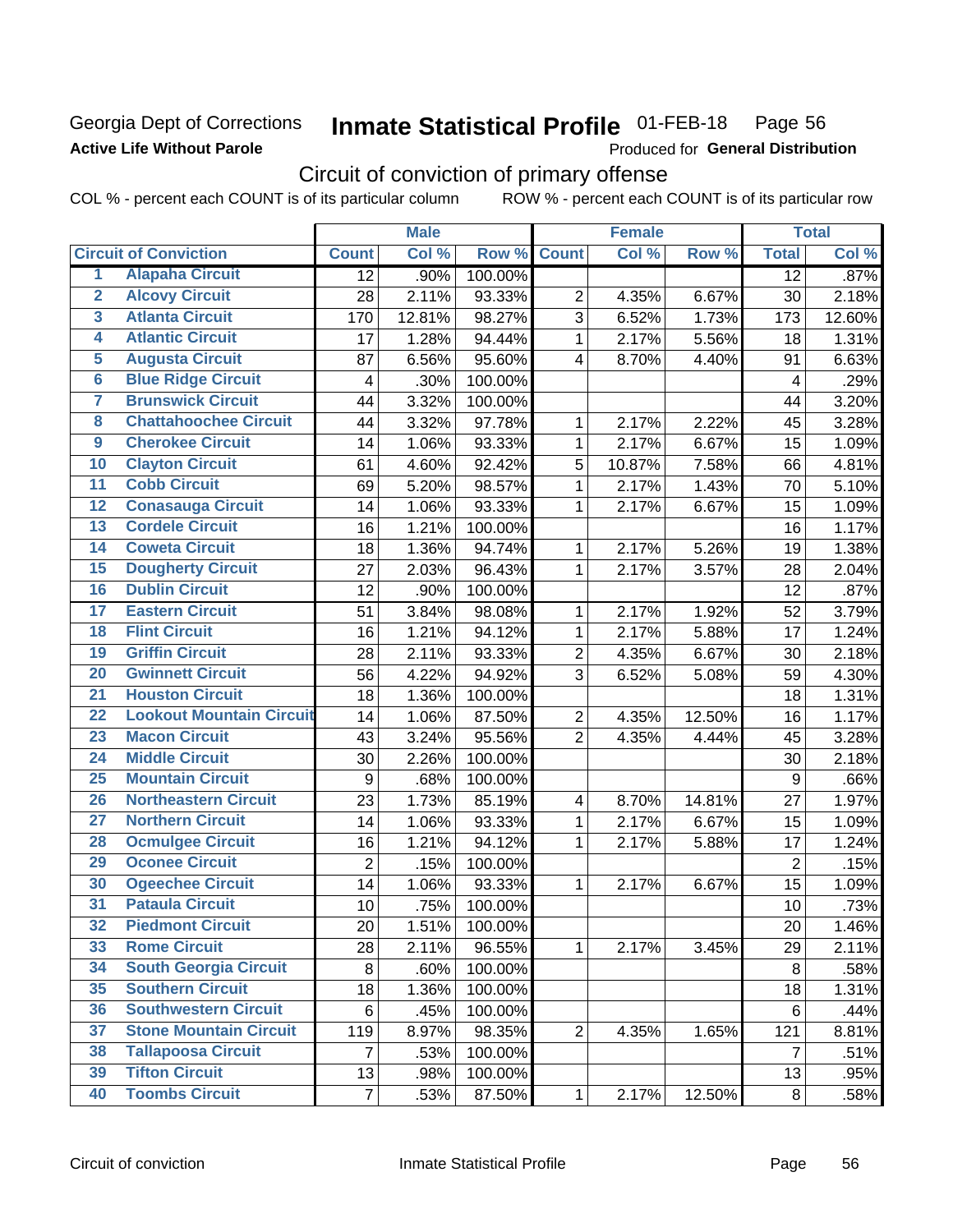# Georgia Dept of Corrections **Active Life Without Parole**

#### Inmate Statistical Profile 01-FEB-18 Page 57

Produced for General Distribution

# Circuit of conviction of primary offense

|    |                                  |              | <b>Male</b>    |         |              | <b>Female</b> |       | <b>Total</b>   |                |
|----|----------------------------------|--------------|----------------|---------|--------------|---------------|-------|----------------|----------------|
|    | <b>Circuit of Conviction</b>     | <b>Count</b> | Col %          | Row %   | <b>Count</b> | Col %         | Row % | <b>Total</b>   | Col %          |
| 41 | <b>Waycross Circuit</b>          | 28           | 2.11%          | 100.00% |              |               |       | 28             | 2.04%          |
| 42 | <b>Western Circuit</b>           | 24           | 1.81%          | 96.00%  |              | 2.17%         | 4.00% | 25             | 1.82%          |
| 43 | <b>Rockdale Circuit</b>          | 10           | .75%           | 100.00% |              |               |       | 10             | .73%           |
| 44 | <b>Douglas Circuit</b>           | 33           | 2.49%          | 94.29%  | 2            | 4.35%         | 5.71% | 35             | 2.55%          |
| 45 | <b>Appalachian Circuit</b>       | 4            | .30%           | 100.00% |              |               |       | 4              | .29%           |
| 46 | <b>Enotah Circuit</b>            | 2            | .15%           | 100.00% |              |               |       | $\overline{2}$ | .15%           |
| 47 | <b>Bell-Forsyth J.C.</b>         | 4            | .30%           | 100.00% |              |               |       | 4              | .29%           |
| 48 | <b>Towaliga Judicial Circuit</b> | 12           | .90%           | 100.00% |              |               |       | 12             | .87%           |
| 49 | <b>Paulding Circuit</b>          | 3            | .23%           | 100.00% |              |               |       | 3              | .22%           |
|    | <b>Total Rported</b>             | 1,327        | 100%           | 96.65%  | 46           | 100%          | 3.35% | 1,373          | 100%           |
|    | <b>Not Reported</b>              |              | 4              |         |              | $\mathbf{2}$  |       |                | 6              |
|    | <b>Grand Total</b>               |              | 1,331          |         |              | 48            |       |                | 1,379          |
|    | <b>Mode (most frequent)</b>      |              | <b>Atlanta</b> |         |              | Clayton       |       |                | <b>Atlanta</b> |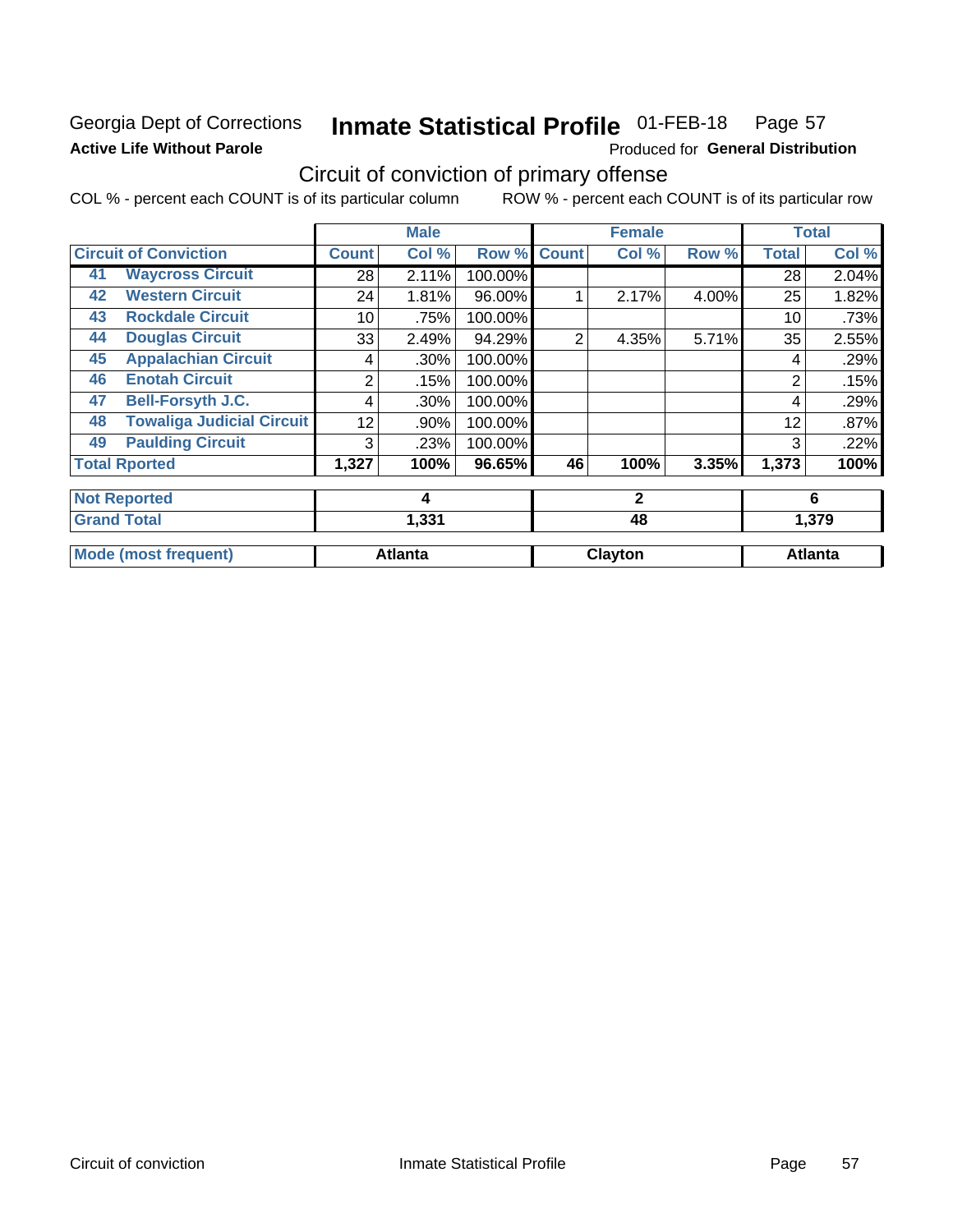### **Active Life Without Parole**

### Produced for General Distribution

# Years served (jail + prison) in this incarceration

COL % - percent each COUNT is of its particular column

|                        | <b>Male</b>     |       | <b>Female</b> |                         |        | <b>Total</b> |                 |       |
|------------------------|-----------------|-------|---------------|-------------------------|--------|--------------|-----------------|-------|
| <b>Years Served</b>    | <b>Count</b>    | Col % | Row %         | <b>Count</b>            | Col %  | Row %        | <b>Total</b>    | Col % |
| Less than one year     | $\overline{27}$ | 2.03% | 100.00%       |                         |        |              | $\overline{27}$ | 1.96% |
| 1 to 1.99 years        | 70              | 5.26% | 98.59%        | 1                       | 2.08%  | 1.41%        | 71              | 5.15% |
| 2 to 2.99 years        | 90              | 6.77% | 94.74%        | 5                       | 10.42% | 5.26%        | 95              | 6.89% |
| 3 to 3.99 years        | 106             | 7.97% | 93.81%        | 7                       | 14.58% | 6.19%        | 113             | 8.20% |
| 4 to 4.99 years        | 114             | 8.57% | 94.21%        | 7                       | 14.58% | 5.79%        | 121             | 8.78% |
| 5 to 5.99 years        | 94              | 7.07% | 91.26%        | $\boldsymbol{9}$        | 18.75% | 8.74%        | 103             | 7.47% |
| 6 to 6.99 years        | 98              | 7.37% | 97.03%        | 3                       | 6.25%  | 2.97%        | 101             | 7.33% |
| 7 to 7.99 years        | 73              | 5.49% | 94.81%        | $\overline{\mathbf{4}}$ | 8.33%  | 5.19%        | 77              | 5.59% |
| <b>8 to 8.99 years</b> | 56              | 4.21% | 98.25%        | $\mathbf{1}$            | 2.08%  | 1.75%        | 57              | 4.14% |
| 9 to 9.99 years        | 43              | 3.23% | 97.73%        | $\mathbf 1$             | 2.08%  | 2.27%        | 44              | 3.19% |
| 10 to 10.99 years      | 50              | 3.76% | 100.00%       |                         |        |              | 50              | 3.63% |
| 11 to 11.99 years      | 28              | 2.11% | 93.33%        | $\overline{c}$          | 4.17%  | 6.67%        | 30              | 2.18% |
| 12 to 12.99 years      | 30              | 2.26% | 96.77%        | 1                       | 2.08%  | 3.23%        | 31              | 2.25% |
| 13 to 13.99 years      | 42              | 3.16% | 100.00%       |                         |        |              | 42              | 3.05% |
| 14 to 14.99 years      | 26              | 1.95% | 92.86%        | $\overline{c}$          | 4.17%  | 7.14%        | 28              | 2.03% |
| 15 to 15.99 years      | 44              | 3.31% | 93.62%        | 3                       | 6.25%  | 6.38%        | 47              | 3.41% |
| 16 to 16.99 years      | 40              | 3.01% | 100.00%       |                         |        |              | 40              | 2.90% |
| 17 to 17.99 years      | 42              | 3.16% | 100.00%       |                         |        |              | 42              | 3.05% |
| 18 to 18.99 years      | 36              | 2.71% | 100.00%       |                         |        |              | 36              | 2.61% |
| 19 to 19.99 years      | 35              | 2.63% | 97.22%        | 1                       | 2.08%  | 2.78%        | 36              | 2.61% |
| 20 to 20.99 years      | 46              | 3.46% | 97.87%        | $\mathbf{1}$            | 2.08%  | 2.13%        | 47              | 3.41% |
| 21 to 21.99 years      | 38              | 2.86% | 100.00%       |                         |        |              | 38              | 2.76% |
| 22 to 22.99 years      | 29              | 2.18% | 100.00%       |                         |        |              | 29              | 2.10% |
| 23 to 23.99 years      | 23              | 1.73% | 100.00%       |                         |        |              | 23              | 1.67% |
| 24 to 24.99 years      | 17              | 1.28% | 100.00%       |                         |        |              | 17              | 1.23% |
| 25 to 25.99 years      | 5               | 0.38% | 100.00%       |                         |        |              | 5               | 0.36% |
| 26 to 26.99 years      | 6               | 0.45% | 100.00%       |                         |        |              | 6               | 0.44% |
| 27 to 27.99 years      | 1               | 0.08% | 100.00%       |                         |        |              | 1               | 0.07% |
| 28 to 28.99 years      | $\overline{c}$  | 0.15% | 100.00%       |                         |        |              | $\overline{2}$  | 0.15% |
| 29 to 29.99 years      | 6               | 0.45% | 100.00%       |                         |        |              | 6               | 0.44% |
| Thirty + years         | 13              | 0.98% | 100.00%       |                         |        |              | 13              | 0.94% |
| <b>Total Reported</b>  | 1,330           | 100%  | 96.52%        | 48                      | 100%   | 3.48%        | 1,378           | 100%  |

| reo                   |             |    |       |
|-----------------------|-------------|----|-------|
| $f = 4 - 7$<br>$\sim$ | -994<br>,JJ | −™ | 1,379 |

| Mean<br>(average)    | 10.37             | 7.07            | 10.26             |
|----------------------|-------------------|-----------------|-------------------|
| Median (middle)      | 7.775             | 5.475           | 7.62              |
| Mode (most frequent) | $6$ to 6.99 years | 7 to 7.99 years | $6$ to 6.99 years |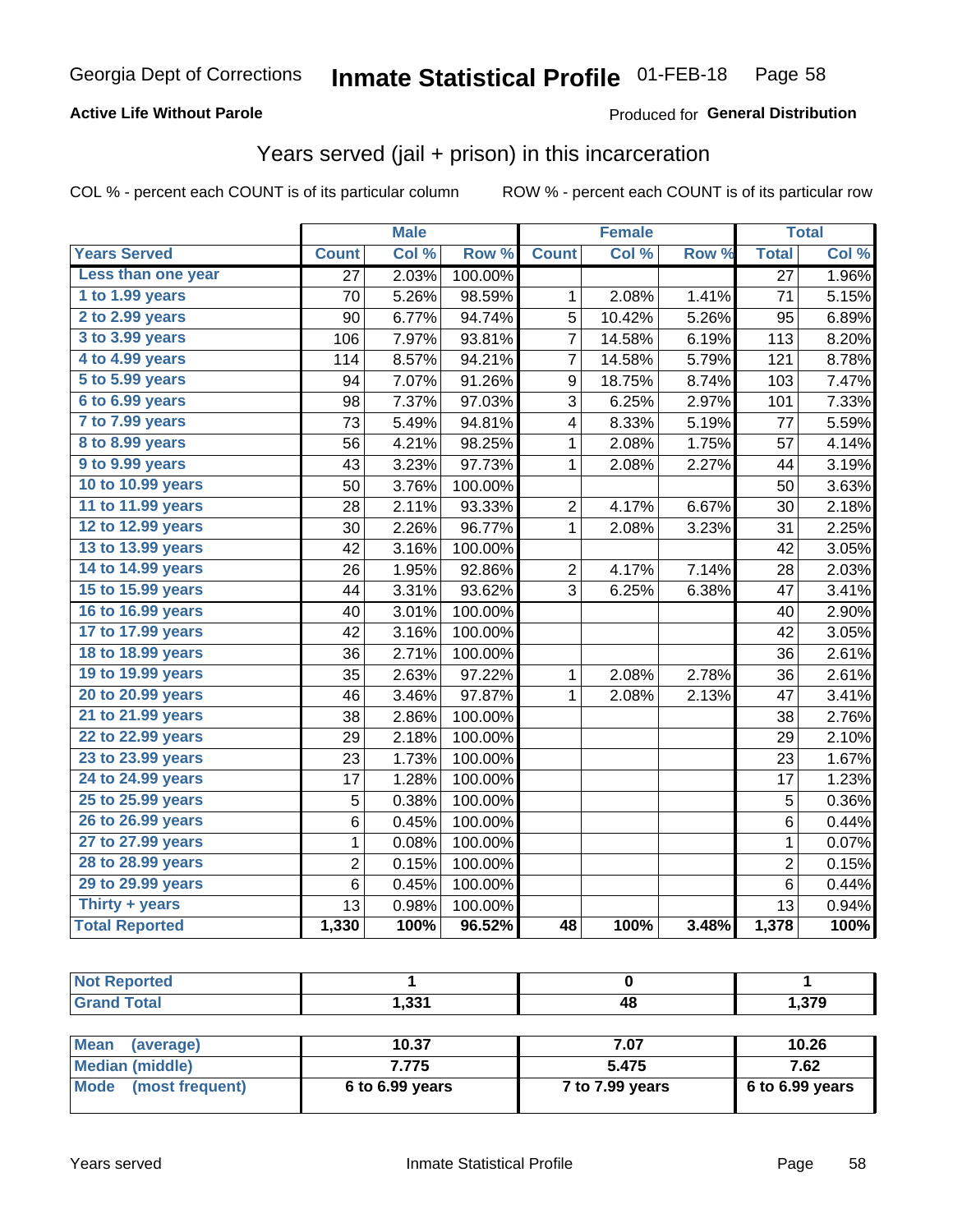#### Inmate Statistical Profile 01-FEB-18 Page 59

### **Active Life Without Parole**

Produced for General Distribution

# Results of most recent HIV tests

COL % - percent each COUNT is of its particular column

|                         | <b>Male</b>  |           | <b>Female</b> |              |           | Total |       |        |
|-------------------------|--------------|-----------|---------------|--------------|-----------|-------|-------|--------|
| <b>HIV Test Results</b> | <b>Count</b> | Col%      | Row %I        | <b>Count</b> | Col %     | Row % | Total | Col %  |
| <b>Positive</b>         | 12           | 0.94%     | 92.31%        |              | $2.22\%$  | 7.69% | 13    | 0.98%  |
| <b>Negative</b>         | .268         | $99.06\%$ | 96.65%        | 44           | $97.78\%$ | 3.35% | 1,312 | 99.02% |
| <b>Total Reported</b>   | .280         | 100%      | 96.60%        | <b>45'</b>   | 100%      | 3.40% | 1,325 | 100%   |

| <b>Not Reported</b> |         |        | 54   |
|---------------------|---------|--------|------|
| <b>Total</b>        | - 221   | 40     | .379 |
| Gran <sub>(</sub>   | ا دد. ا | $\sim$ |      |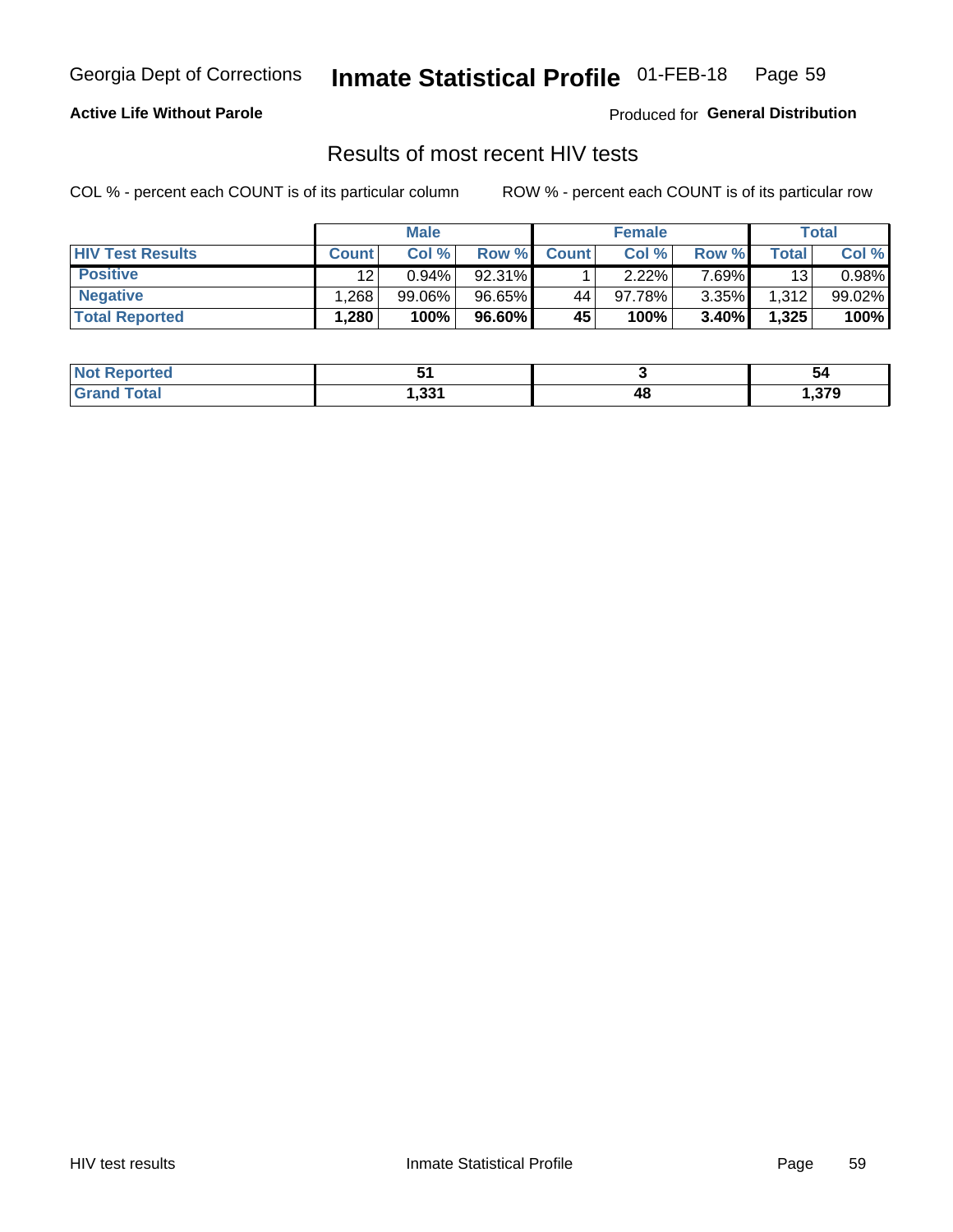# Georgia Dept of Corrections **Inmate Statistical Profile** 01-FEB-18 Page 60

### **Active Life Without Parole**

Produced for **General Distribution**

# Results of most recent tuberculosis test

|                                  | <b>Male</b>  |        |        | <b>Female</b> |          |          | Total |        |
|----------------------------------|--------------|--------|--------|---------------|----------|----------|-------|--------|
| <b>Tuberculosis Test Results</b> | <b>Count</b> | Col%   | Row %I | <b>Count</b>  | Col %    | Row %    | Total | Col %  |
| <b>Positive on current test</b>  | 269          | 20.43% | 99.26% |               | $4.44\%$ | $0.74\%$ | 271   | 19.90% |
| <b>Negative</b>                  | .048         | 79.57% | 96.06% | 43            | 95.56%   | 3.94%    | 1,091 | 80.10% |
| <b>Total Reported</b>            | 1,317        | 100%   | 96.70% | 45            | 100%     | 3.30%    | 1,362 | 100%   |

| <b>Not Reported</b> |       |    |      |
|---------------------|-------|----|------|
| <b>Total</b>        | 331.ا | 48 | .379 |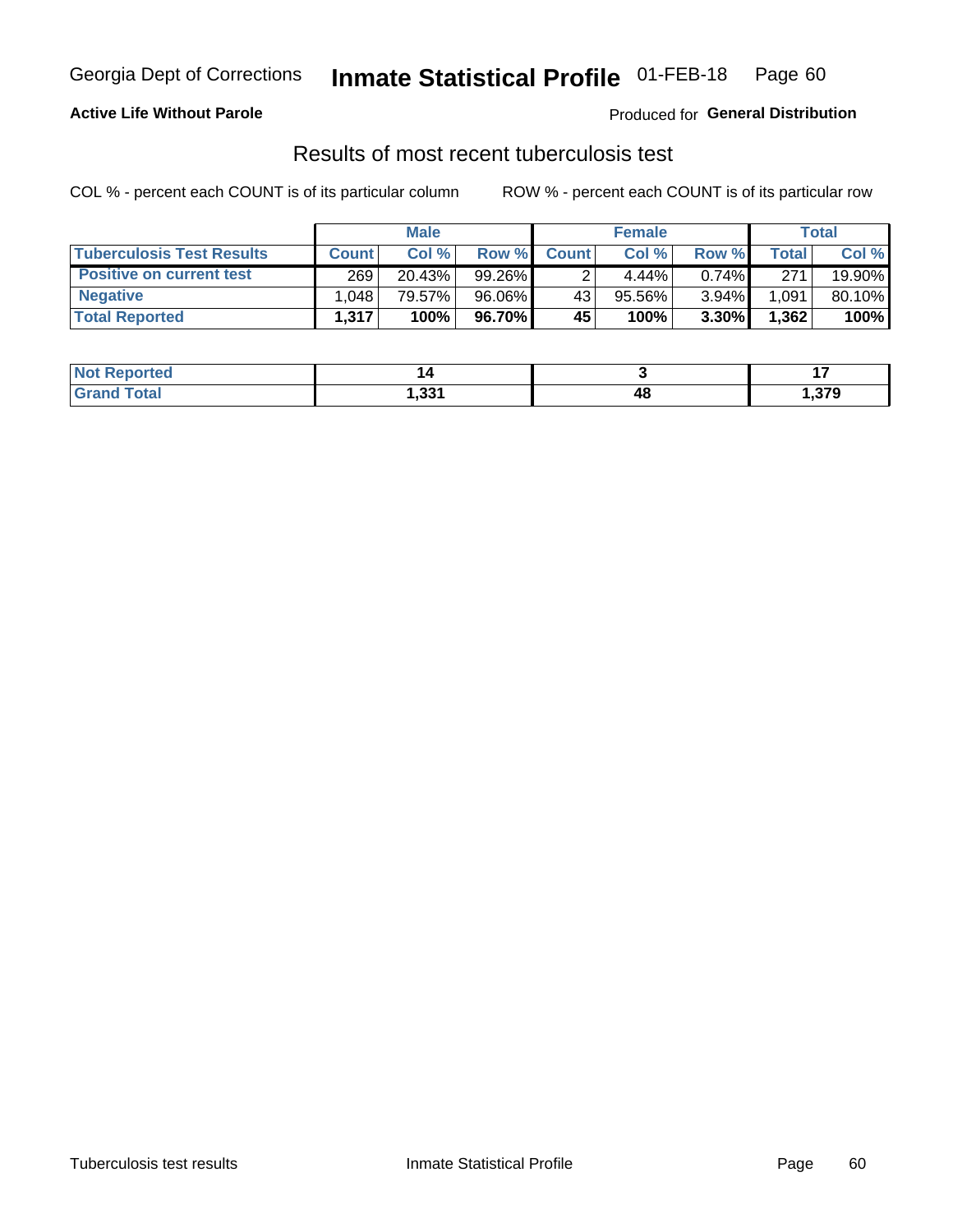# Georgia Dept of Corrections **Inmate Statistical Profile** 01-FEB-18 Page 61

### **Active Life Without Parole**

Produced for **General Distribution**

### Results of most recent syphilis test

|                                 | <b>Male</b>  |           |           | <b>Female</b> |           |          | Total |        |
|---------------------------------|--------------|-----------|-----------|---------------|-----------|----------|-------|--------|
| <b>Syphilis Test Results</b>    | <b>Count</b> | Col%      | Row %     | <b>Count</b>  | Col %     | Row %I   | Total | Col %  |
| <b>Positive on current test</b> | 16           | 2.68%     | $94.12\%$ |               | 9.09%     | 5.88%    | 17    | 2.79%  |
| <b>Negative</b>                 | 582          | $97.32\%$ | 98.31%    | 10            | $90.91\%$ | $1.69\%$ | 592   | 97.21% |
| <b>Total Reported</b>           | 598          | 100%      | 98.19%I   | 11            | 100%      | $1.81\%$ | 609   | 100%   |

| <b>Not Reported</b> | 700<br>00 | ~-<br>v. | 770  |
|---------------------|-----------|----------|------|
| <b>Grand Total</b>  | 331,ا     | 48       | ,379 |